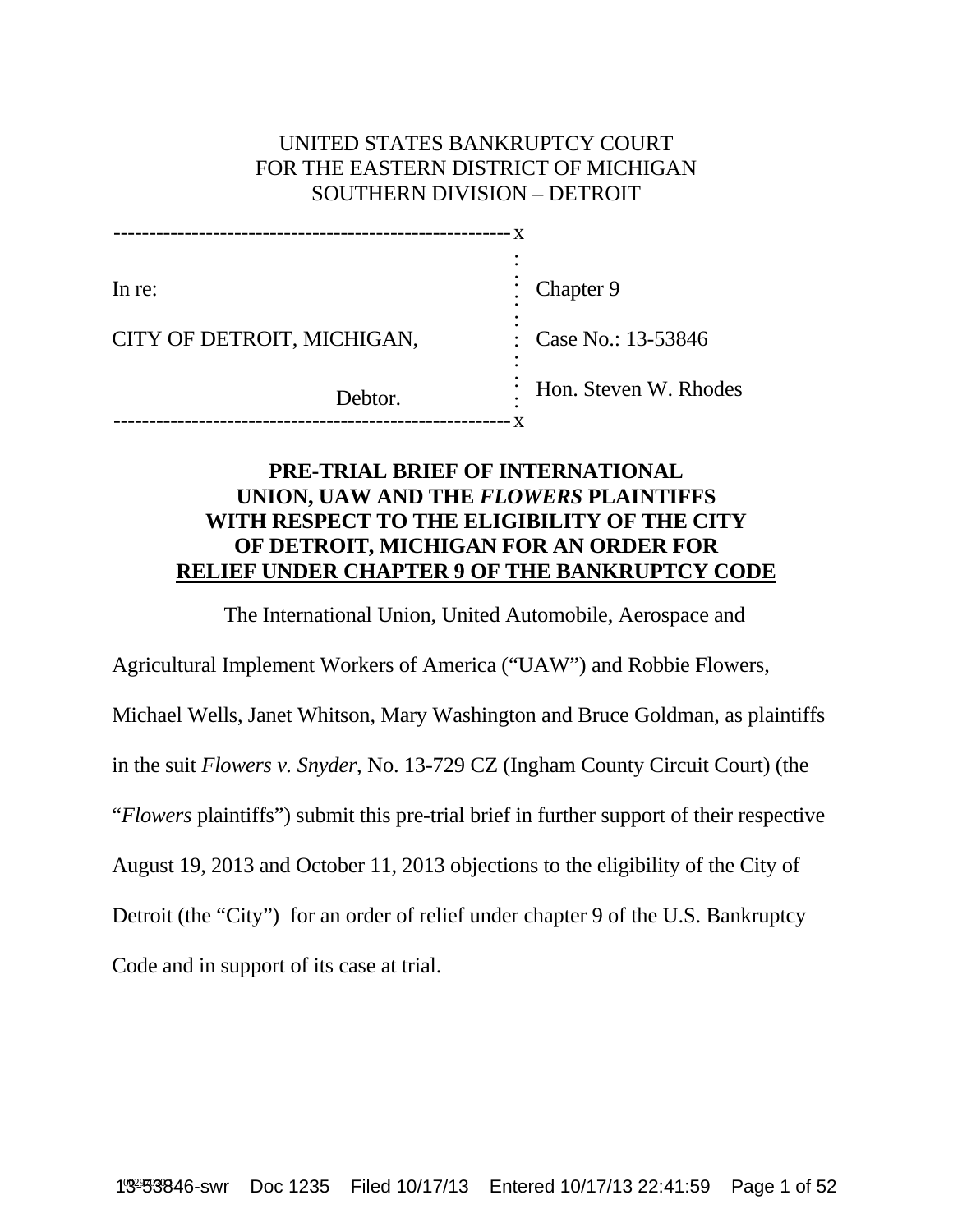### **PRELIMINARY STATEMENT**

UAW's objections to the City's eligibility for an order of relief involve an inter-related set of legal and factual considerations. UAW's principal factual challenge to eligibility is that the Governor and the City from the beginning intended to use chapter 9 for the purpose of reducing the pension benefits of Michigan citizens in derogation of their rights under Article 9, Section 24 of the Michigan Constitution. The governor and the City thus intentionally violated the Michigan Constitution with their chapter 9 filing. That allegation is based on the City's plan, revealed in its pre-bankruptcy proposal to creditors, to cut its pension funding obligation and force significant reductions in accrued pension benefits of City retirees – reductions which would violate the express terms of the Michigan Constitution. The City planned to pursue these cuts in bankruptcy court, where it presumed that the processes of the Bankruptcy Code would allow it to overcome the express prohibition in the Michigan Constitution against diminishment or impairment of accrued pension benefits.<sup>1</sup> Raising the specter of an unwieldy

<sup>&</sup>lt;sup>1</sup> The City's strategy was telegraphed in an article authored by attorneys at Jones Day, the law firm that the City chose as restructuring counsel. *See* Jeffrey B. Ellman, Daniel J. Merrett, *Pensions and Chapter 9: Can Municipalities Use Bankruptcy to Solve Their Pension Woes?* 27 Emory Bankr. Dev. J. 365 (2011) (hereafter, "Ellman and Merrett, *Pensions and Chapter 9*") (describing how federal bankruptcy law offers "significant" sources of leverage which can be used to "force[]" pensioners to bargain and "place[] substantial pressure" on them to "reach a resolution [regarding cuts to their benefits] as quickly as possible").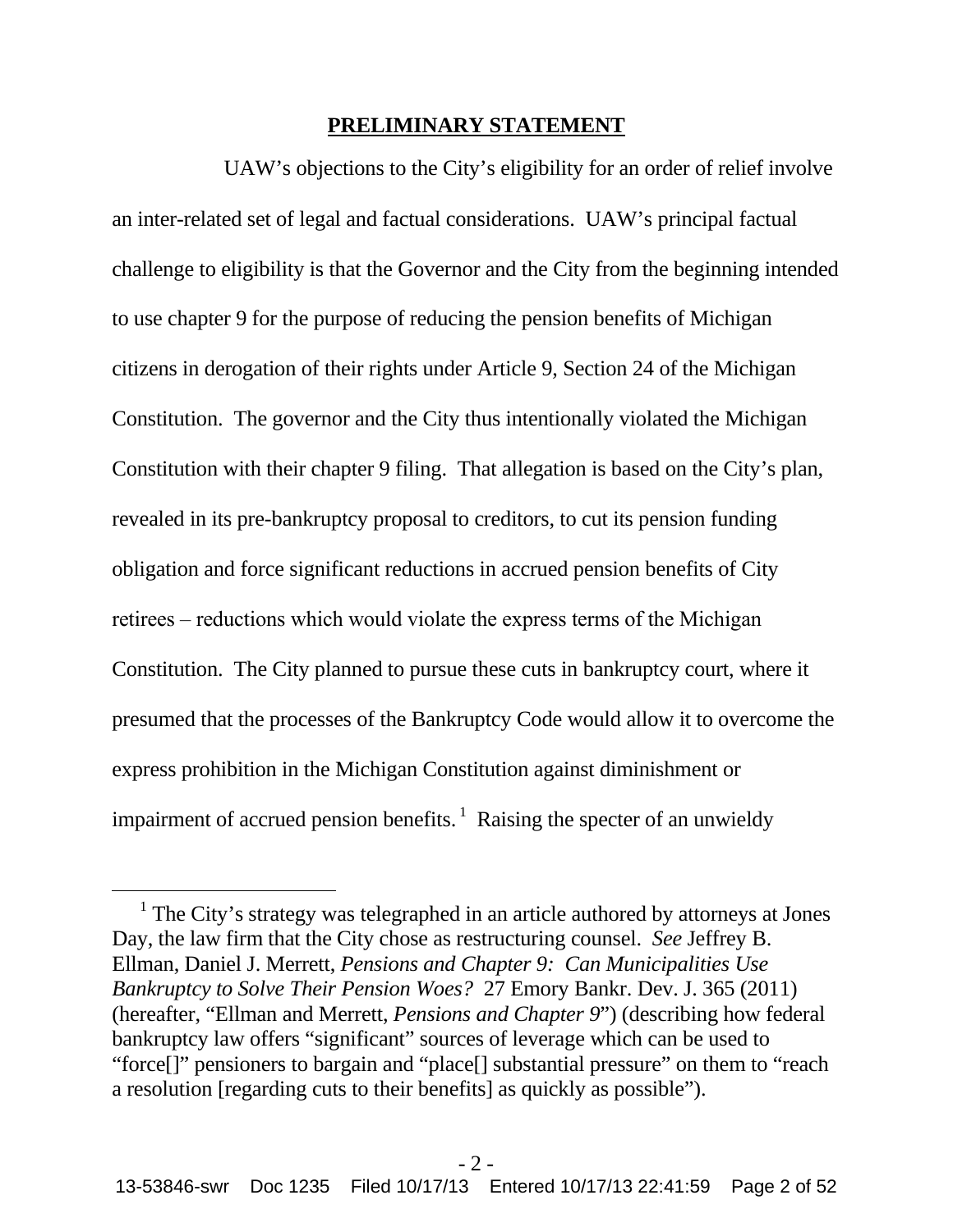underfunding obligation, the amount of which it has never determined with any degree of certainty, the City declared it would walk away from its pension funding obligation, leaving pensioners with significantly reduced benefits and a miniscule recovery on their claims. Money saved by not paying the funding obligations would be diverted to modernization projects.

In particular, less than three months after his appointment by Michigan Governor Richard Snyder ("Governor Snyder" or "Snyder"), and barely one month before filing the City of Detroit's chapter 9 petition, the City's Emergency Manager Kevyn Orr ("EM Orr" or "Orr") released a comprehensive proposal which he claimed would transform Detroit and its operations. The June 14, 2013 "Proposal for Creditors" (the "Proposal") laid out an ambitious program of upgrades and improvements for the City's residents and businesses but proposed radical changes in pension and health care benefits for City workers who had already been subjected to reductions in force and wage and benefit cuts under the City's imposed employment terms.

Orr's plan proposed drastic cuts in its retiree benefit programs. Importantly, in derogation of Article 9, Section 24 of the Michigan Constitution, which expressly prohibits the diminishment or impairment of accrued pension benefits, Orr's proposal would compel unspecified yet "significant cuts" in accrued, vested pension benefits. Under the Proposal, the City would pay no further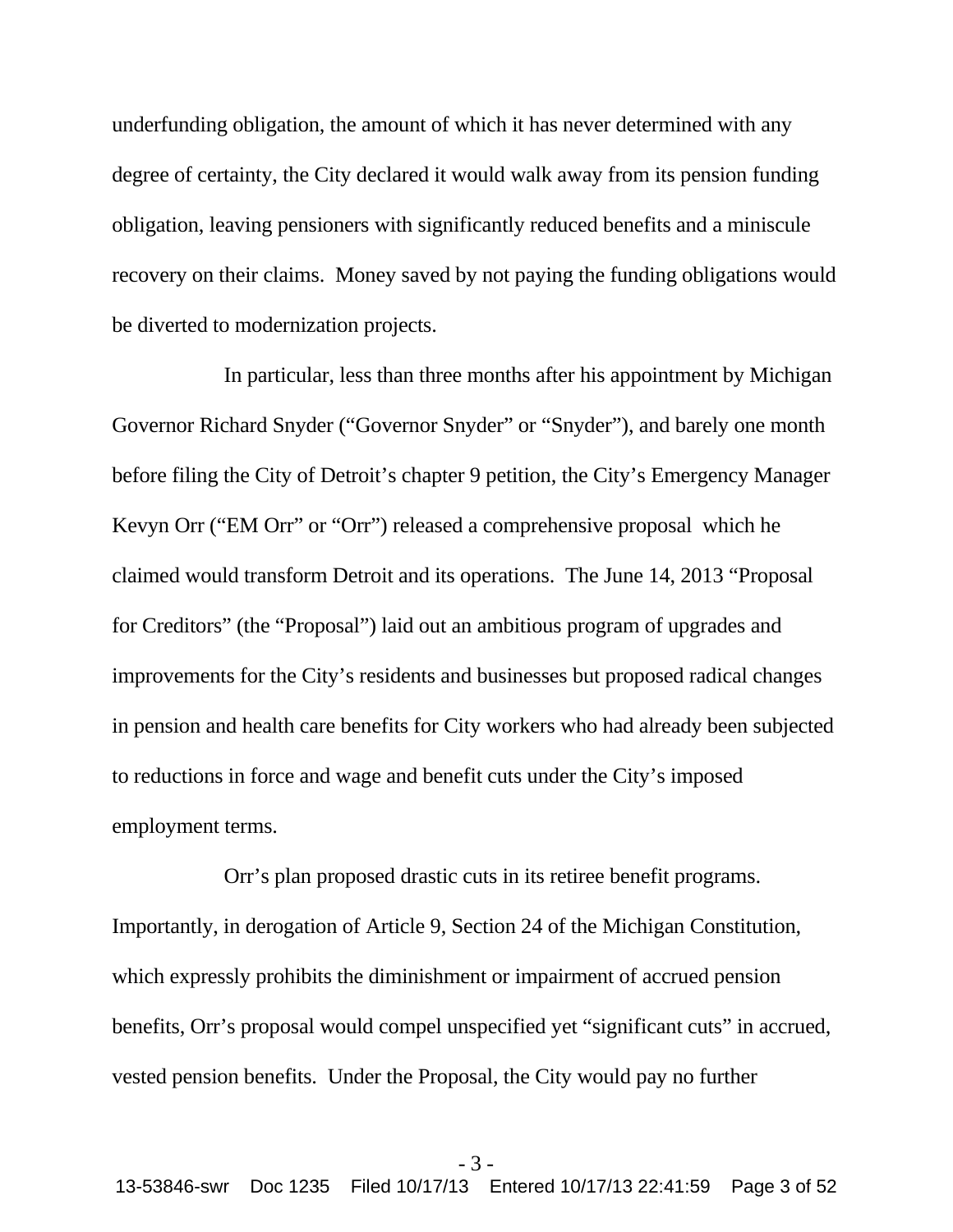contributions to the retirement systems, leaving retirees with unsecured bankruptcy claims to be paid pennies on the dollar.

Under these circumstances, there could be no valid authorization for the chapter 9 filing as required by Section 109(c)(2) of the Bankruptcy Code. The Governor was well aware of Orr's plan to cut its "legacy" liabilities when he issued the authorization (which expressed his approval of Orr's "priorities" for the City, while acknowledging that public employees "now fear for the financial future in retirement"). Orr Decl. Ex. L. The Governor could not authorize a chapter 9 proceeding brought in order to force cuts in accrued pensions because the Governor had no authority to ignore, or waive, the protections of Article 9, Section 24 of the Michigan Constitution; only the people of the State of Michigan can, through the constitution's amendment procedures, change the requirements of Article 9, Section 24. Because the Governor could not validly authorize a filing in contravention of law, he was powerless to take action that would permit the City to do so through the actions of the Emergency Manager.<sup>2</sup>

 $2$  Chapter 9 reflects our system of dual federal and state sovereignty. Initially declared an unconstitutional exercise of Congressional power, *see Ashton v. Cameron County Water Improvement District*, 298 U.S. 513 (1936), the lawful exercise of federal municipal bankruptcy hinges on strict adherence to deep-rooted principles of dual sovereignty. Moreover, Michigan citizens have the right under the Tenth Amendment to insist that chapter 9 not be used to deprive them of their rights under the Michigan constitution.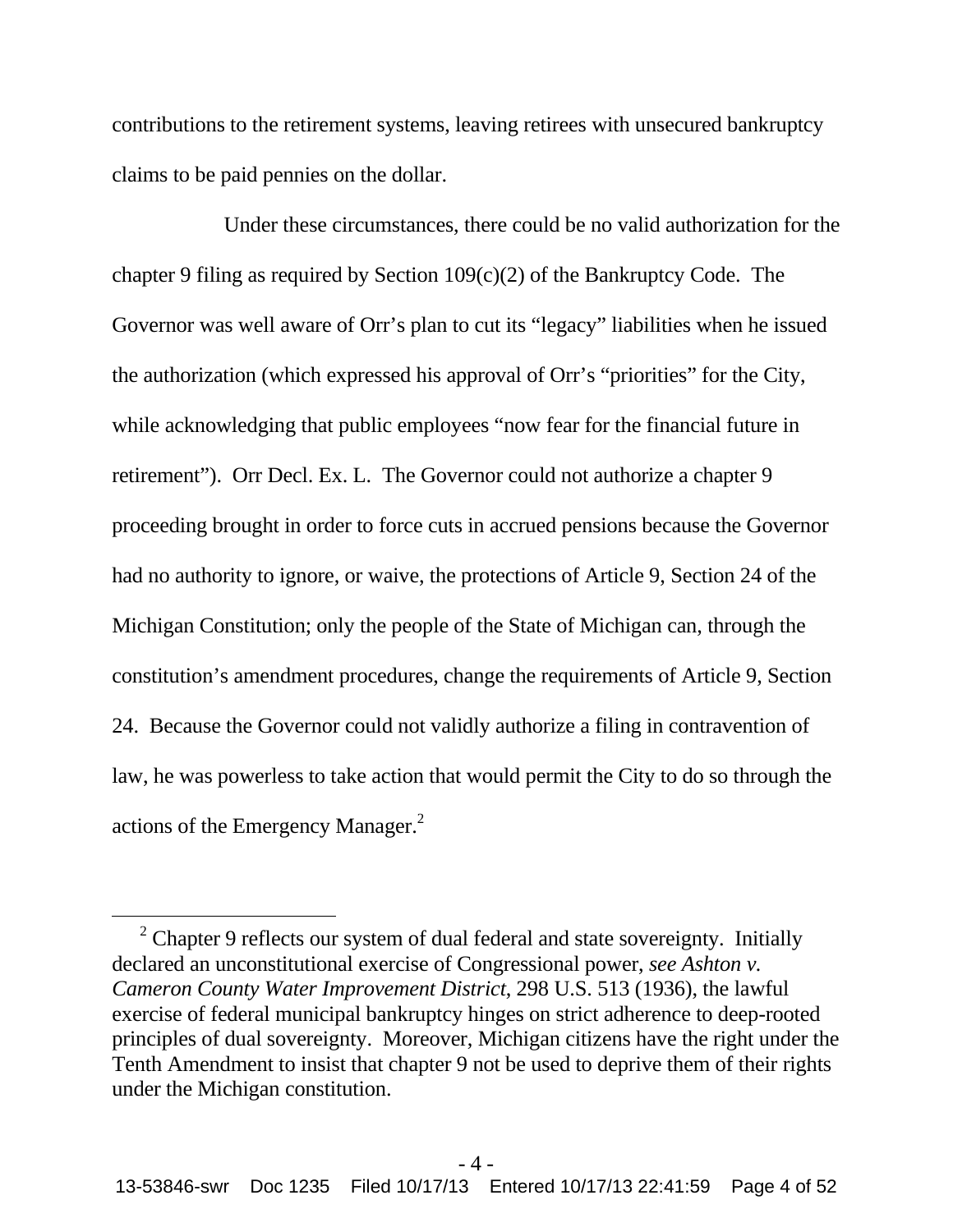In addition, the City cannot meet the eligibility requirement of Section 109(c)(4) because it is evident that the plan that EM Orr desired to "effect" was one which would  $-$  unlawfully  $-$  lead to cuts in accrued pension benefits and therefore could not be approved in bankruptcy. Orr proposes that the City make no further pension contributions to the retirement system, offering only a meager recovery on a bankruptcy claim for the underfunding. The proposal flatly declares that, without the funding, accrued benefits would have to be cut significantly, although the City has (as of yet) failed to specify the level of the cuts it demands. A plan of adjustment incorporating these features could not be confirmed under Section 943 of the Bankruptcy Code, because the City could not show that "the debtor is not prohibited by law from taking any action necessary to carry out the plan." 11 U.S.C. § 943(b)(4). Such a plan would plainly run afoul of Article 9, Section 24 of the Michigan Constitution. Because EM Orr sought authorization to commence a chapter 9 case in order to effect a plan that would be patently *unlawful* for the state to implement, the City cannot meet the threshold eligibility requirement that a debtor "desire[s] to effect a plan to adjust its debts" under Section 109(c)(4).

Nor did the City comply with Sections 109(c)(5)(B) or (C) of the Code because it failed to negotiate in good faith (nor was it precluded from doing so) in its pre-bankruptcy interactions with stakeholders regarding its Proposal. The City wants to launch a comprehensive program of upgrades and "reinvent" itself without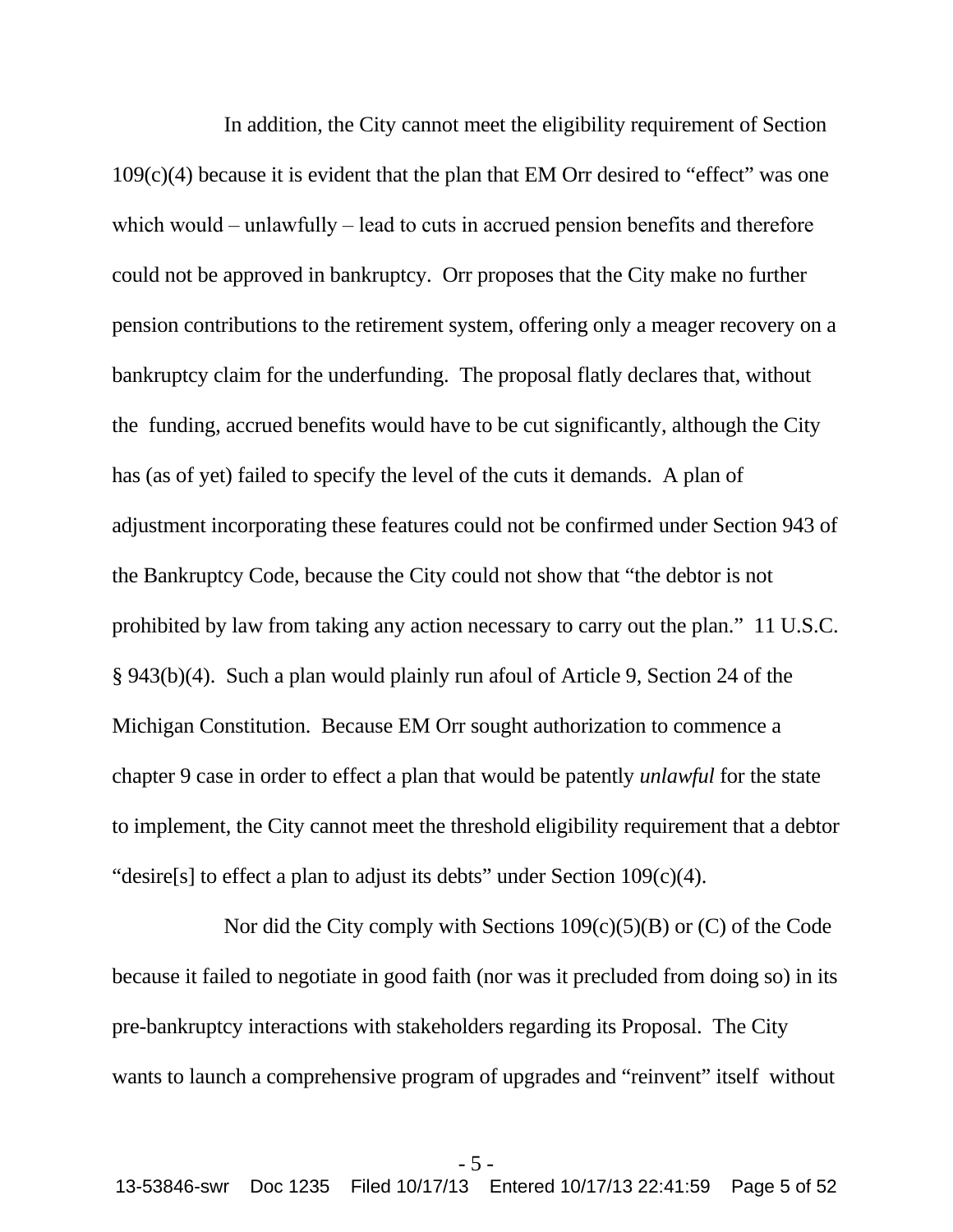its legacy obligations. Orr has prioritized reinvestment projects at the expense of protected pension benefits and has done so by relegating those obligations to "legacy" liabilities to be washed away in bankruptcy. *See* Orr Decl. Ex. A (June 14 Proposal to Creditors). These were choices made by the Emergency Manager even though he could have constructed a different plan that did not attack pension benefits protected by the Michigan Constitution.

Focused on using chapter 9 and the bankruptcy tools available as a chapter 9 debtor, the City simply made a radical proposal to force cuts in pension benefits and then gave itself barely a month before requesting authorization to file its chapter 9 case. Such a proposal could not have been in good faith. The City thus made the pension proposal intent on using chapter 9 rather than meaningfully engaging with stakeholders over its effort to reorder the City's priorities. A proposal the City thought it could achieve in bankruptcy and which it could not have expected the union to accept in any event (because the union could not do so – as unions are also bound by the prohibitions of Article 9, Section 24 of the Michigan Constitution) does not reflect good faith negotiations.

Moreover, the City's pension proposal was jerry-built on an incomplete and hotly contested picture of the financial condition of the pension plans, seemingly to present the scenario that the unfunded liability was too big to fund. The City's proposal called for benefit cuts that would be "significant," and ‒ since its plan was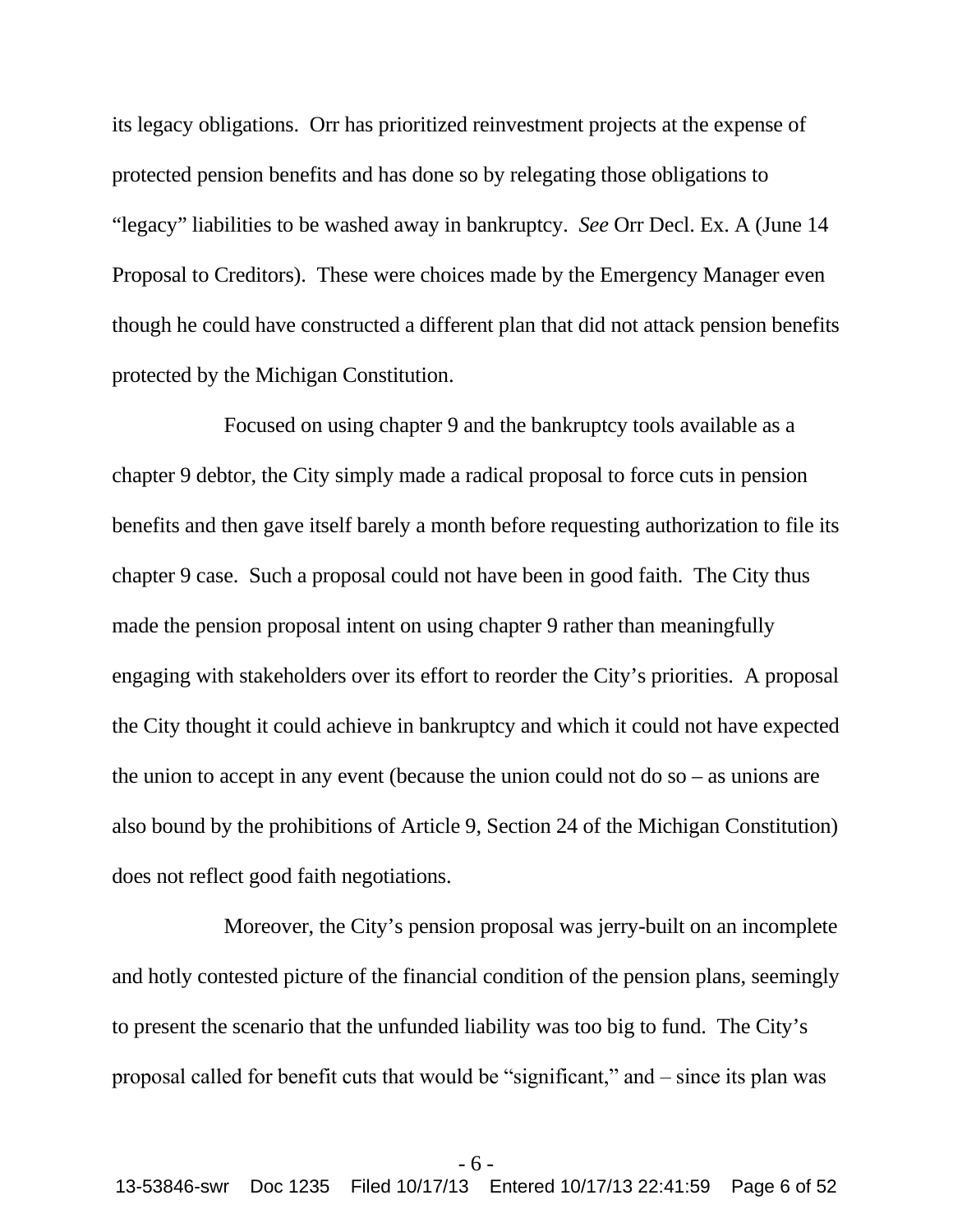to implement the funding cuts through bankruptcy – offered no concrete avenue to preserve the benefits protected by the Michigan constitution. It was, therefore, not a serious basis for discussion.

After a brief period during which the City conducted stakeholder meetings designed more to give the appearance of discussions than serve as substantive negotiations (including meetings at which those in attendance were not even allowed to speak freely) Orr sought the Governor's approval for a chapter 9 filing barely 30 days after the launch of the Proposal. The evidence will show that the State and EM planned to file bankruptcy long before the purported negotiations had run their course, confirming that the "negotiations" were no more than a checkthe-box exercise on the way to the courthouse.

Nor can the City demonstrate that further attempts to negotiate were impractical under Section 109(c)(5)(C). Impracticality, for purposes of Section  $109(c)(5)$ , cannot mean putting up a proposal that could not lawfully be implemented or accepted and then claiming that negotiations over it were impractical.

In sum, absent a valid and lawful state authorization for the filing, absent a plan of adjustment that the City could lawfully execute, and without the requisite showing of good faith and required pre-bankruptcy good faith negotiations,

- 7 - 13-53846-swr Doc 1235 Filed 10/17/13 Entered 10/17/13 22:41:59 Page 7 of 52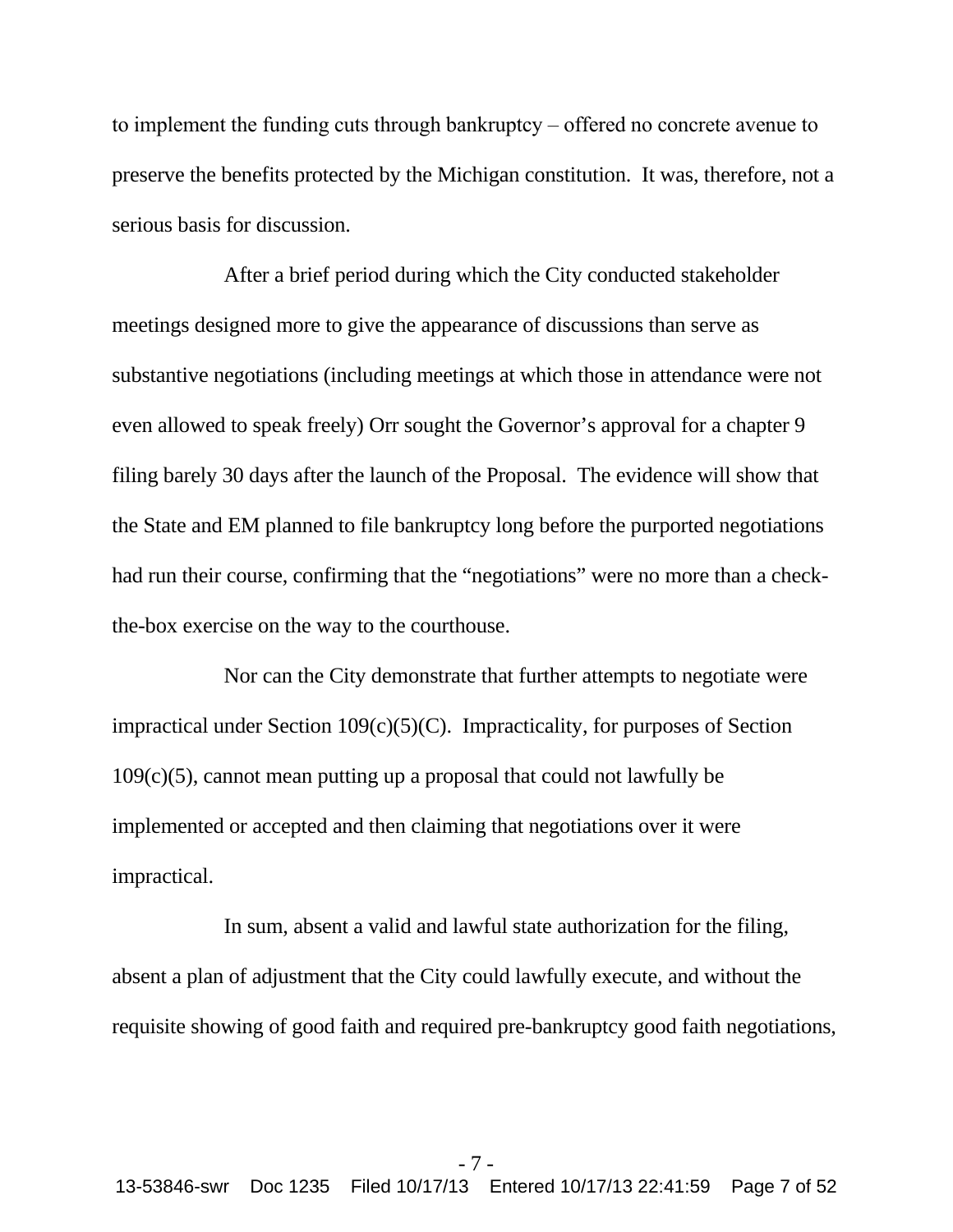the City of Detroit is ineligible for chapter 9 relief. The City's chapter 9 petition therefore must be dismissed.

## **STATEMENT OF FACTS**

UAW and the *Flowers* plaintiffs submit that the following facts will be established at trial.

### The UAW

International Union, UAW is a labor organization headquartered in Detroit, Michigan whose members include both City of Detroit employees and retirees and employees and retirees of public entities related to the City of Detroit that participate in common with City of Detroit employees in retirement benefit plans, including the City of Detroit General Retirement System pension plan. UAW is representing the interests of these active and retired employees in this bankruptcy case. There are approximately 200 retirees from UAW-represented bargaining units of City of Detroit component units. There are, additionally, many active UAWrepresented employees who are vested in their retirement benefits, all of whose pensions are at risk under EM Orr's Proposal. UAW-represented employees and retirees are drawn from the following units: Civilian Police Investigators, City Law Department attorneys, City of Detroit Law Department paralegals, Water & Sewer waste water treatment operators, Detroit librarians and associated skilled trades workers.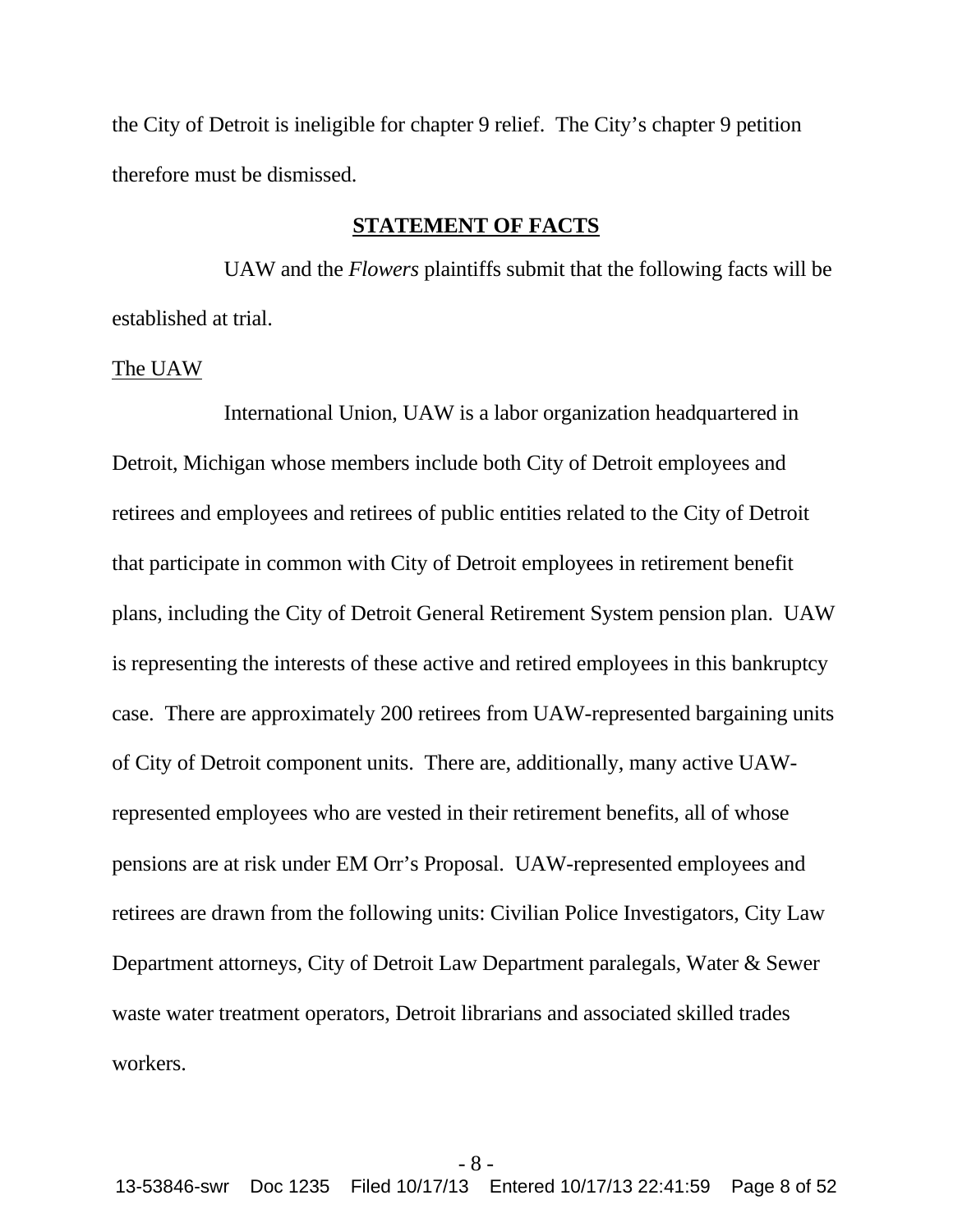## Michigan's Constitution Protects Accrued Pensions

Article 9, Section 24 of the Constitution of the State of Michigan makes clear that neither the state nor a municipality may reduce accrued pension benefits: "[t]he accrued financial benefits of each pension plan and retirement system of the state and its political subdivisions shall be a contractual obligation thereof which shall not be diminished or impaired thereby."<sup>3</sup> Thus, "under this constitutional limitation the legislature cannot diminish or impair accrued financial benefits." *In re Enrolled Senate Bill 1269*, 209 N.W.2d 200, 202 (Mich. 1973). *See also In re Request for Advisory Opinion Regarding Constitutionality of 2011 PA 38*, 806 N.W.2d 683, 694 (Mich. 2011) ("The obvious intent of § 24 … was to ensure that public pensions be treated as contractual obligations that, once earned, could not be diminished."); *Detroit Police Officers Ass'n v. City of Detroit*, 214 N.W.2d 803, 816

<sup>&</sup>lt;sup>3</sup> The address to the people accompanying the 1963 Constitution states that Article 9, Section 24 "requires that accrued financial benefits of each pension plan and retirement system of the state and its political subdivisions be a contractual obligation *which cannot be diminished or impaired by the action of its officials or governing body*." 2 Official Record, Constitutional Convention 1961, p. 3402 (emphasis added). The Constitution also requires benefits to be funded in the year they are accrued and prohibits the legislature and municipalities from using those funds for other unfunded liabilities. Mich. Comp. Laws Const. Art. 9, § 24. The debates concerning what is now Article 9, Section 24 confirm that municipal employees have the entire assets of their employer at their disposal for these benefits: "Mr. VAN DUSEN: An employee who continued in the service of the public employer in reliance upon the benefits which the plan says he would receive would have the contractual right to receive those benefits, and would have the entire assets of the employer at his disposal from which to realize those benefits." 1 Official Record, Constitutional Convention 1961, p. 774.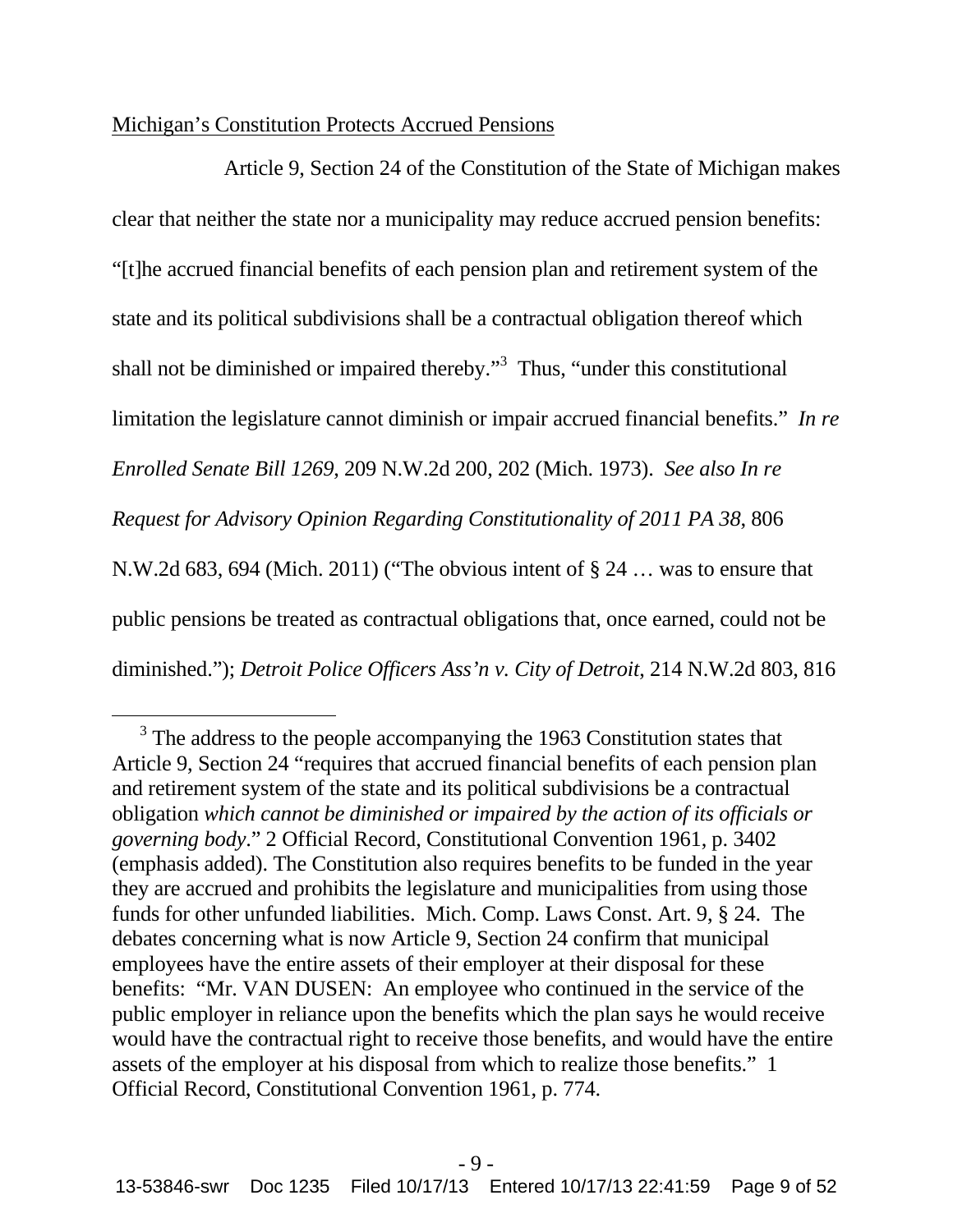(Mich. 1974) ("With this paramount law of the state as a protection, those already covered by a pension plan are assured that their benefits will not be diminished by future collective bargaining agreements.").

## Pension Benefits Under the General Retirement System

The pension benefits afforded retired City employees are modest. According to the actuarial report prepared by the actuaries for the General Retirement System, which covers the City's non-uniformed personnel, and dated June 30, 2011, the average annual benefit received by retired pensioners or their beneficiaries was \$18,955. By comparison the federal poverty threshold in 2013 for a family of two is  $$15,510<sup>4</sup>$  Unlike private-sector defined benefit plans, which are insured by the federal Pension Benefit Guaranty Corporation, there is no guaranty program or insurance protection for the pension benefits paid under the General Retirement System. There is only Article 9, Section 24.

## The Emergency Manager and Pre-Bankruptcy Events

The Emergency Manager serves under the Local Financial Stability and Choice Act Public Law 436 (2012) Mich. Comp. Laws § 141.1541 *et seq.* ("PA 436"). PA 436 is the most recent in a series of emergency manager laws Michigan has enacted concerning Michigan's local government units. *See City of Pontiac Retired Employees Ass'n v. Schimmel, et al*., No. 12-2087, 2013 WL 4038582, \*1-

<sup>4</sup> *See http://aspe.hhs.gov/poverty/13poverty.cfm#thresholds*.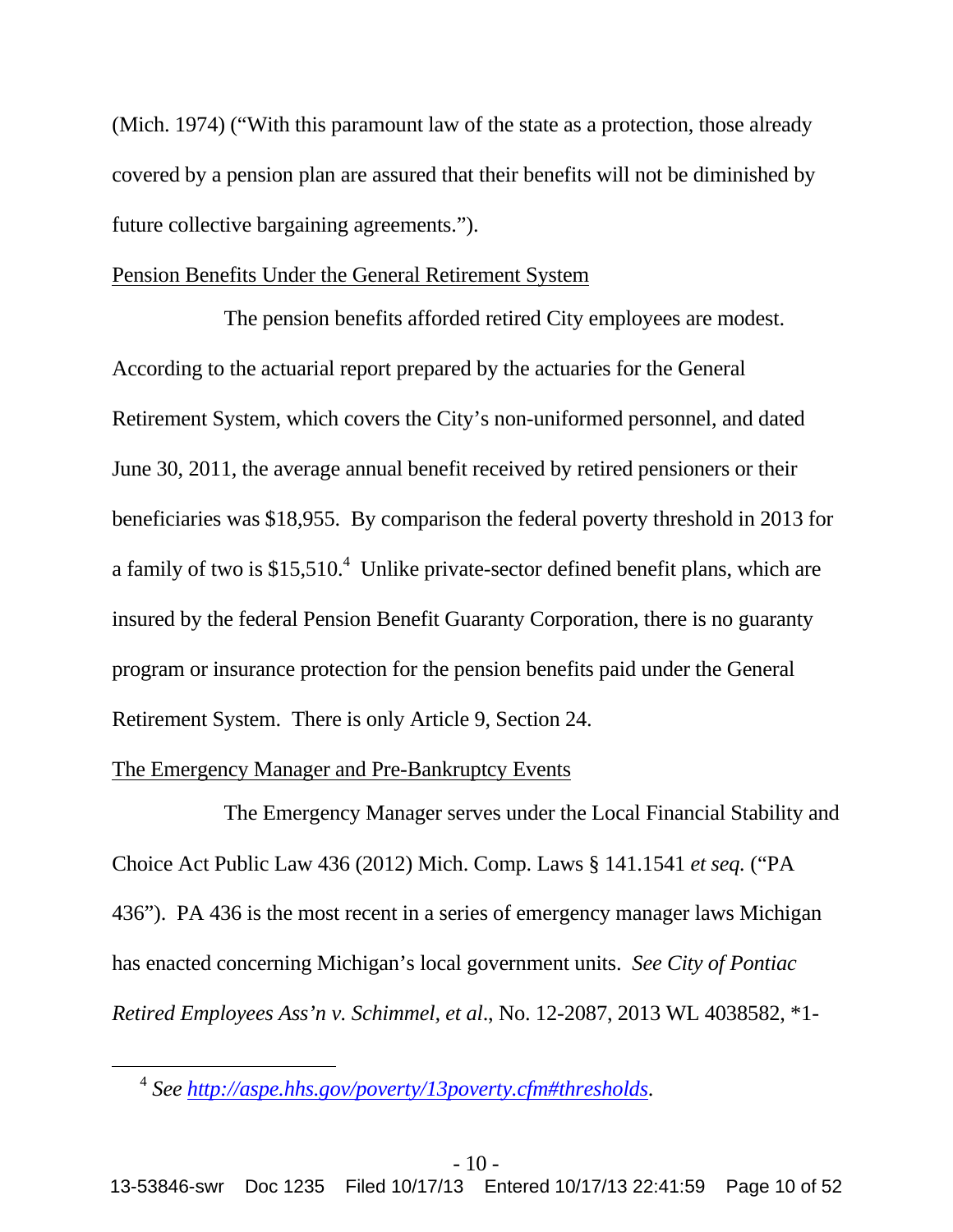\*2 (6th Cir. August 9, 2013) (hereafter, "*Pontiac Retired Employees Ass'n*") (summarizing the State's Emergency Manager laws). In 1990, Michigan enacted Public Act 72, known as the "Local Government Fiscal Responsibility Act." Mich. Comp. Laws § 141.151(1)(j)(2005).

In 2011, Public Act 72 was repealed with the enactment of Public Act 4, the "Local Government and School District Fiscal Accountability Act," Mich. Comp. Laws §§ 141.1501-1531, in March 2011. "Unlike P[ublic] A[ct] 72, PA 4 gave emergency managers the power to temporarily reject, modify or terminate existing collective bargaining agreements." *Pontiac Retired Employees Ass'n*, 2013 WL 4038582, at \*3.

Pursuant to PA 4, the City entered into a Consent Agreement with the State on April 4, 2012, under which a financial advisory board was appointed to monitor Detroit's finances. Orr Decl. Ex. E. Jack Martin was appointed as the City's Chief Financial Manager and William "Kriss" Andrews as Program Management Director under the Consent Agreement.

Public Act 4 generated immediate public opposition. It was rejected by Michigan voters under the state's voter rejection procedures in November, 2012. *Id.* at 4. In the words of the Sixth Circuit, "[a]pparently unaffected that the voters had just rejected Public Act 4, the Michigan Legislature enacted, and the Michigan Governor signed, Public Act 436. Public Act 436 largely reenacted the provisions of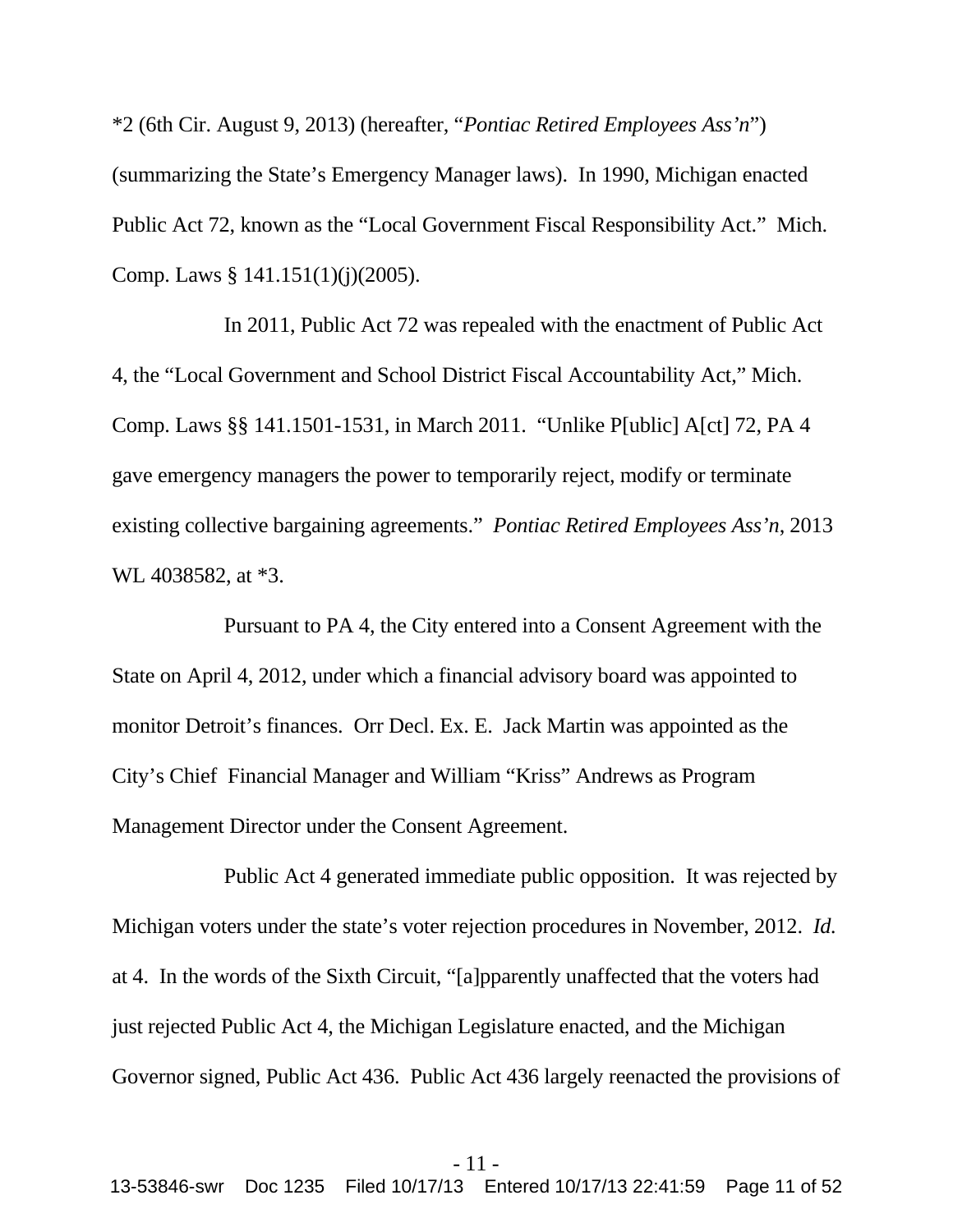Public Act 4, the law that Michigan citizens had just revoked. In enacting Public Act 436, the Michigan Legislature included a minor appropriation provision, apparently to stop Michigan voters from putting Public Act 436 to a referendum." *Id*. (citations omitted).<sup>5</sup> Public Act 436 became effective on March 28, 2013. A number of legal challenges to Public Act 436 have been filed and remain pending.<sup>6</sup> Declaration of Kevyn Orr ("Orr Decl."), Ex. A, pp. 57-59.

## Retention of Jones Day and EM Orr

Beginning in 2012, the State and the City acts with various

restructuring professionals. In late January 2013, Jones Day was one of several

firms which made presentations to State Treasurer Andy Dillon, Richard Baird, Jack

Martin, Kriss Andrews and members of the Financial Advisory Board in connection

with their efforts to be retained. Buckfire Dep. Tr. 197. Dillon requested that

Kenneth Buckfire of the Miller Buckfire investment banking firm, which had earlier

<sup>&</sup>lt;sup>5</sup> In a contemporaneous e-mail to a Jones Day colleague Orr opined that PA 436 was a "thin veneer of a revision, it is essentially a redo of the prior rejected law." Orr Dep. Tr. at 48.

 $6$  The lawsuits raise serious challenges affecting the legality of the EM's appointment and other actions taken under the statute, including whether the Emergency Manager's appointment violated Michigan's Open Meetings laws, or was otherwise defective as a result of the voters' repeal of PA 4; whether PA 436 violates the U.S. Constitution and the federal Voting Rights Act. Other litigation, such as the *Pontiac Retiree Employees Association* case recently decided by the Sixth Circuit, involve challenges to emergency managers appointed in other towns. To the extent Governor Snyder's appointment of EM Orr was ineffective, as UAW believes and asserts, the City's Chapter 9 filing is void, as this Court would be bound to find.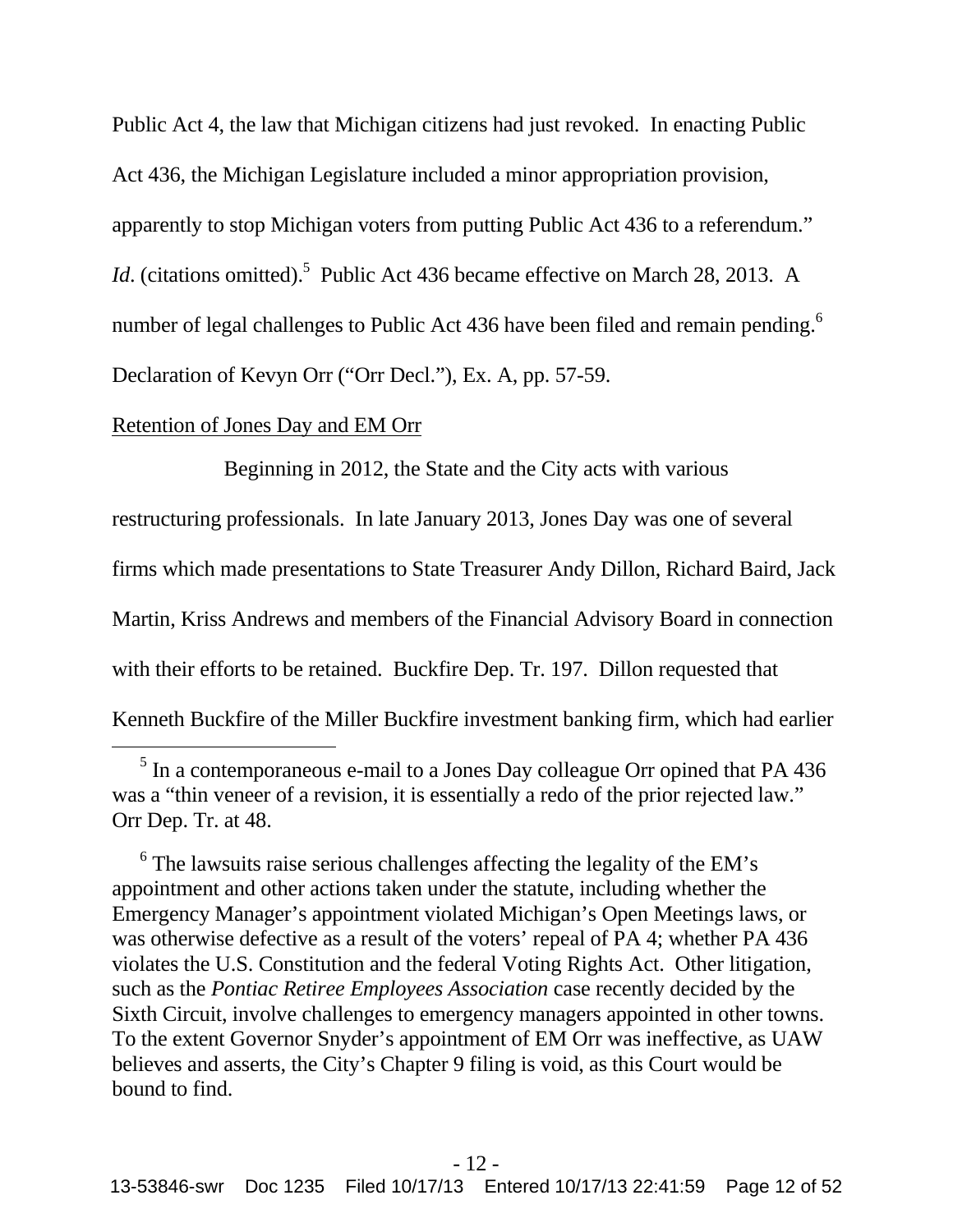been retained by the City on restructuring, rate each of the law firm candidates. Buckfire Dep. Tr. at 25.

In a presentation on January 29, 2013, Jones Day, among other things, opined that federal bankruptcy power would permit the City to reduce accrued pension benefits of City employees and retirees, notwithstanding the specific protections afforded those benefits under the Michigan Constitution. Orr Dep. Ex. 21 p. 41. It noted that an Emergency Manager "could be used as political cover for difficult restructuring decisions." *Id*. at p. 16. And Jones Day recommended as a part of planning for a Chapter 9 filing pursuing a consensual out-of-court restructuring that, while unlikely to be successful, could be used as a record of good faith negotiations. *Id*. at 13, 16-18, 22-23, 28. Kevyn Orr, a partner at Jones Day, was part of the firm's team that made the presentation.

Buckfire, who ranked the firms following the various presentations, gave Jones Day top marks, and shared its estimation of Jones Day with the State. Buckfire Dep. Tr. 32-33.

On January 31, just two days after Jones Day made its presentation, Richard Baird, advisor to the Governor, spoke with Orr in an attempt to recruit him to be Emergency Manager position. Baird Dep. Tr. at 19, 25. Baird was not directly employed by the State, but served as a consultant to the Governor, compensated through the Governor's non-profit New Energy To Reinvent and Diversify Fund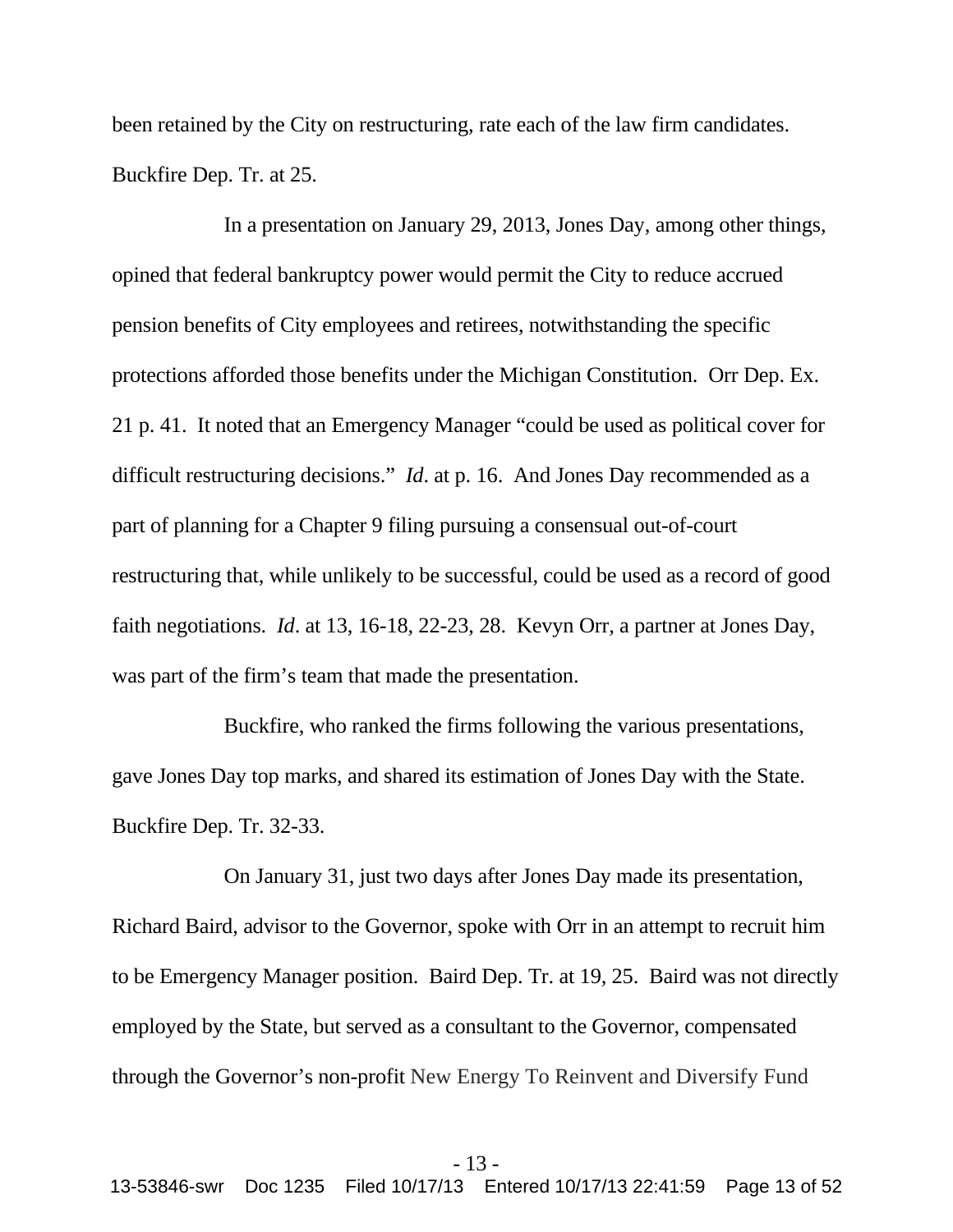(the "NERD Fund"). Baird Dep. Tr. at 10. Baird told one of Orr's partners at Jones Day that Orr's decision on whether to accept the EM position would have no impact on whether the City decided to hire Jones Day. Baird Dep. Tr. at 23. Baird admitted he had no authority to make a commitment on behalf of the City that Orr's decision would have no impact on the City's decision to hire Jones Day or not. *Id.* That he nonetheless made the commitment shows how the State and its operatives were calling the shots and steering Detroit down the road to a bankruptcy filing.

Even before Orr became EM in March, while he was still a partner at Jones Day, Baird included him in decision-making about how the City would operate after the EM was appointed, and he reassured Orr that he was already acting as an "agent of the State." Baird Dep. Ex. 6 and Tr. at 38-39.

On March 11, 2013, Detroit Mayor Dave Bing announced that the City would retain Jones Day as restructuring counsel to the City. Three days after Bing's announcement, on March 14, 2013, Governor Snyder announced Orr's appointment as Emergency Manager for the City. Orr took office on or about March 25, 2013, under the predecessor Emergency Manager law and now serves under PA 436. Orr's salary is paid by the State but certain of his personal expenses are paid by the NERD Fund.

Under PA 436, the Emergency Manager exercises the power of the government of the City of Detroit. The Emergency Manager "Act[s] for and in the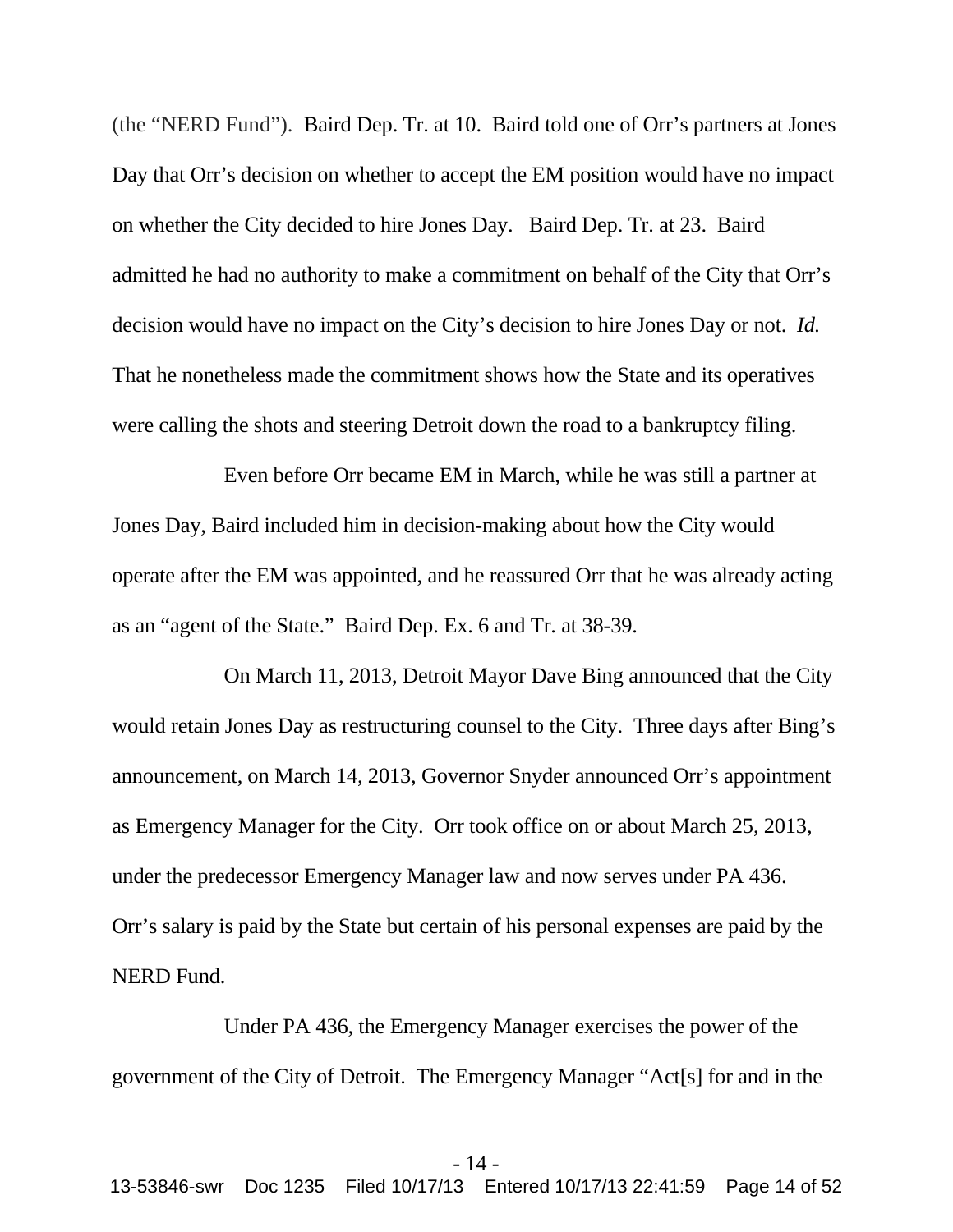place and stead of the governing body and the office of chief administrative officer of the local government." Mich. Comp. Laws § 141.1549(2).

## Retention of Milliman

In conjunction with the Consent Agreement, the City retained the Milliman actuarial consulting firm to provide analysis concerning the City's two retirement systems, the General Retirement System of the City of Detroit and the Police and Fire Retirement System of the City of Detroit as reported by the plans' actuaries, Gabriel Roeder Smith. Beginning no later than July 2012, Milliman produced various analyses and opinions concerning the funding status of the plans. In July 2012, Milliman provided "very rough preliminary guesstimates ('VRPG') of the potential actual state of the systems" which it stated "are not based on any detailed calculations." Bowen Dep. Ex. 1 at p. 2.

As recently as September 24, 2013, Milliman had still not yet completed a replication of the most recent actuarial reports on the plans. It had no present estimate of when its work will be completed, having submitted its most recent request for information to the plans in August 2013. Bowen Dep. at 93-94.

Since the appointment of the EM, a "Pension Task Force" consisting of Milliman actuaries, Conway MacKenzie's Charles Moore, who is not an actuary, and with the participation of counsel has been convened to review the state of the City's retirement plans. Bowen Dep. Tr. at 59. Milliman prepared several analyses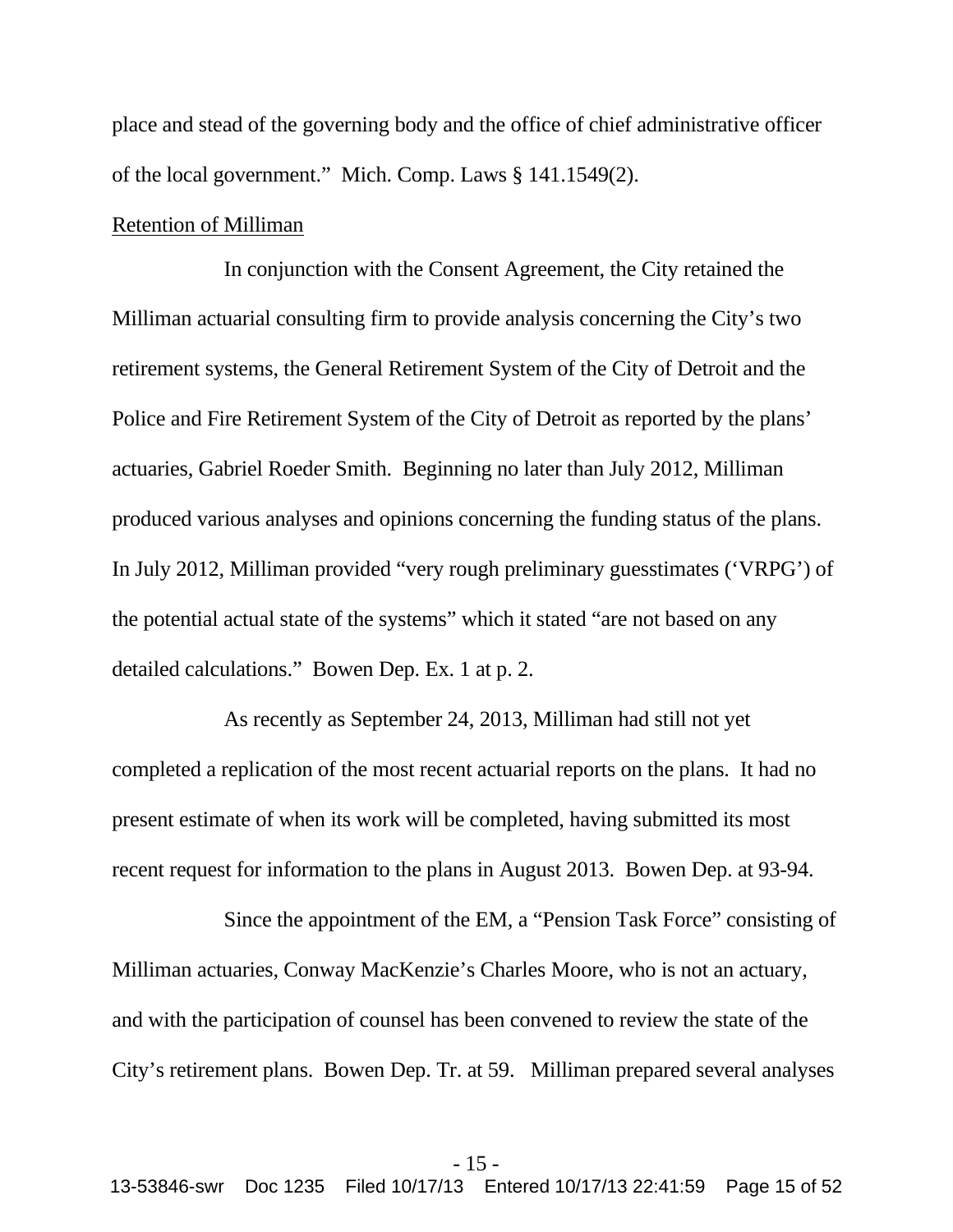based on different scenarios fed to the firm by this task force. Milliman did not select, nor were they asked for opinions concerning, what scenarios should be considered, rather they were directed by other members of the task force. *See* Bowen Dep. Tr. at 65-66, 72-73, 80-81.

On June 4, 2013, Milliman produced a ten year projected cost analysis with respect to each plan. Bowen Dep. Exs. 4, 12. As noted with respect to the General Retirement System, this analysis was based on the valuation results, actuarial assumptions and methods used by the plan's actuaries. Milliman used "[r]ecursive formulas, actuarial judgment and rules of thumb" to project results in future years. Bowen Dep. Ex. 12. As a "baseline" projection, Milliman adjusted the earnings assumptions the plan's actuaries made from 7.9 % to 6.3%, 7% or 7.5 % noting that 6.3% was Milliman's recommendation based on its own "capital market assumptions." *Id*. at p. 3. Milliman also modified the amortization schedule the plan used with respect to unfunded liability. *Id*. at p. 2. Milliman noted that the actuarial value of the General Retirement System's assets (\$2.806 billion) exceeded the market value of the assets by \$648 million as compared to liabilities of \$4.433 billion. *Id*. at Ex. II-A. Its analysis projected that the General Retirement System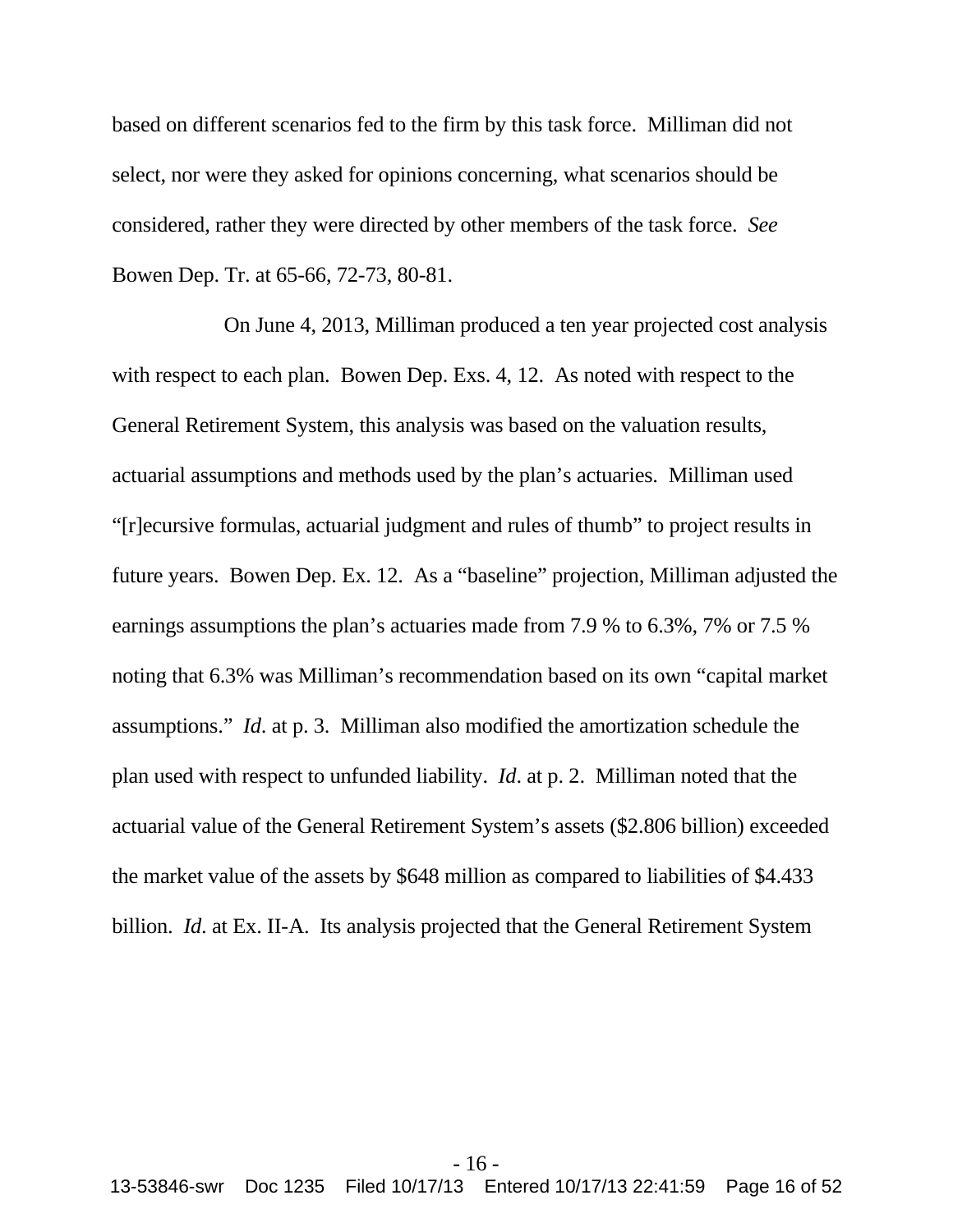would be 55% funded on an actuarial basis in ten years (assuming a 7% rate of return on assets). *Id.<sup>7</sup>*

In setting out the "Basis for Analysis," Milliman states that its work was "prepared exclusively for the City of Detroit for a specific and limited purpose … It is not for the use or benefit of any third party for any purpose." Bowen Dep. Ex. 12 at p. 8. Nonetheless and despite the fact that Milliman does not have the information to be able to replicate the work of the plans' actuaries, Milliman's work became the basis for the City's demands with respect to retirement benefits.

# June 14, 2013 Creditor Proposal

The Creditor's Proposal was released by the Emergency Manager on June 14, 2013. Orr Decl. Ex. A. As relevant to the UAW's objection, the Proposal takes broad aim at the City's workers and retirees; city employees have already been subjected to headcount reductions and "City Employment Terms" (the "CETs") imposed a year ago which cut wages and benefits and unilaterally changed work rules. *See* Orr Decl., Ex. A, pp. 53-54 (describing the imposition of the CETs). The proposal indicated that these imposed changes would serve as a "baseline" for the City in its contract talks with the unions, although the City may seek cuts and

 $7$  With respect to the Police and Fire Retirement System, the Milliman report stated that the \$3.765 billion actuarial value of assets exceeded market value by \$701 million as compared to total liabilities of \$4.316 million. Bowen Dep. Ex. 4 at Ex. II-A. The Police and Fire Retirement System was projected to be 79% funded in ten years. *Id.*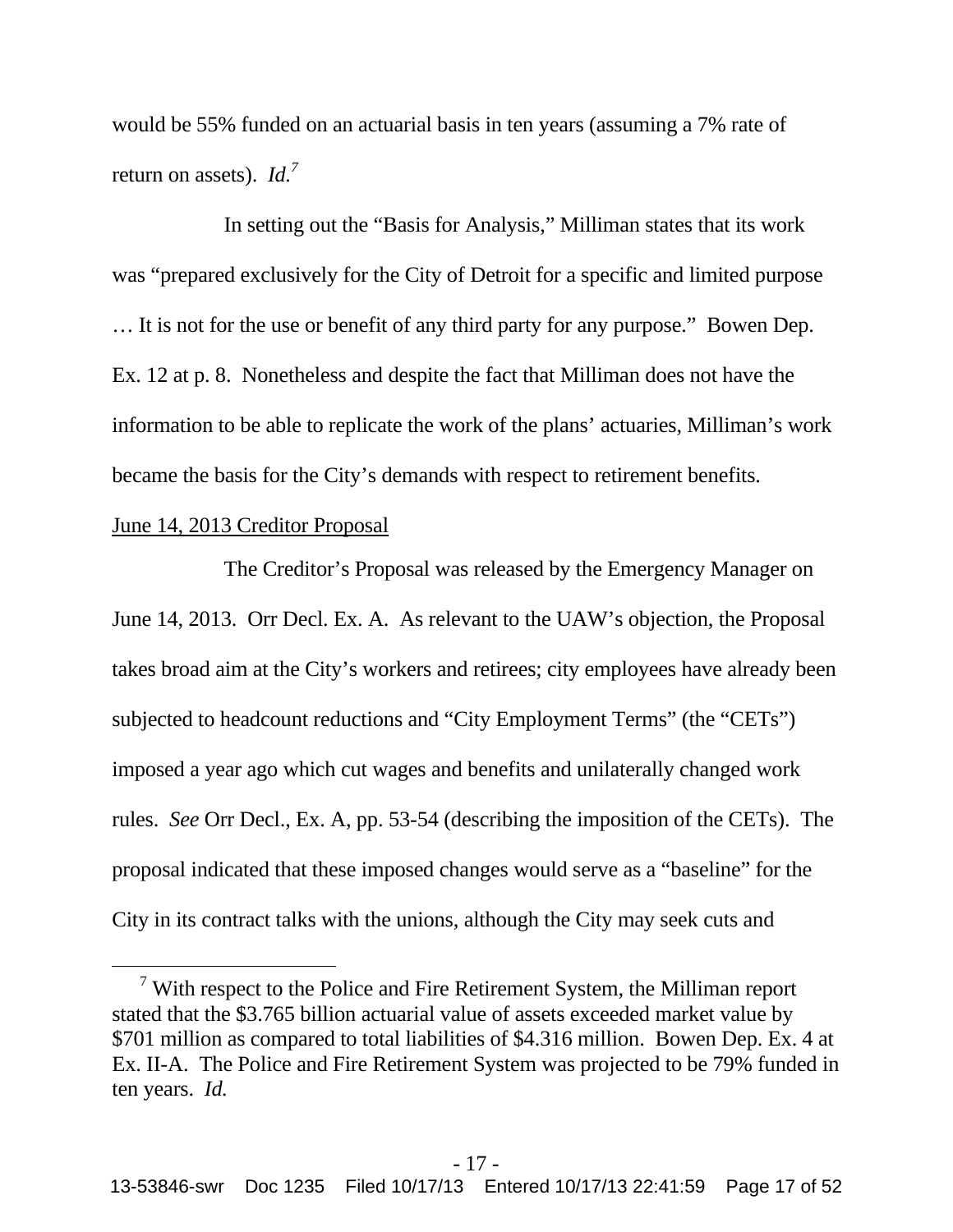changes "beyond those included in the CETs." *Id.* p. 76. Additional reductions in staffing levels and outsourcing functions are also contemplated. *Id.* p. 78. Regarding retiree obligations, the City intends to modify retiree medical benefits through a replacement program and indicates that "claims will result from the modification of benefits." *Id.* p. 109.

The City's pension proposal garnered immediate and significant opposition, including at least three lawsuits commenced prior to the chapter 9 filing.<sup>8</sup> Although PA 436 directs that the Emergency Manager's financial and operating plan "shall provide for" the "timely deposit of required payments to the pension fund for the local government or in which the local government participates," Mich. Comp. Laws 141.1551 Sec. 11(1)(d), the Emergency Manager announced that annual contributions required to fully fund currently accrued, vested benefits "will not be made under the plan." Orr Decl., Ex. A, p. 109.

The Creditors' Proposal provided that the retirement system underfunding would be "exchanged for a pro rata … principal amount of New Notes." *Id.* Put another way, the Emergency Manager proposed to transform the

<sup>8</sup> *Flowers, et al. v. Snyder, et al.,* No. 13-734-CZ (Ingham County Circuit Court July 3, 2013); *General Ret. Sys. of the City of Detroit v. Kevyn D. Orr*, No. 13.768- CZ (Ingham County Circuit Court); *Webster v. State of Michigan*, 13-734-CZ (Ingham County Circuit Court July 3, 2013). The City and the State make much of the lawsuit activity in connection with the bankruptcy filing. But Orr's proposal left the affected parties little choice given the City's blatant disregard of the State Constitution.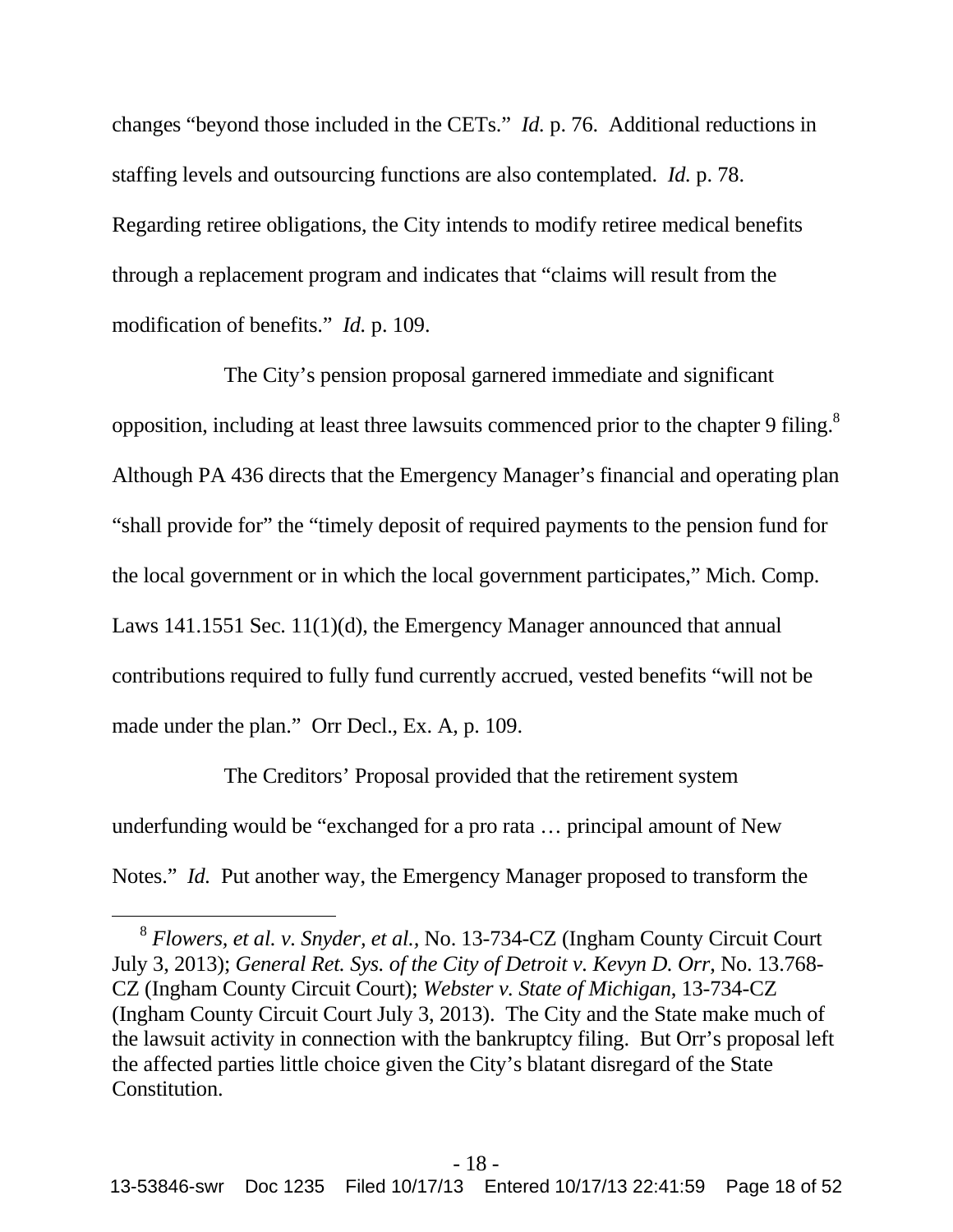plan's underfunding into a bankruptcy claim which would share a \$2 billion recovery pro-rata with billions of dollars in additional general obligation bond and other general unsecured claims. Because the City has yet to assign value to any assets it might monetize, under the proposal creditor recoveries would not be affected by any asset sales. Buckfire Dep. Tr. at 107.

The Proposal then goes on to state that "[b]ecause the amounts realized on the underfunding claims will be substantially less than the underfunding amount *there must be significant cuts in accrued, vested pension amounts* for both active and currently retired persons." Orr Decl. Ex. A at 109 (emphasis supplied).

In particular, the proposal opined that the City's actuarial valuation of pension plan underfunding was "substantially understated" and that under "more realistic assumptions" the plans were underfunded by \$3.5 billion. Orr Decl. Ex. A p. 29. But the proposal contained no quantification of the "significant cuts in accrued, vested pension amounts" that would be required. Moore Dep. Tr. at 150- 51.

There are substantial reasons to question the \$3.5 billion estimate. First, as noted above, the City admits that its actuarial analysis is incomplete because it still lacks necessary data. Moreover, it has reviewed the actuarial assumptions at issue and the head of its Pension Task Force testified that neither the task force nor Milliman had arrived at the view that the actuarial assumptions that the Detroit

#### - 19 -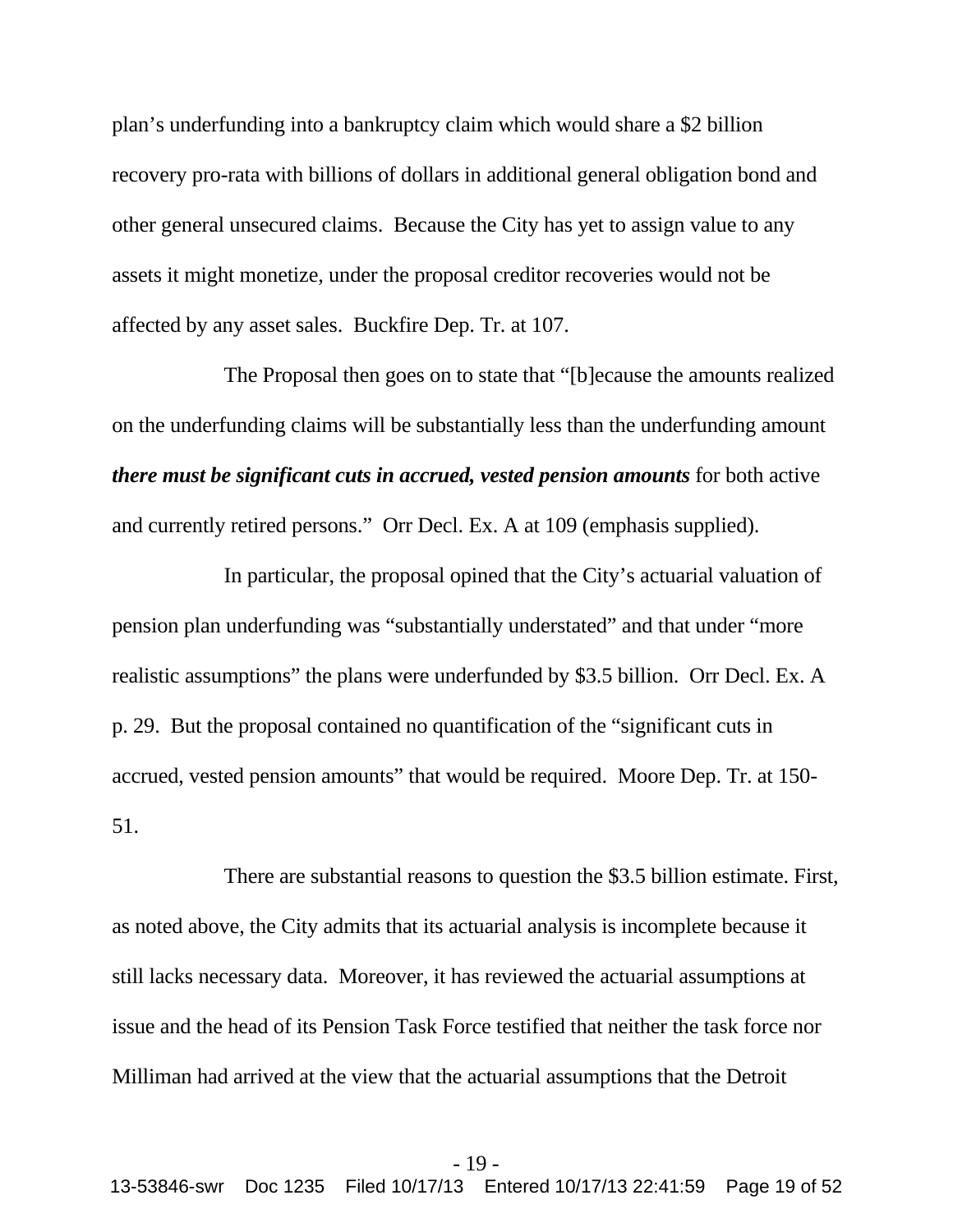pension plans have used are inconsistent with actuarial standards of practice. Moore Dep. Tr. at 140-41.

Moreover, apparently uncertain of the state of the plans, the Emergency Manager has not acted on Milliman's funding analysis. Under Section 12(1)(m) of PA 436, an Emergency Manager may remove the governing body of a public retirement plan if its funding level (net of pension related indebtedness) is below 80%. The task force asked Milliman to analyze this issue months ago and in April 2013 Milliman provided the Pension Task force with its analysis that the funding level for the General Retirement System was below 80%. Although the Task Force was of the opinion that Milliman properly accounted for pension-related indebtedness in its analysis, no action was recommended or taken with respect to the plan's governance. Moore Dep. Tr. at134-35.

While the City's June 14 proposal to creditors was emphatic in its assertion that accrued pension benefits had to be reduced, discovery has shown that the City has no solid basis for insisting on such cuts. For example, when he was deposed, EM Orr conceded that a substantial portion – approximately  $62\%$  – of the calculated actuarial underfunding of the General Retirement System is attributable to the Detroit Water and Sewerage Department which is run as a separate department of the City and is financially sound. Orr Dep. Tr. at 369-78. The notion that the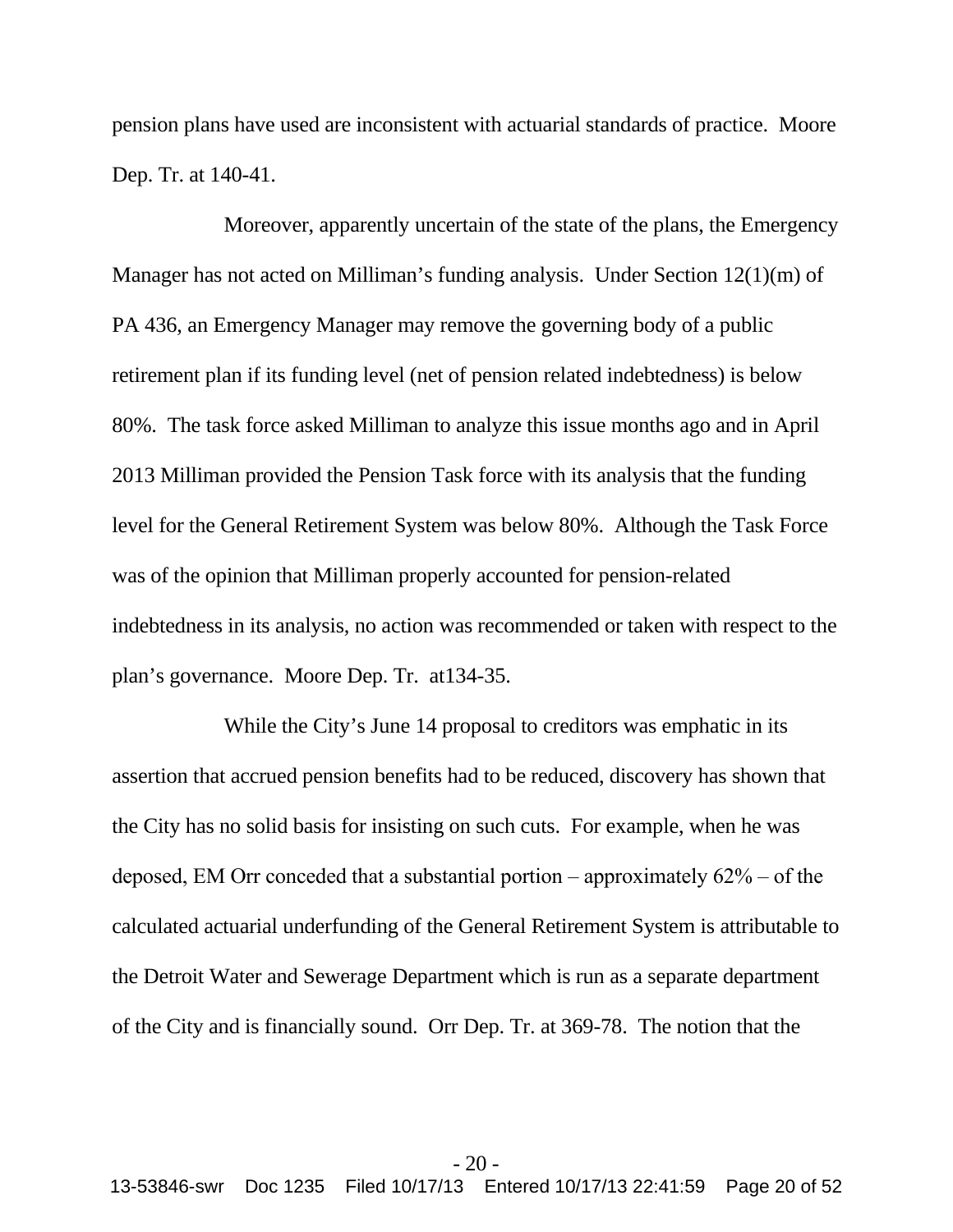plans' underfunding is "substantially understated" is at best half-baked and at worse a litigation contrivance which does not bear close analysis.

Notwithstanding the substantial uncertainty with respect to the issue of pension underfunding, the EM proceeded with the June 14 proposal in the face of the constitutional prohibition. The City's Pension Task Force discussed the provisions of the Michigan constitution so that "everyone on the task force was aware of it" including the scope of an "Attorney General opinion regarding that provision back from the late 1970s … [and] how far those protections go." Moore Dep. Tr. at 154. But the Task Force did not seek to reach a consensus with respect to the effect of the provision on in event of a Chapter 9 filing, *id*. at 156, and the City proceeded with its proposal to cut pension benefits nonetheless.

#### Presentations to Creditors

Labor unions and retiree organizations attended a series of presentations in late June and early July made by representatives of the Emergency Manager and various stakeholders. Only a handful of presentations were scheduled with labor groups despite the breadth of the proposals affecting workers and retirees. *See* Orr Decl. ¶¶ 90-96 (describing post-June 14, 2013 meetings attended by stakeholders).

Orr refused to characterize these meetings as "bargaining" sessions. Orr Dep. Tr. at 137-38. Nor could they be deemed bargaining. For example, the

#### - 21 -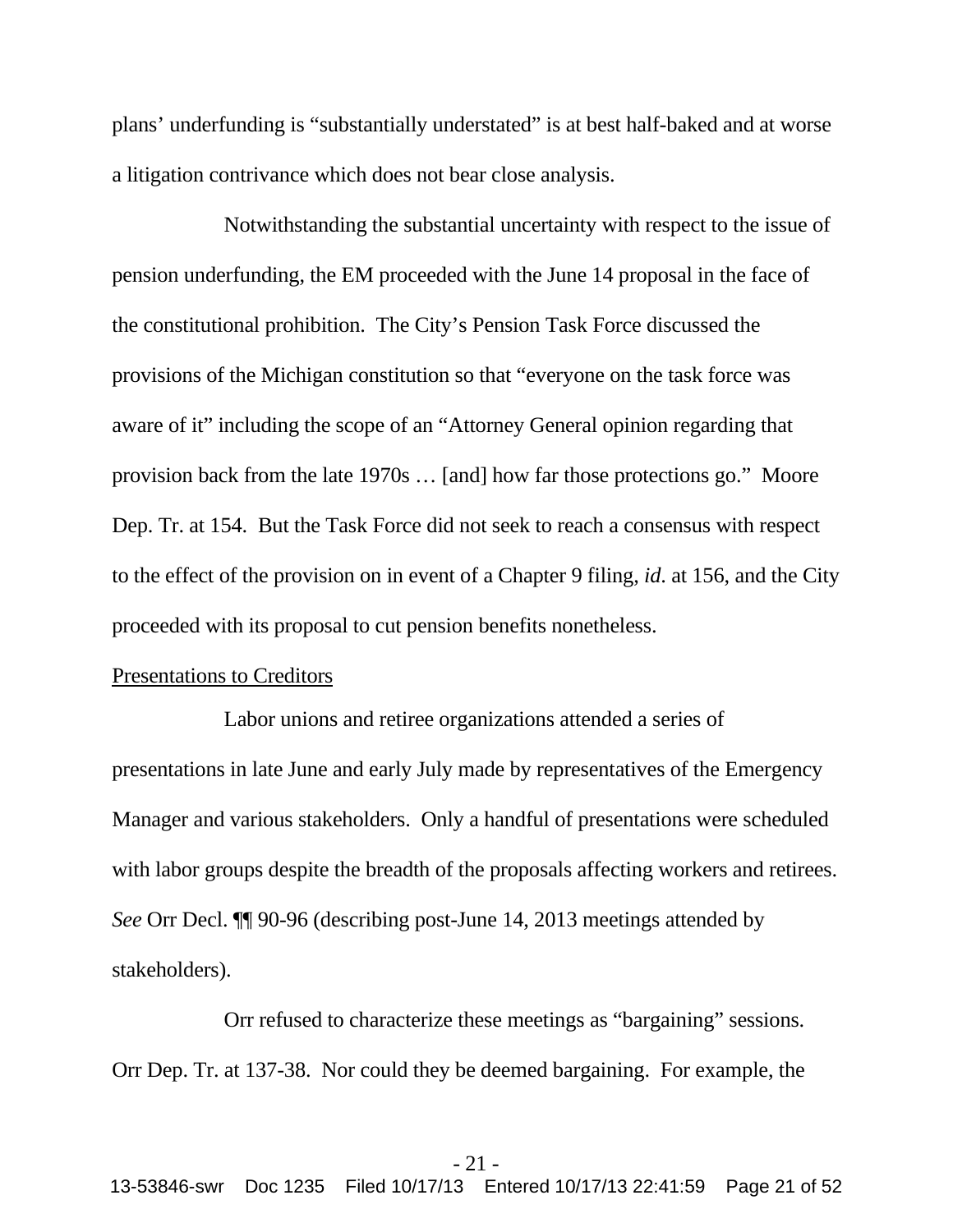attendees at the meeting were not permitted to speak; to communicate with those making the presentation, attendees were required to write any questions they had on a card, which would then be read aloud. No true negotiation occurs when one side is muzzled.

With respect to the critical issue of pensions, even assuming the City could demand reductions in accrued benefits under threat of Chapter 9 – and it could not as a matter of law – there could be no negotiation since the City had not (and has yet to) quantify its demands. Rather, consistent with Jones Day's January 29, 2013 presentation these meetings were window dressing – an attempt to create a record of good faith negotiations to support a Chapter 9 filing decided upon earlier.

In this respect it is important to note that the City has for many years conducted successful collective bargaining negotiations with UAW and unions representing its other employees. While the City complains that it must negotiate with a number of labor organizations, that has not presented an insurmountable obstacle to concessionary bargaining. Most recently, in February 2012, the City reached a tentative agreement with 30 unions representing its non-uniformed employees including UAW that included substantial pay and benefit concessions. Orr was apparently unaware of this history. Orr Dep. Tr. at 236-37. Bargaining here was not an impossibility.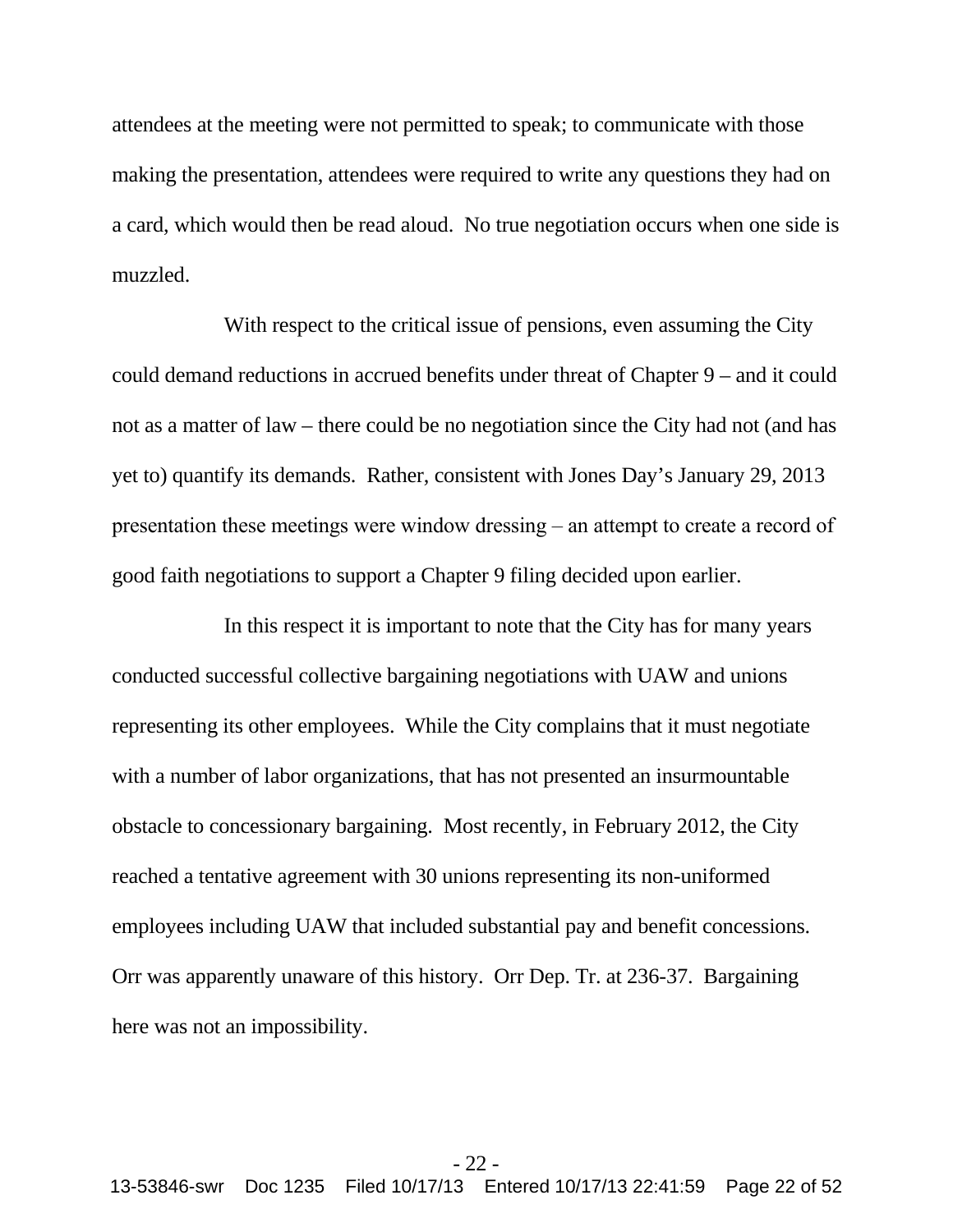#### The Filing

On July 16, 2013, EM Orr wrote to the Governor and recommended pursuant to Section 18(1) of PA 436 that the Governor authorize the City to file for bankruptcy under Chapter 9. Orr Decl. Ex. J. Orr's July 16 letter contained numerous questionable or controversial assertions, claiming, for example, that the Detroit pension funds faced \$3.5 billion in unfunded liability and that the EM had engaged in good faith negotiations over his proposal. *Id.* The Governor accepted these assertions at face-value, without undertaking any independent investigation to confirm their truth. At the point he received the Orr's request, the Governor acknowledged that "a lot of work still needed to be done" on determining what assets the City could monetize. Snyder Tr. at 55-56; *see* Buckfire Dep. at 107 (noting that creditor proposal structured recovery based on inability to assign value to City's assets aside from projected cash flows from operating cash flows). That, however, did not stop the Governor from writing to Orr that Orr could proceed with the filing.

Orr's letter to the Governor was clear about his plan to cut back on obligations to retirees so that a larger share of the City's revenues could be devoted to City services and reinvestment: "The City's debt and legacy liabilities must be significantly reduced to permit this reinvestment." Orr Decl. Ex. J at p. 2. In his authorization, the Governor indicates his agreement with Orr's priorities and while

#### - 23 -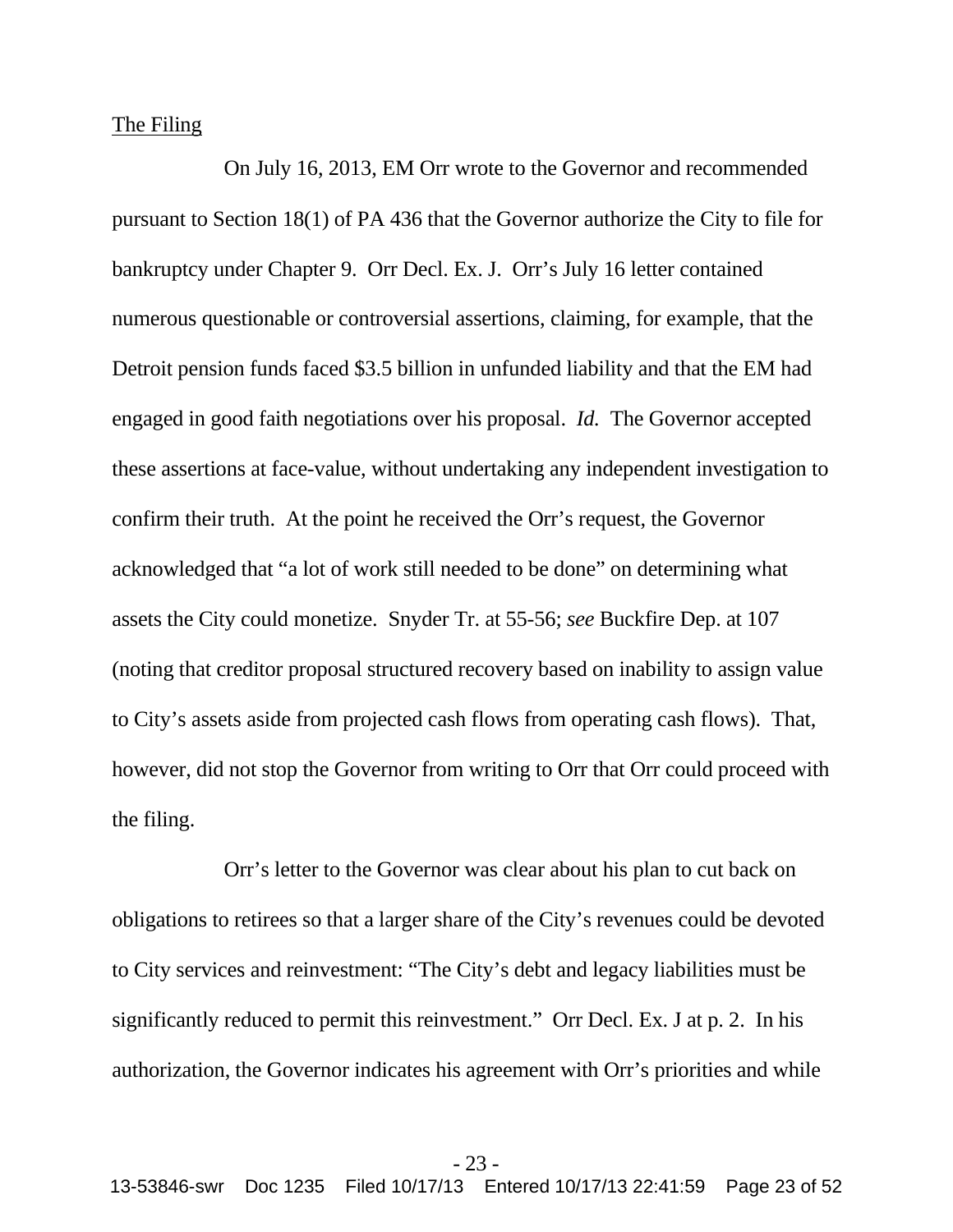he expresses "concern" for public employees who "now fear for their financial future in retirement" merely states that he is "confident" that all of the City's creditors will be treated fairly. Orr Decl. Ex. K at p. 3. The Governor did not attach any contingencies to the letter but cited section 943(b)(4), a provision that is only at plan confirmation. Orr Decl. Ex. K at p. 4.

In fact, the Governor rushed to respond, providing Orr the green light to file just two days after Orr's request arrived. Indeed, a schedule prepared by the Governor's staff on July 17 planned a public announcement by the Governor of authorization to file the case on Thursday July 19. Dillon Dep. at 88.

Abruptly, on July 18, 2013 the Governor authorized the filing and later that same day, the City filed its chapter 9 petition. *See* Orr Decl. Ex. L at p. 3. The Governor and Dillon discussed the pending litigation challenging the Governor's right to authorize a chapter 9 filing and knew that a hearing was scheduled for Monday, July 22. Dillon Tr. at 84-85. Although the Governor denied that pending state court litigation challenging the Governor's right to authorize a bankruptcy had anything to do with the rush to the bankruptcy court, Orr conceded in his deposition that the litigation created the risk that he would be unable to execute his plans. Orr Dep. Tr. at 220-21, 222-23. The only conclusion that can be drawn from this rush to file is that EM Orr and the state feared that the courts would enjoin a filing.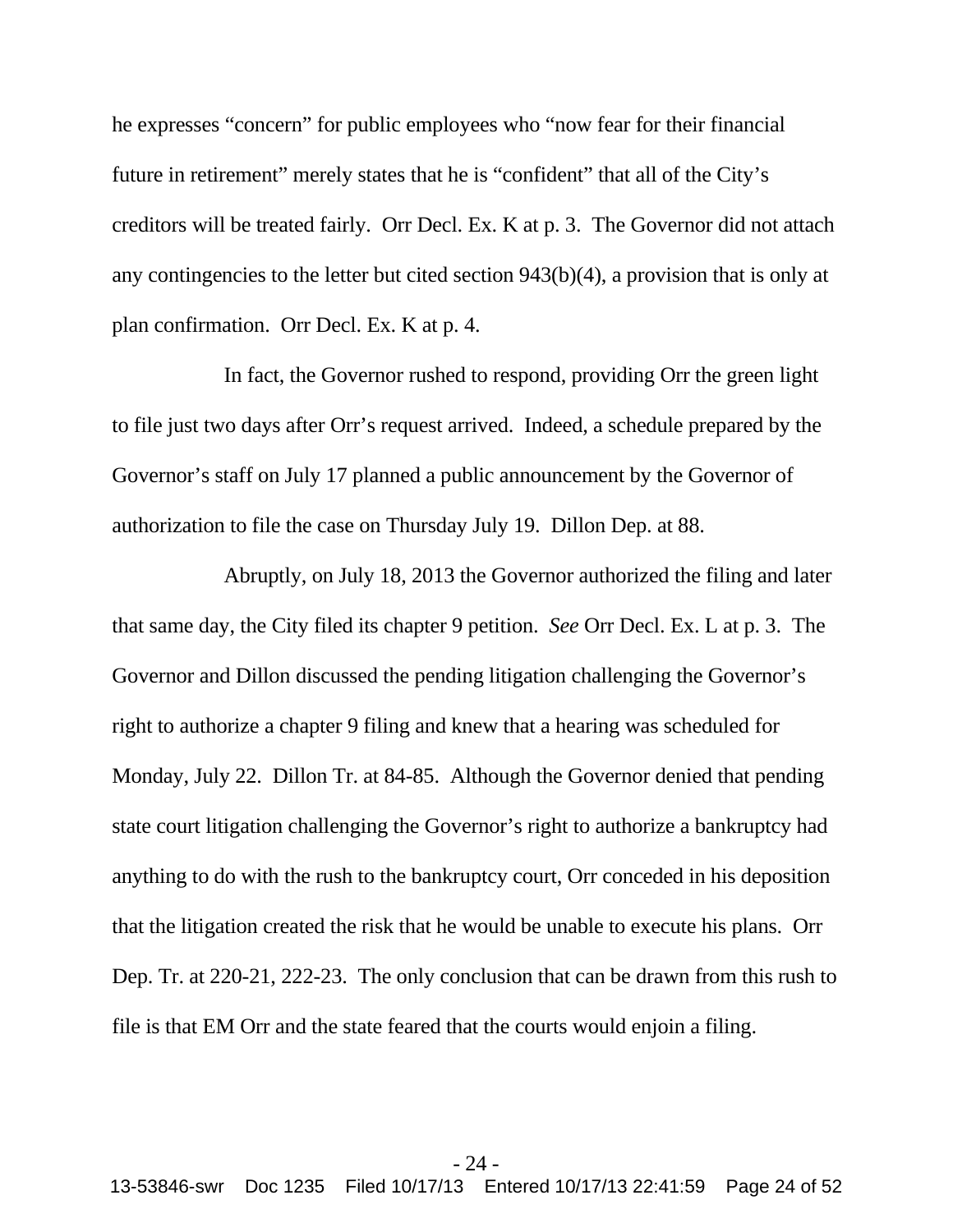The Governor has testified that he was aware at the time he authorized the filing that Orr's June 14 proposal demanded reductions in accrued pension benefits. Snyder Dep. Tr. at 63-64. He further testified that he knew PA 436 expressly permits the Governor to condition the authorization for a chapter 9 filing, *see* Mich. Comp. Laws 141.1558(1), but that he chose not to condition Detroit's filing on a promise that the City not seek to cut vested pension benefits in violation of the Michigan Constitution. *See* Orr Decl. Ex. L.

### **ARGUMENT**

# **THE PETITION MUST BE DISMISSED BECAUSE THE CITY IS NOT ELIGIBLE FOR CHAPTER 9 RELIEF**

Governor Snyder was fully aware that part of the Emergency

A. The State's Authorization Was Unlawful Under Michigan's Constitution and Laws

Manager's bankruptcy authorization request was a plan to impair accrued vested pensions. Yet the Governor placed no contingencies on his July 18, 2013 bankruptcy authorization. *See* Orr Decl. Ex. J. The Governor's failure to condition his authorization on adherence to Article 9, Section 24 breached the State's constitution. *See* 2 Official Record, Constitutional Convention 1961, p. 3402 (accrued pensions are obligations "*which cannot be diminished or impaired by the action of its officials or governing body*.") (emphasis added). Governor Snyder lacks any authority to ignore Michigan's constitutional proscription against the impairment of accrued pensions, and the Michigan Supreme Court has made clear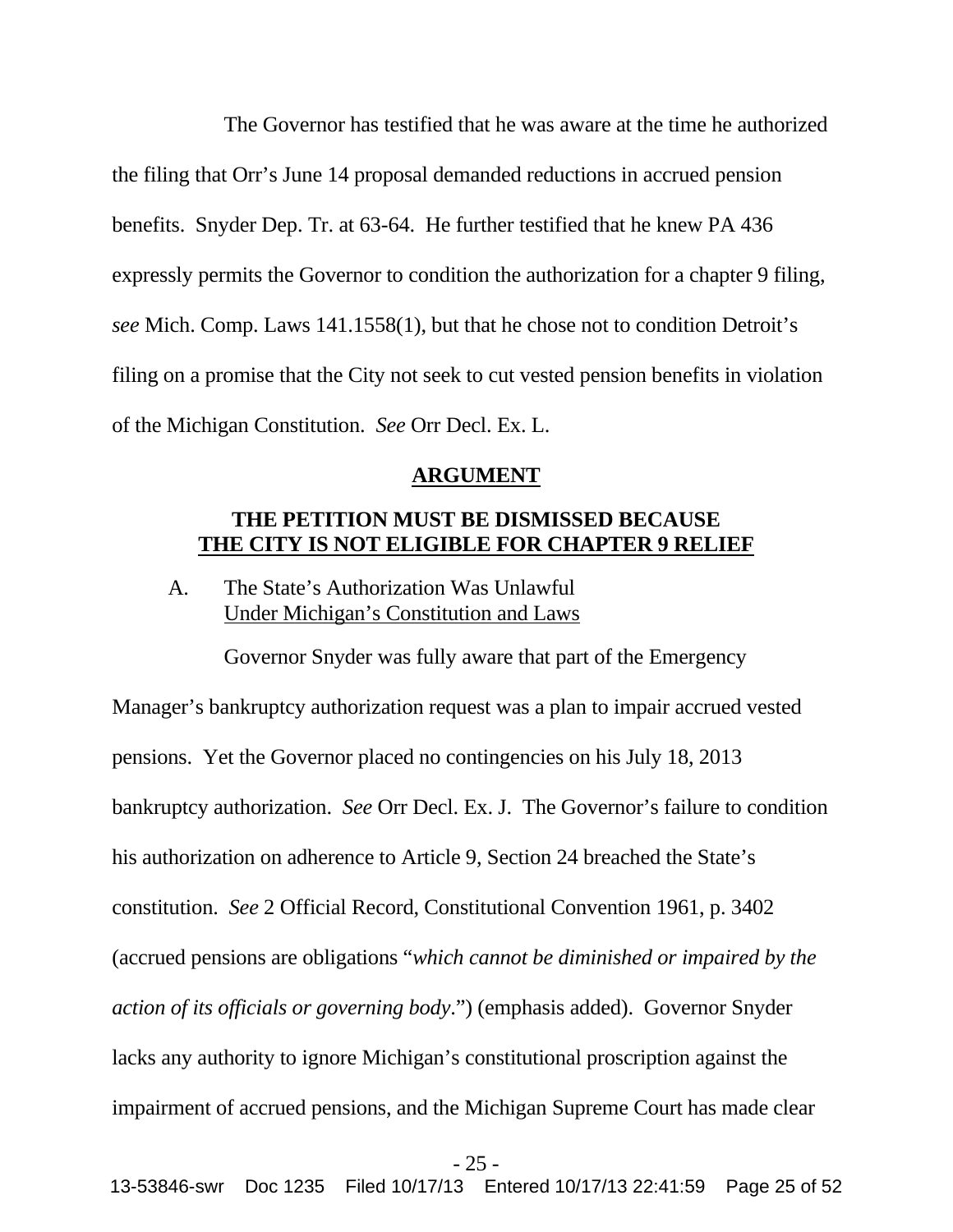that the Governor is bound by the Michigan Constitution.<sup>9</sup> See Wood v. State *Admin. Bd.*, 238 N.W. 16 (Mich. 1931) (Governor's reduction of appropriations in bill approved by legislature invalid due to violation of constitution's veto clause); *Dullam v. Wilson*, 19 N.W. 112 (Mich. 1884) (Governor may not remove public official without due process required by constitution); *see also Buback v. Romney*, 156 N.W.2d 49 (Mich. 1968) (statute permitting Governor to use judicial officers to adjudicate removal of executive branch officials violated constitutional separation of powers and was invalid).

The Governor's statement in his July 18, 2013 letter that the plan of adjustment must be legally executable, under Section 943(b)(4), Orr Decl., Ex. K, was insufficient because the Governor nonetheless authorized the filing knowing that EM Orr was pursuing the pension proposal. The reference to Section 943(b)(4) — which applies to confirmation of the plan — does not provide the requisite

 $9^9$  Indeed, the Michigan Constitution can be altered only as set forth therein, notably, with respect to each permitted process, requiring the approval of Michigan voters. Under Article 12, Section 1, the Legislature, by two-thirds vote of each chamber, can place a proposed constitutional amendment on the ballot. The proposed amendment becomes effective only if approved by a majority of the voters. Pursuant to Article 12, Section 2, a citizen petition for a proposed amendment can be placed on the ballot, which becomes effective only if approved by a majority of the voters; or 3. Pursuant to Article 12, Section 3, a duly called constitutional convention may place a proposed constitutional amendment on the ballot. The proposed amendment becomes effective only if approved by a majority of the voters. *See* Mich. Comp. Laws Const. Art. 12 §§ 1-3.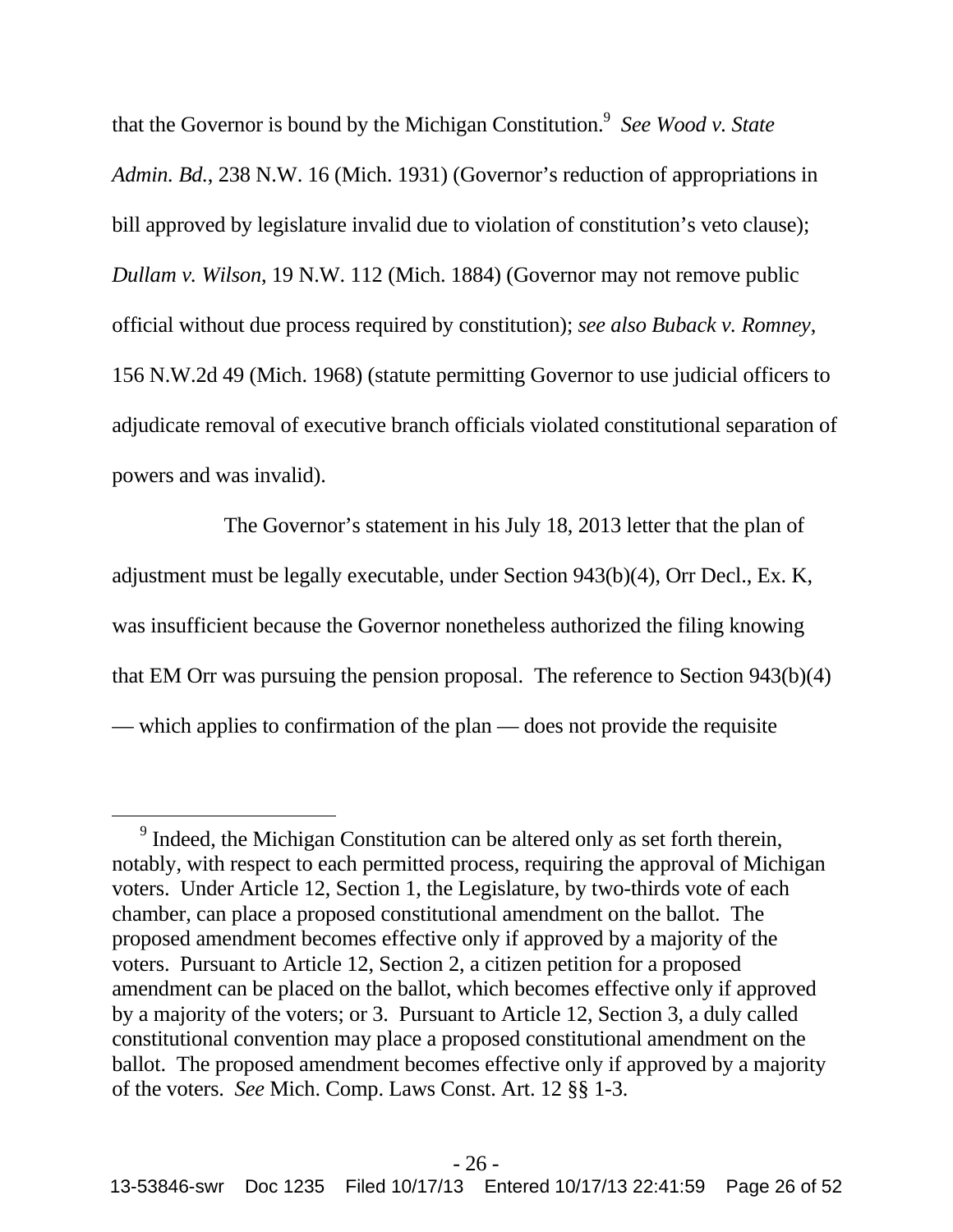gatekeeping "specific authorization" that is required by Section 109(c)(2). *See In re City of Harrisburg, PA,* 465 B.R. at 754-55.

Nor did PA 436 authorize EM Orr to contravene Article 9, Section 24 in issuing his request to file the chapter 9 case.<sup>10</sup> The power of the Emergency Manager is defined by Michigan law and is subject to the Michigan Constitution as well. Under PA 436, the Emergency Manager exercises the power of the government of the City of Detroit. The Emergency Manager "Act[s] for and in the place and stead of the governing body and the office of chief administrative officer of the local government." Mich. Comp. Laws § 141.1549(2). Like the Governor, EM Orr has no authority to pursue cuts in accrued pension benefits through chapter 9 nor, consistent with the Michigan Constitution, could the Michigan legislature lawfully have given him such authority. *See In re Enrolled Senate Bill 1269*, 209 N.W.2d 200, 202 (Mich. 1973) ("under this constitutional limitation the legislature cannot diminish or impair accrued financial benefits"); *see also Pontiac Retired Employees Ass'n*, No. 12-2087, 2013 WL 4038582, \*1-\*2 (6th Cir. August 9, 2013)

<sup>&</sup>lt;sup>10</sup> The Governor's authorization does not – and cannot – increase the Emergency Manager's powers and the Governor has no authority to disregard the Michigan Constitution or to change Michigan's laws. Indeed, the Governor has sworn to *uphold* the state Constitution. As mandated by Article XI, section 1 of the Michigan Constitution and section 64 of the Michigan Election Law, 1954 P.A. 116, M.C.L. §168.1 *et seq.*, the Governor swore the following oath, later filed with the Michigan Secretary of State: *"I do solemnly swear that I will support the Constitution of the United States and the Constitution of this State, and that I will faithfully discharge the duties of the office of Governor according to the best of my ability."*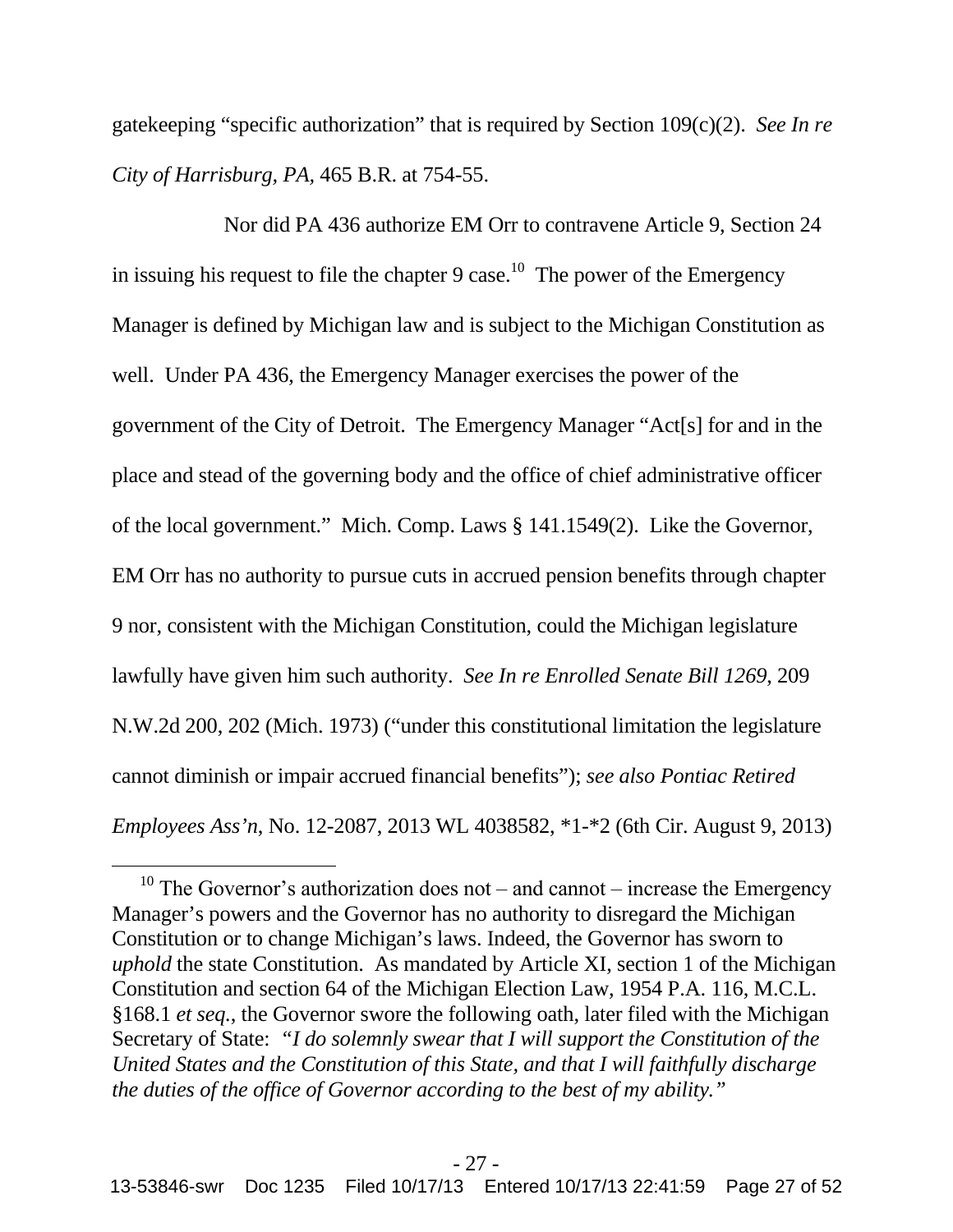(noting that State Legislature could not end the Michigan Constitution's two-thirds vote requirement to give PA 4 immediate effect because "[t]o conclude otherwise would effectively allow the Michigan Legislature to unilaterally amend the Michigan Constitution."); *Webster v. State of Michigan*, No. 13-734-CZ (Ingham County Circuit Court July 19, 2013) (order declaring "PA 436 is unconstitutional and in violation of Article 9 Section 24 of the Michigan Constitution to the extent that it permits the Governor to authorize an emergency manager to proceed under Chapter 9 in any manner which threatens to diminish or impair accrued pension benefits"). $^{11}$ 

Indeed, PA 436 itself expressly references Article 9, Section 24 in requiring that the financial plan developed by the EM require the "timely deposit" of pension contributions, Mich. Comp. Laws §141.1551(1)(d) and in enumerating the Emergency Manager powers in the event a municipality's pension fund became underfunded (authority EM Orr has not exercised, notwithstanding his team's view of the underfunding). Under Section 141.1552(1)(m), "[t]he emergency manager shall fully comply with the public employee retirement system investment act, 1965 PA 314, Mich. Comp. Laws § 38.1132 to 38.1140m, *and section 24 of article IX of the state constitution of 1963,* and any actions taken shall be consistent with the

<sup>&</sup>lt;sup>11</sup> The *Webster* lawsuit is stayed as a result of this Court's July 25, 2013 order. Nevertheless, the ruling was issued by a court of competent jurisdiction as a result of litigation in which those in privity with the City and EM Orr participated.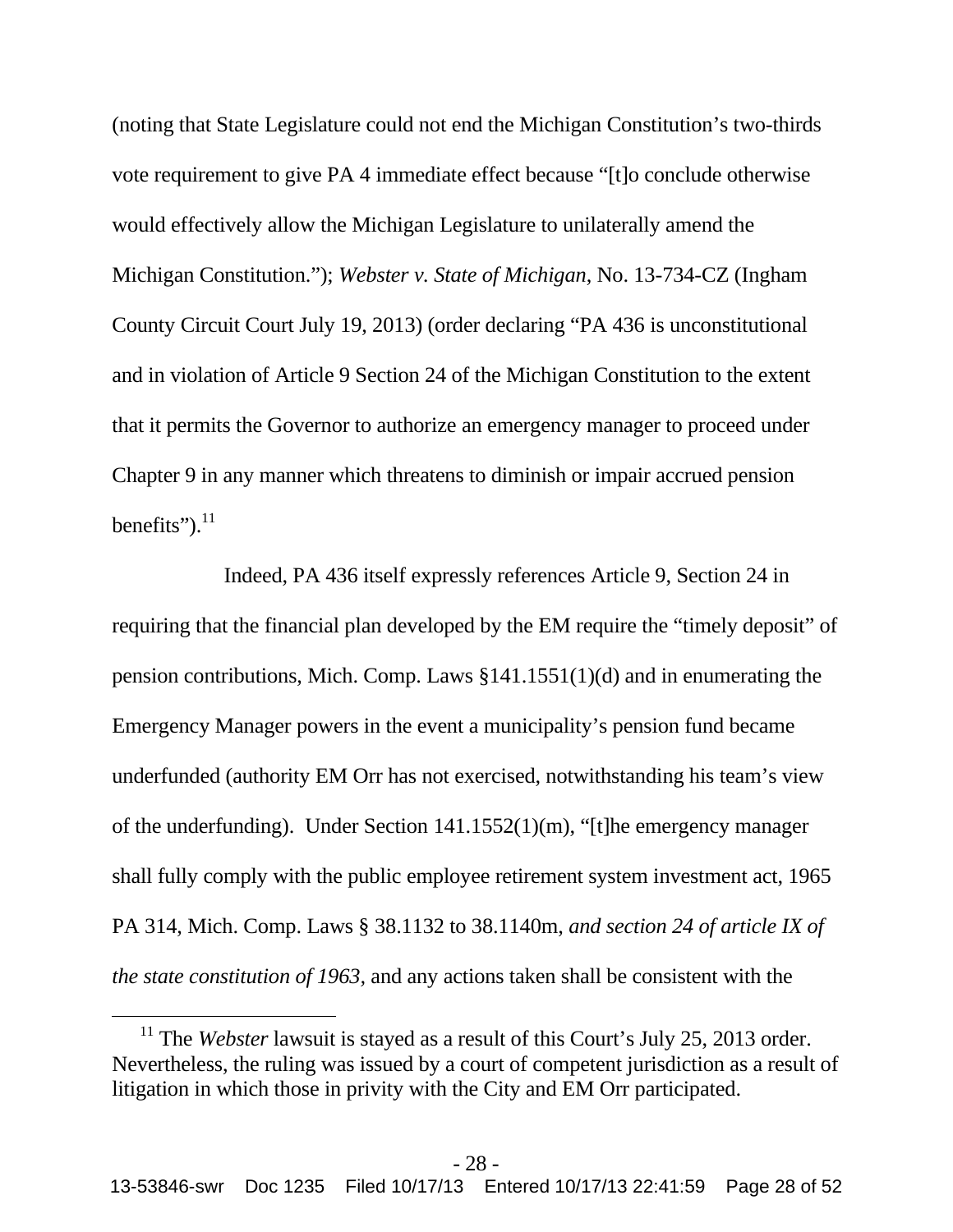pension fund's qualified plan status under the federal internal revenue code." Mich. Comp. Laws  $§$  141.1552(1)(m)(ii)(emphasis added). And, in authorizing the EM to suspend certain compensation of local officials, the statute also makes clear that "[t]his section does not authorize the impairment of vested pension benefits." Mich. Comp. Laws §141.1553.

Thus, in the exercise of their respective authority under Michigan law, Governor Snyder and EM Orr are bound by the prohibition against impairment of accrued pensions set forth in the Michigan Constitution. And, because the state legislature could not permit otherwise, the state legislature necessarily must limit the circumstances under which a chapter 9 filing could be pursued under the financial emergency laws. Thus the legislature could not purport to authorize either the Governor nor the Emergency Manager to take steps in contravention of the Michigan State Constitution. Nevertheless, both EM Orr and Governor Snyder unlawfully acted beyond those limits in seeking and granting, respectively, authorization for the chapter 9 filing.

Accordingly, because the Emergency Manager has sought to use chapter 9 to impair accrued pensions and because the Governor's authorization did not condition the bankruptcy filing on adherence to Article 9, Section 24 of the Michigan Constitution, the authorization was invalid under Michigan law. The authorization is, therefore, of no force and is ineffective under Section  $109(c)(2)$ .

#### - 29 -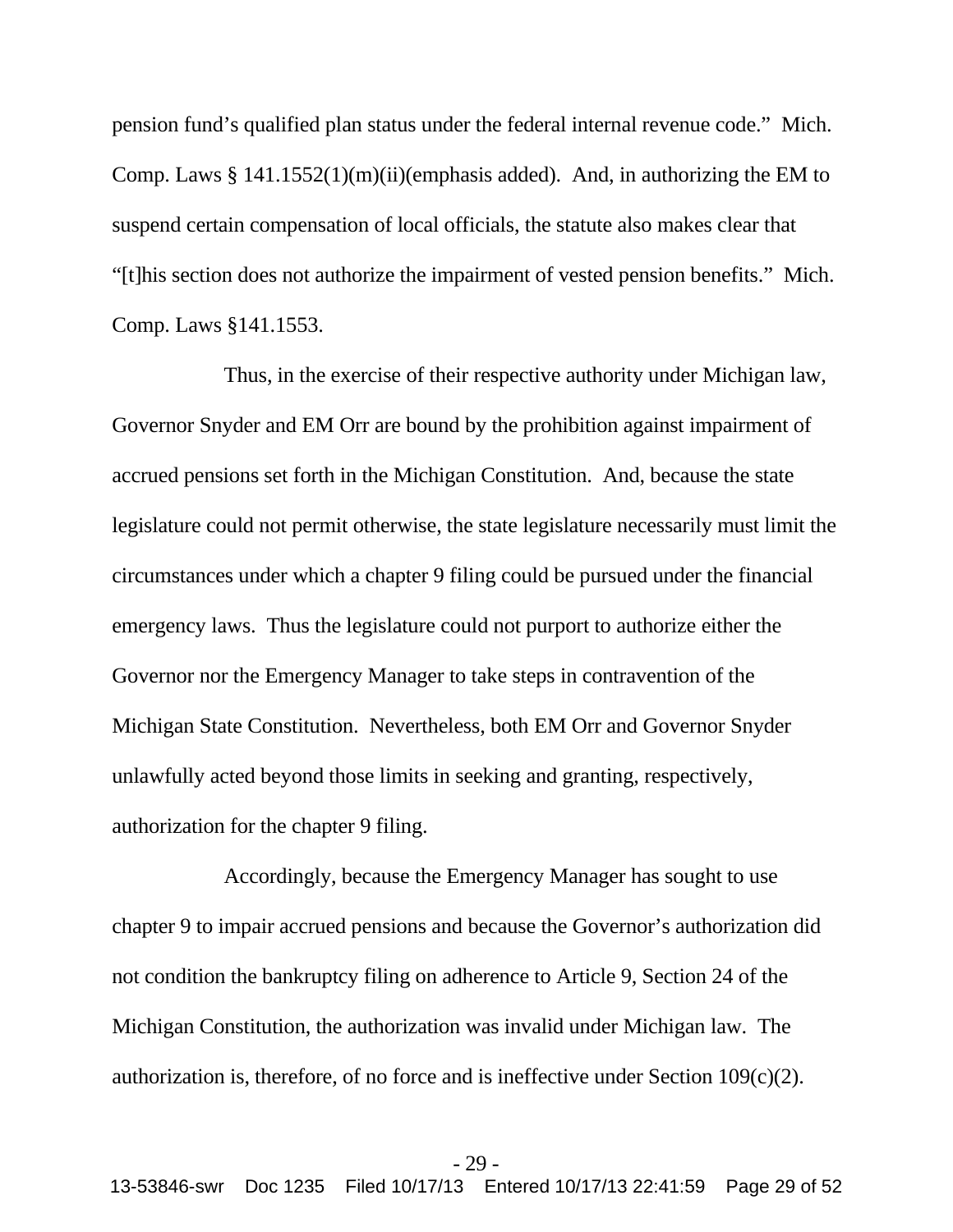*See In re Harrisburg*, 465 B.R. at 765 (dismissing petition because the City of Harrisburg was not "specifically authorized under state law to be a debtor" under Chapter 9). $^{12}$ 

# B. The Bankruptcy Petition Must be Dismissed Because the City Seeks to Effect an Unlawful Plan to Adjust Debts

To be eligible for Chapter 9, a debtor must demonstrate that it "desires to effect a plan to adjust [its] debts." 11 U.S.C. § 109(c)(4). For purposes of Section 109(c)(4), the debts intended for adjustment are to be measured as of the petition date. *See In re Town of Westlake, Tex.*, 211 B.R. 860, 867 (Bankr. N.D. Tex. 1997). Here, well before the petition date, the Emergency Manager made known that his plan was to use chapter 9 bankruptcy to turn the retirement system underfunding obligations into bankruptcy claims, pay them on a pro-rata basis with other unsecured debt and, based on the shortfall created in the retirement system, cut vested pension benefits and accruals. *See* Orr Decl. Ex. A, p. 109.

This strategy plainly violates the Michigan Constitution's prohibition under Article 9, Section 24 against the impairment of accrued pensions, and, as we show above, invalidates the Governor's authorization and the chapter 9 petition. As such, it also violates the eligibility requirement that the debtor must "desire[] to

 $12$  UAW intends to submit a supplemental brief in support of its objection under Section 109(c)(2) to address issues raised at the oral argument on October 15-16, 2013.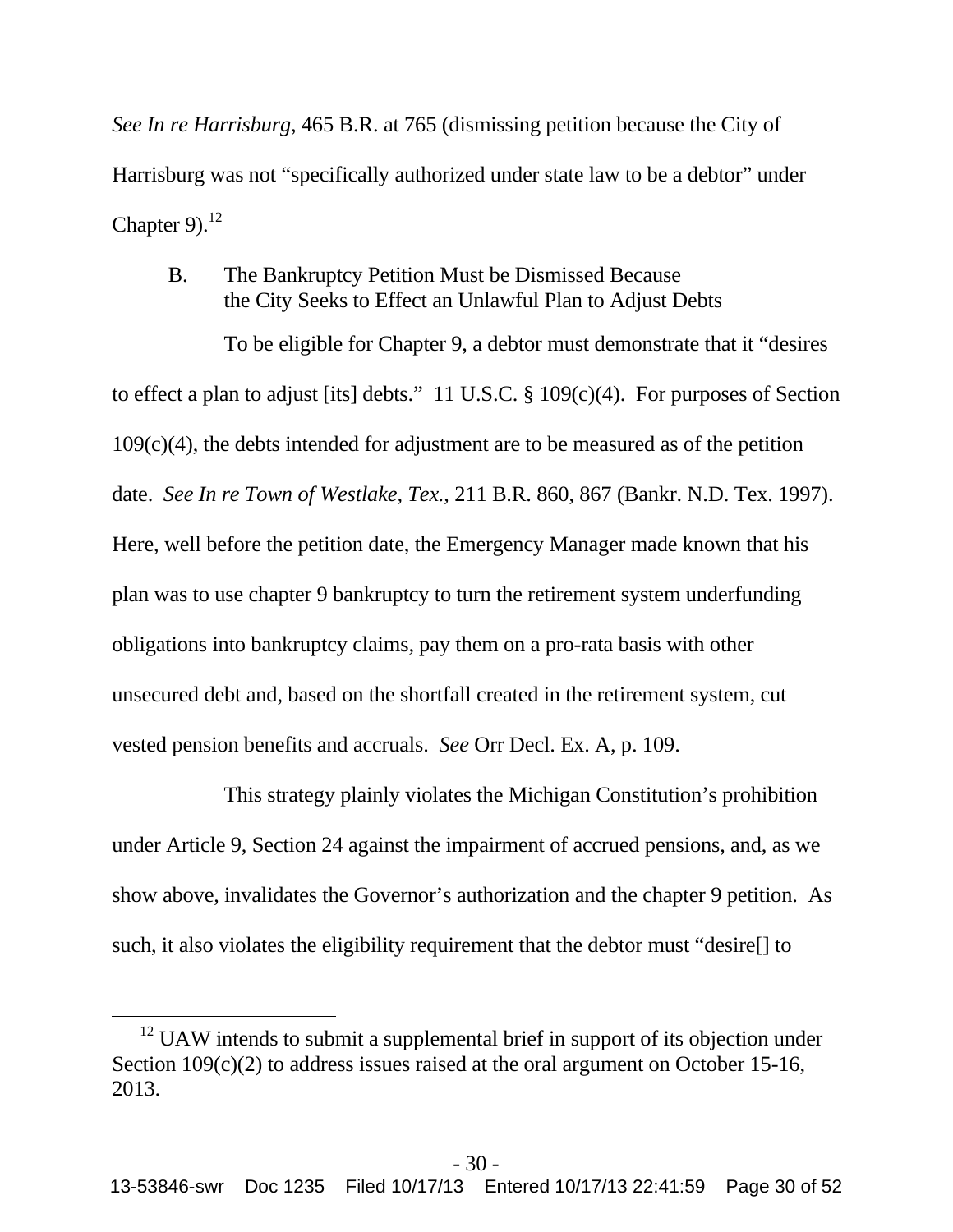effect a plan of adjustment" under Section  $109(c)(4)$ , in that a plan that the City pursues in order to impair accrued pensions that are protected against impairment by the Michigan Constitution could not be confirmed in any event because such a plan would require that debtor take an action that is "prohibited by law." *See Bekins*, 304 U.S. at 815 (approving municipality's bankruptcy plan where action of the taxing agency in carrying out the plan "is authorized by state law."); *see also In re Sanitary & Improvement Dist.*, # 7, 98 B.R. at 975-76; *In re City of Colorado Springs Spring Creek General Improvement District*, 177 B.R. at 694. Arguably, a proposal is a proposal and not the plan of adjustment and courts have permitted various forms of plans or indicia of proposed plans to fulfill their requirements. *E.g., In re Stockton, Cal.,* 973 B.R. 772, 791 (Bankr. E.D. Cal. 2013). But here, the City devised a pension proposal that it could not ultimately achieve under Section 943(b). The City gave no indication that its proposal was hypothetical or tentative; instead it was determined to fulfill it, the confirmation issue notwithstanding.<sup>13</sup> Accordingly, the City cannot be said to desire to effect a *lawful* plan of adjustment. The City thus fails to meet the requirement of Section  $109(c)(4)$ .

<sup>&</sup>lt;sup>13</sup> The City's Proposal reflects deliberate steps leading to the forced cuts in benefits. *See* Orr Decl. Ex. A p. 109. Although, as has become clear in discovery, the legwork under pinning the proposal was incomplete at best, the City's intent was clear: show the underfunding to be prohibitively larger than expected, and stop the funding.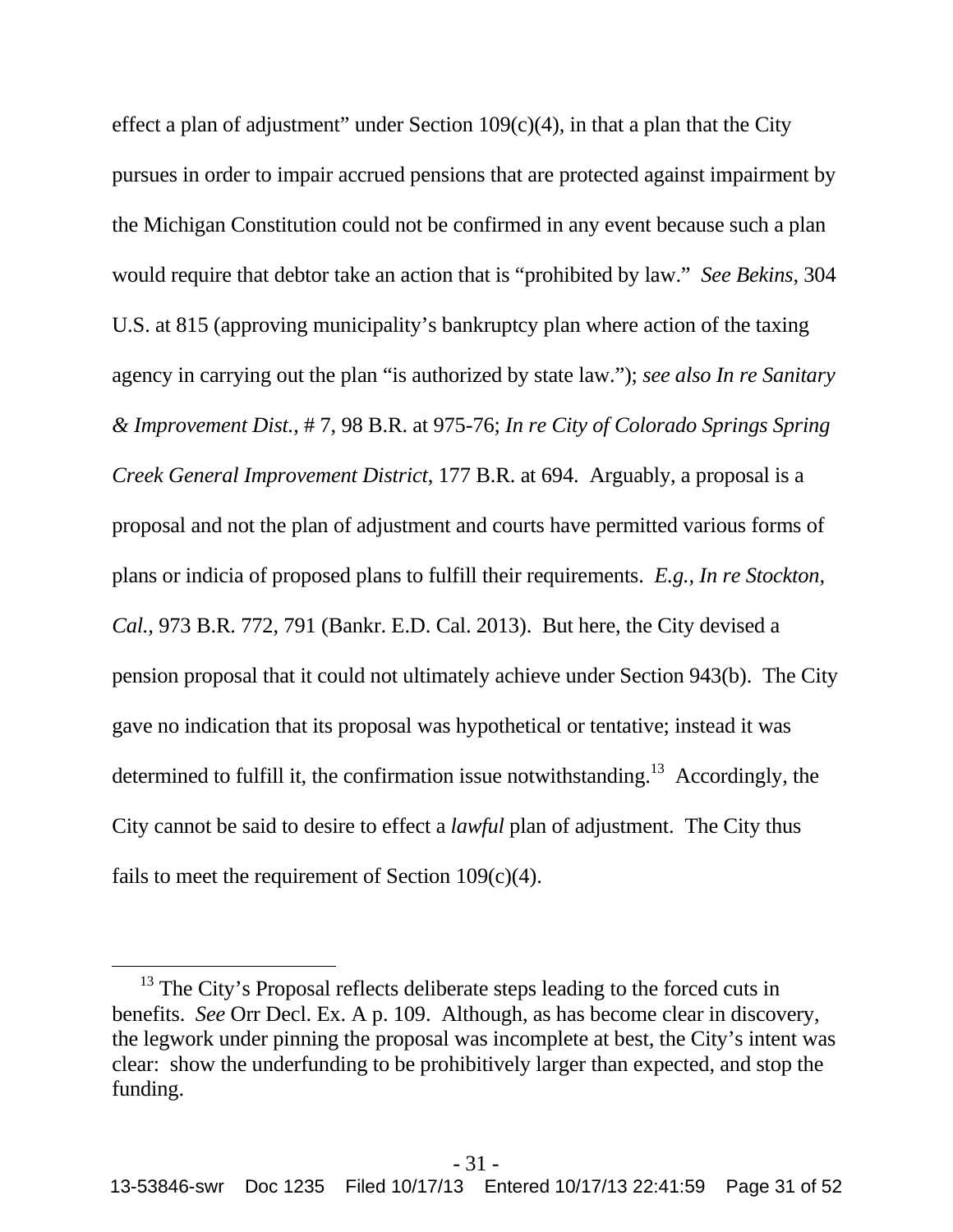# C. The Bankruptcy Petition Must Be Dismissed for Lack of Lawful Authorization By the State

#### 1. *Chapter 9 Reflects Our System of Dual Sovereignty*

In deference to dual sovereignty principles, "[b]ankruptcy courts should review chapter 9 petitions with a jaded eye." *In re N.Y. Off-Track Betting Corp.*, 427 B.R. 256, 264 (Bankr. S.D.N.Y. 2010). The debtor bears the burden of proof as to each element of eligibility under Section 109(c). *See In re City of Harrisburg, PA,* 465 B.R. 744, 752 (Bankr. M.D. Penn. 2011). *See also id*. at 754 (when authority to file is questioned, "bankruptcy courts exercise jurisdiction carefully, 'in light of the interplay between Congress' bankruptcy power and the limitations on federal power under the Tenth Amendment'"). Under Section  $109(c)(2)$ , to qualify for Chapter 9 protection, a debtor must be "specifically authorized, in its capacity as a municipality or by name, to be a debtor under such chapter by State law, or by a governmental officer or organization empowered by State law to authorize such entity to be a debtor under such chapter." 11 U.S.C. § 109(c)(2). *See In re City of Harrisburg, PA,* 465 B.R. at 754. ("Express authority is defined as that which confers power to do a particular identical thing set forth and declared exactly, plainly and directly with well-defined limits").

Because the Governor's authorization of Detroit's chapter 9 petition did not require adherence to Article 9, Section 24 of the Michigan Constitution, the state's authorization is invalid. In the absence of a valid state authorization duly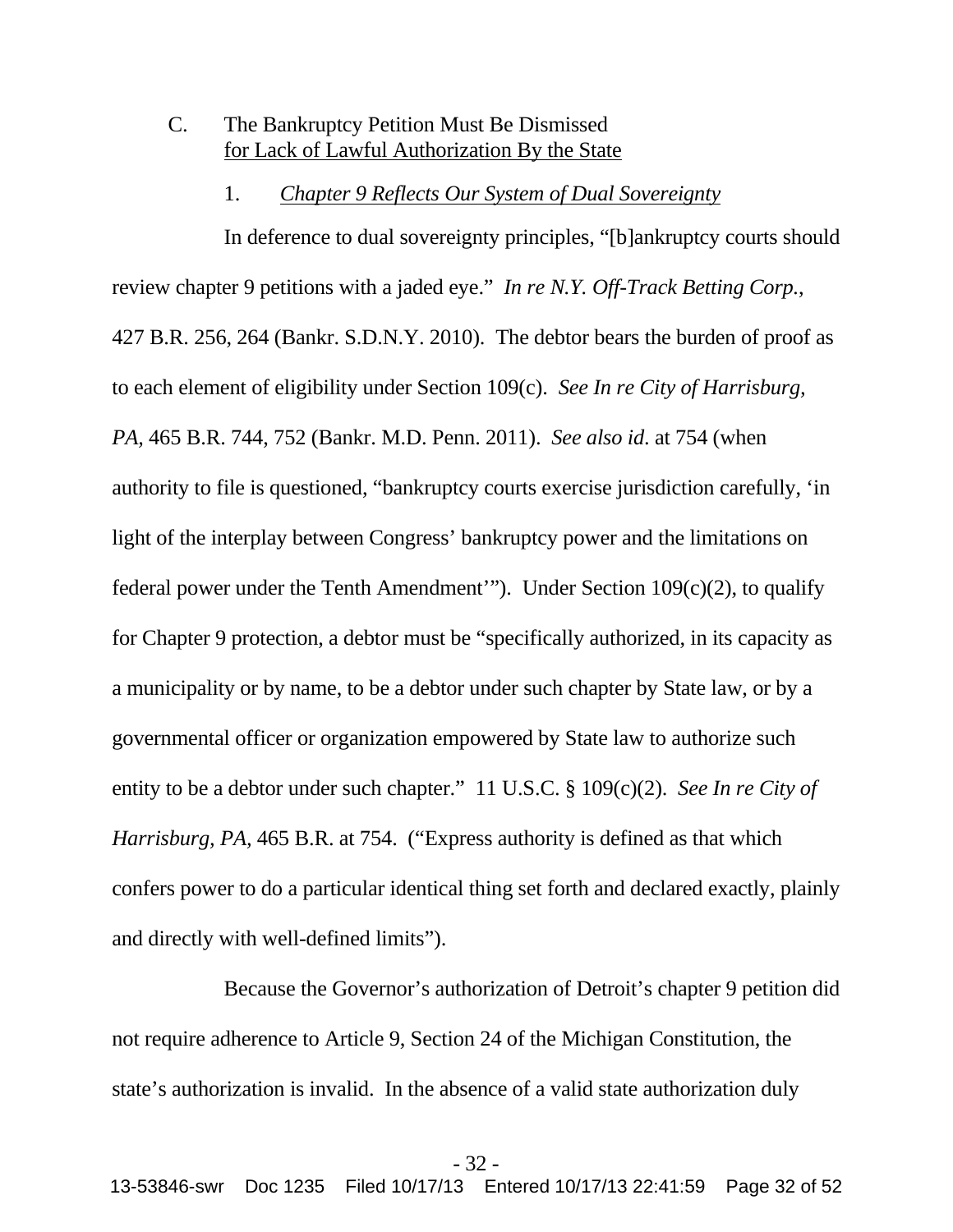recognizing the protections of Article 9, Section 24, chapter 9 as applied here is unconstitutional.

The power of the federal courts under chapter 9 is necessarily limited by principles of federalism inherent in our Constitutional structure and reflected in the Tenth Amendment.<sup>14</sup> "Principles of dual sovereignty, deeply embedded in the fabric of this nation and commemorated in the Tenth Amendment of the United States Constitution, severely curtails the power of bankruptcy courts to act once a petition is filed." *In re N.Y. Off-Track Betting Corp.*, 427 B.R. 256 (Bankr. S.D.N.Y. 2010). Thus, as this Court has observed, "[a] primary distinction between chapter 11 and chapter 9 proceedings is that in the latter, the law must be sensitive to the issue of the sovereignty of the states." *In re Addison Cmty. Hosp. Auth.*, 175 B.R. 646, 649 (Bankr. E.D. Mich. 1994).

The U.S. Supreme Court has twice considered the constitutionality of federal municipal bankruptcy legislation with reference to the dual sovereignty principles embodied in the Tenth Amendment. In 1934, Congress, enacted the first federal legislation providing for municipal debt adjustments. The Supreme Court held the 1934 Act unconstitutional in *Ashton v. Cameron County Water*

<sup>&</sup>lt;sup>14</sup> The Tenth Amendment provides:

The powers not delegated to the United States by the Constitution, nor prohibited by it to the States, are reserved to the States respectively, or to the people. U.S. Const. Amend X.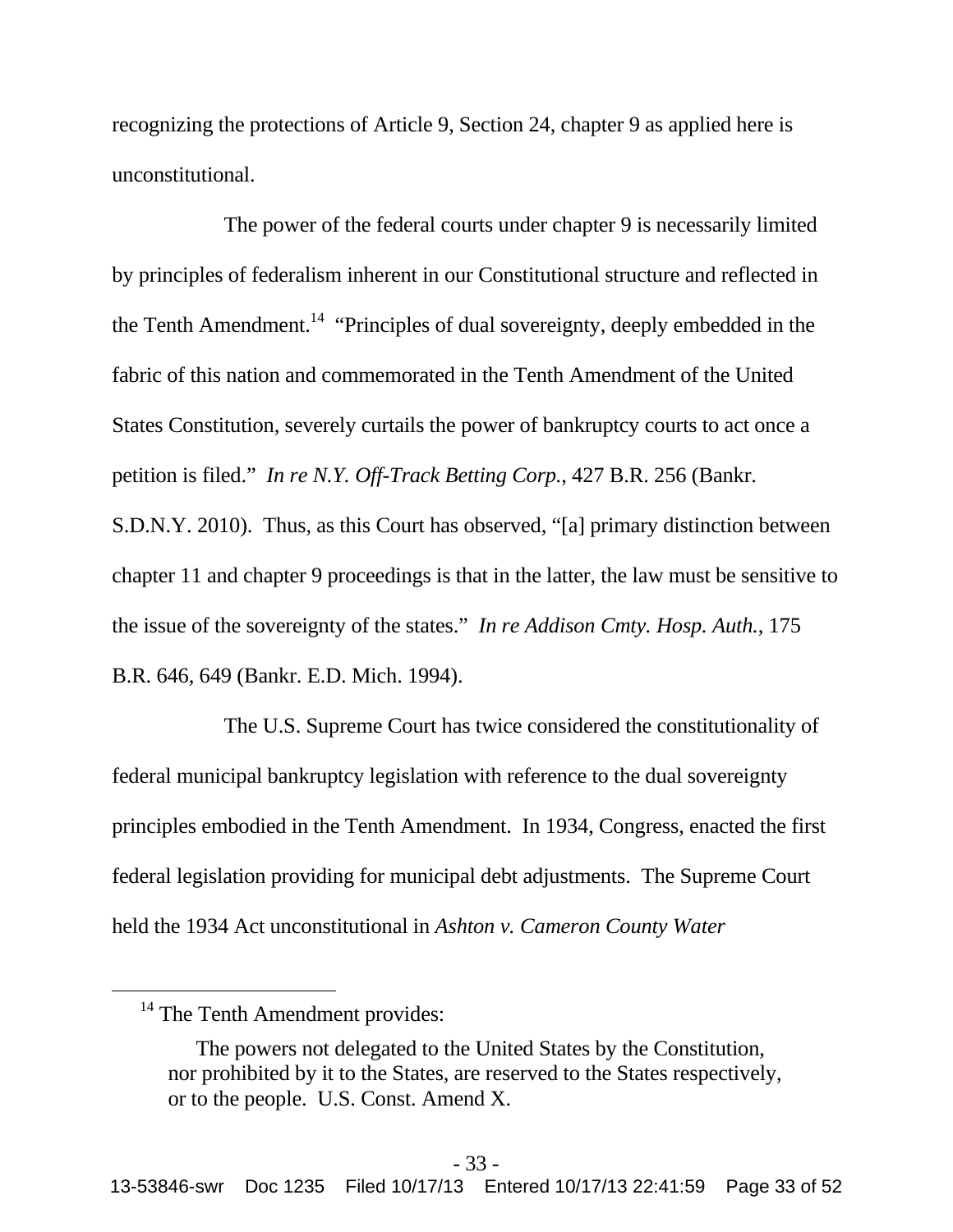*Improvement District No. 1*, 298 U.S. 513 (1936) on the ground that the federal bankruptcy power is "impliedly limited by the necessity of preserving the independence of the States," and thus did not extend to the states or their subdivisions. *Id.* at 530. The Court held that the provisions would unconstitutionally impinge upon the "indestructible" "separate and independent existence" of the states by restricting municipal debtors' control over their fiscal affairs. *Id*. at 528, 530.

Congress enacted modified municipal bankruptcy provisions in 1937 which the Court upheld in *Bekins*, rejecting a claim that the statute violated the Tenth Amendment and state sovereignty principles. The Court distinguished its earlier decision in *Ashton* by emphasizing that Congress in the 1937 Act had been "especially solicitous" to avoid interference with the autonomy of municipalities. *Bekins*, 304 U.S. at 50. The Court stressed that under the revised legislation, the federal bankruptcy power may be exercised only where the actions of the municipal agency are authorized by state law:

> The statute is carefully drawn so as not to impinge upon the sovereignty of the State. The State retains control of its fiscal affairs. The bankruptcy power is exercised in relation to a matter normally within its province and *only in a case where the action of the taxing agency in carrying out a plan of composition approved by the bankruptcy court is authorized by state law.*

*Id.* at 51 (emphasis added).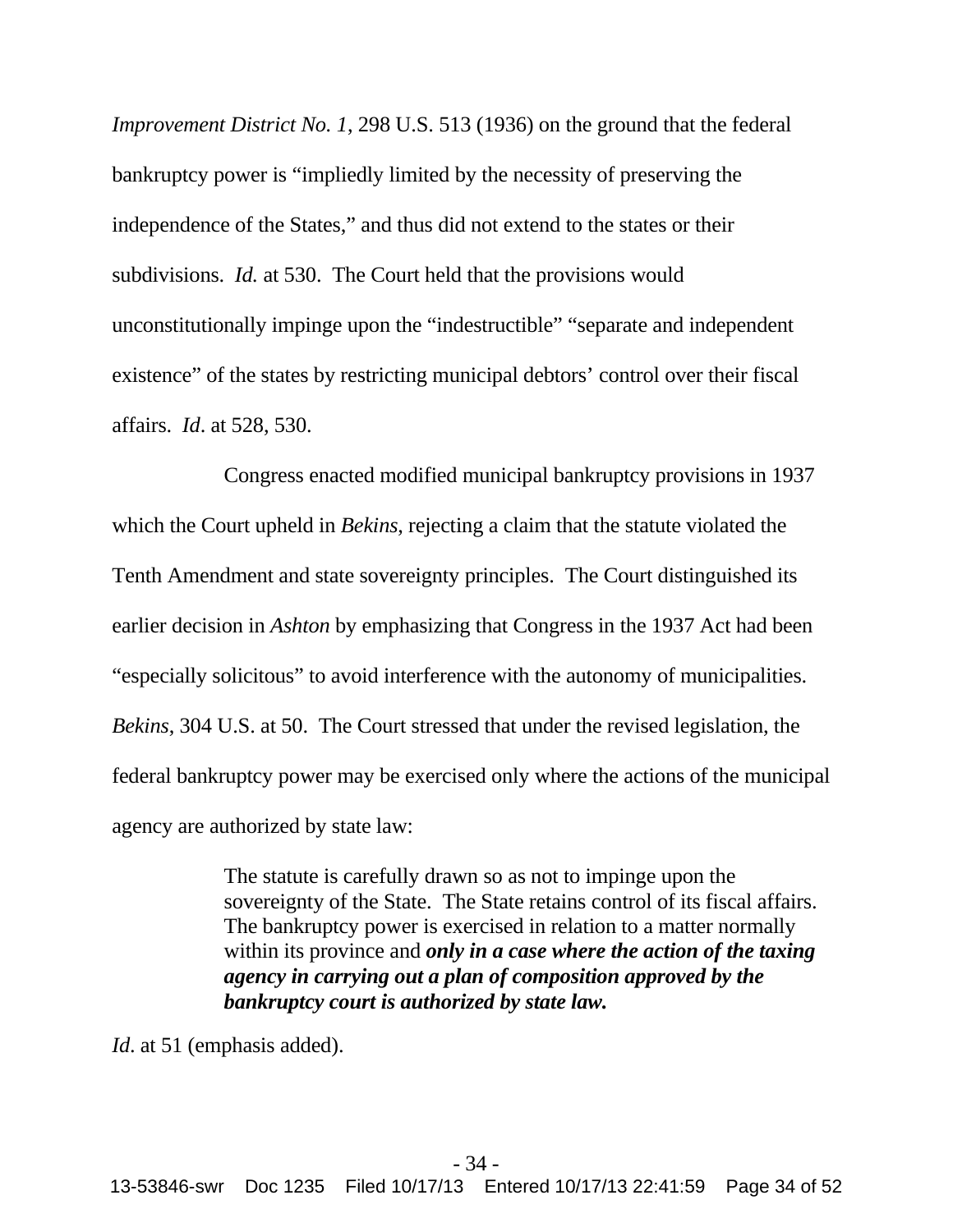For purposes of the present case, the most significant aspect of the

*Bekins* opinion is that the Court itself determined that the relief sought by the local agency was authorized by California law. The Court's ultimate conclusion that the State had given its consent to the bankruptcy proceeding was based on its own analysis of the relevant provisions of the state statute:

> [T]he State has given its consent. We think that this sufficiently appears from the statute of California enacted in 1934. St. of 1934, Ex. Sess., c. 4, p. 5. This statute (section 1) adopts the definition of 'taxing districts' as described in an amendment of the Bankruptcy Act, to wit chapter 9 approved May 24, 1934, 11 U.S.C. §§ 301-303, and further provides that the Bankruptcy Act and 'acts amendatory and supplementary thereto,' as the same may be amended from time to time, are herein referred to as the 'Federal Bankruptcy Statute.' Chapter 10 of the Bankruptcy Act is an amendment and appears to be embraced within the state's definition. We have not been referred to any decision to the contrary. Section 3 of the state act then provides that any taxing district in the State is authorized to file the petition mentioned in the Federal Bankruptcy Statute. Subsequent sections empower the taxing district upon the conditions stated to consummate a plan of readjustment in the event of its confirmation by the federal court.

*Id.* at 47-48 (internal citations and quotations omitted).

The teaching of *Bekins* is clear. This Court's exercise of jurisdiction

over the City's petition cannot rest on the mere fact that the Emergency Manager

(and based upon the Governor's authorization) filed the petition voluntarily. Rather,

the Court must itself determine that the filing of the petition is authorized by, *and*

*consistent with*, the law of Michigan, in this case, the Constitution of the State of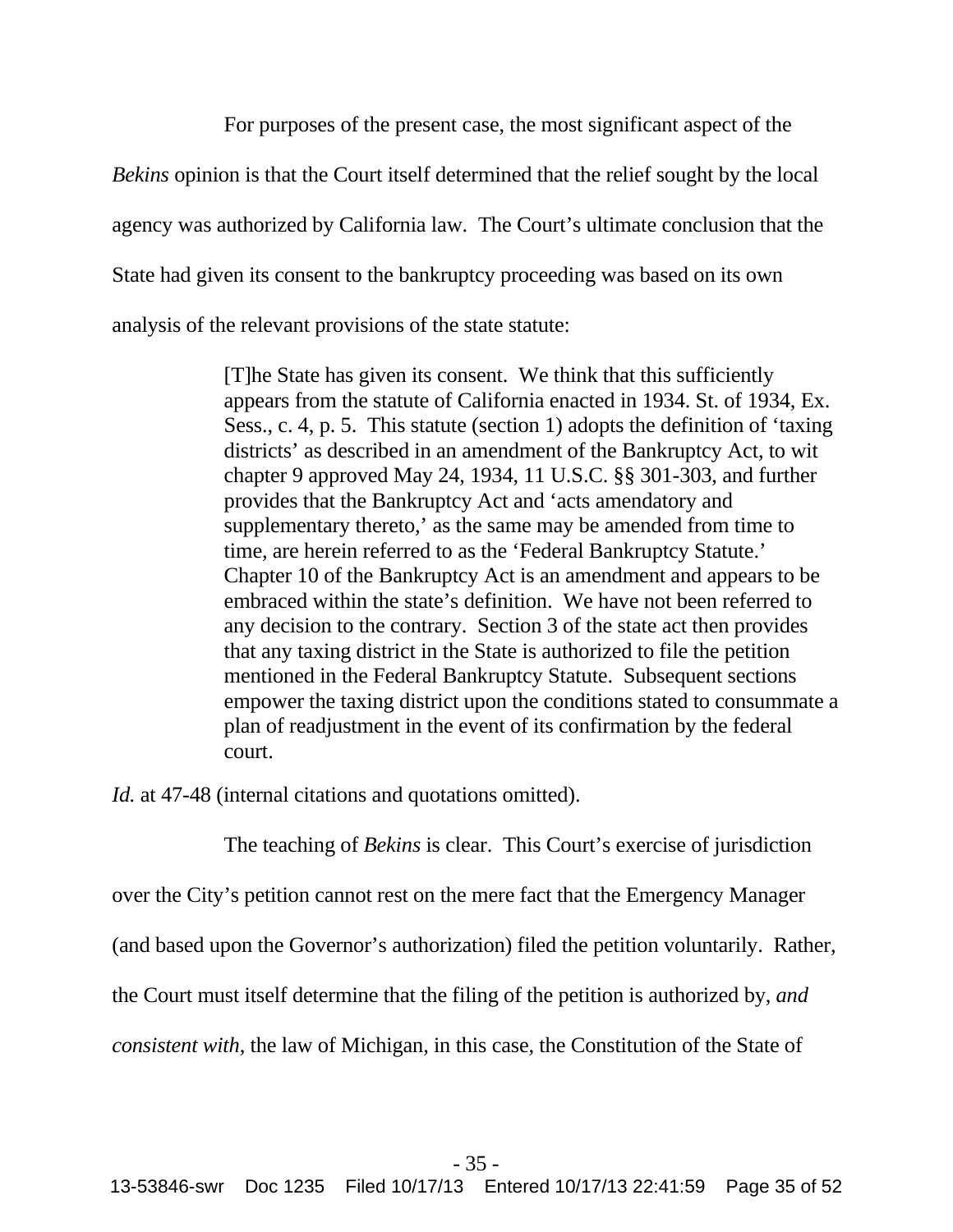Michigan. If the Court finds that the petition is inconsistent with state law, then the further exercise of its jurisdiction is barred by the Then Amendment.

The City has sought to draw a distinction between the filing of the instant petition, which must admittedly be authorized by state law, and any subsequent relief granted by the Court. It supports this distinction by citing *In re Sanitary & Improvement Dist., No. 7*, 98 B.R. 970, 973 (Bankr. D. Neb. 1989) for the proposition that the Bankruptcy Code permits federal courts through confirmation of a Chapter 9 plan to impair contract rights and "such impairment is not a violation by the state or the municipality of [the Contracts Clause] which prohibits a state from impairing such contract rights." (Consolidated Reply, pp. 24- 25).

But this attempt to analogize the Contracts Clause with the Tenth Amendment is wholly unavailing. The Contracts Clause of the U.S. Constitution applies solely to the States.<sup>15</sup> By contrast, the Tenth Amendment is an explicit limitation on the power of the Federal Government, including this Court, to displace state law. As the Supreme Court has put it, "the Tenth Amendment confirms that the power of the Federal Government is subject to limits that may, in a given instance, reserve power to the States. The Tenth Amendment thus directs us to

<sup>&</sup>lt;sup>15</sup> U.S. Const., Art. I, Sec. 10 provides: "No state shall  $\ldots$  pass any  $\ldots$  Law impairing the Obligation of Contracts."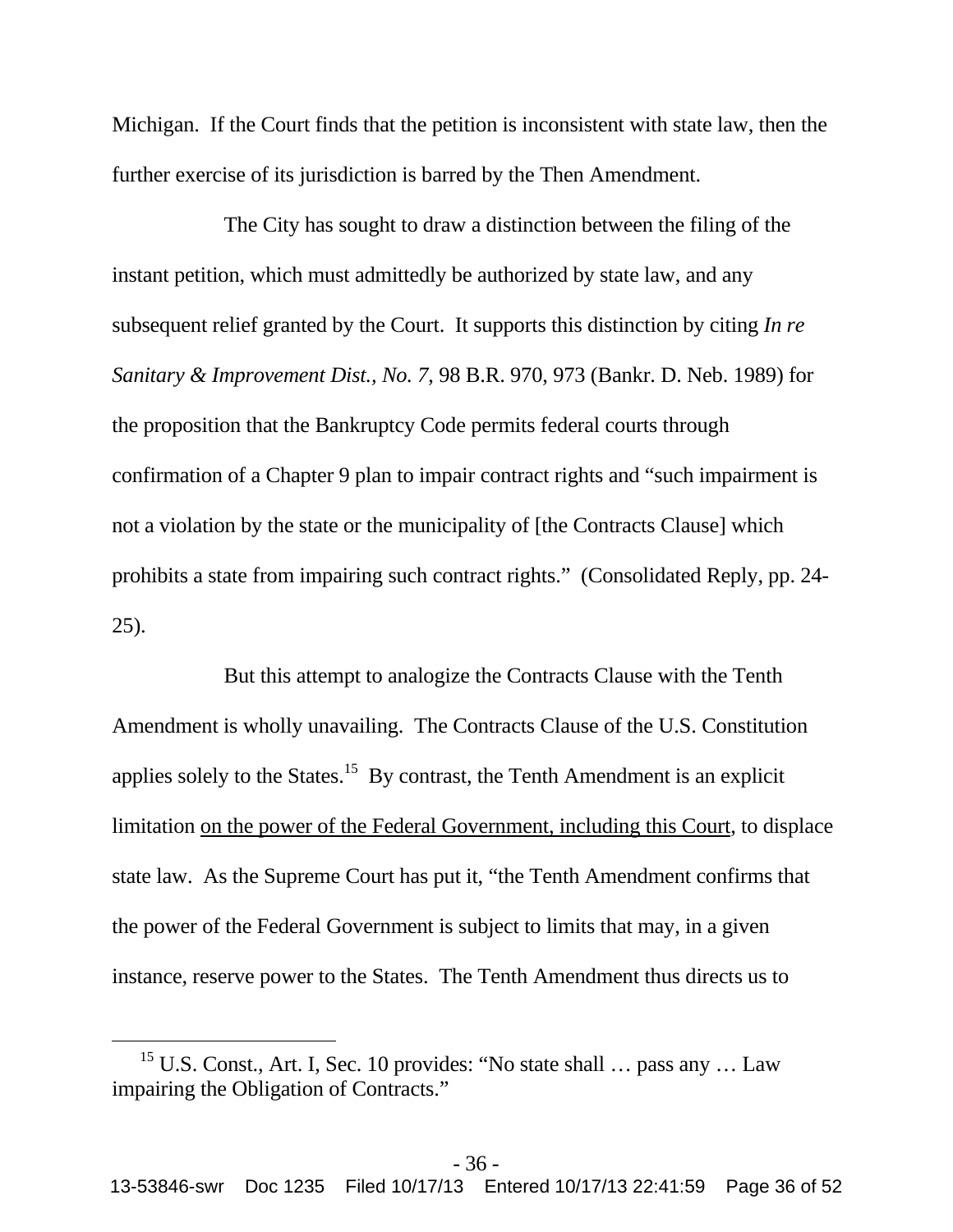determine, as in this case, whether an incident of state sovereignty is protected by a

limitation on an Article I power." *New York v. United States*, 505 U.S. 144, 157

(1992).

The Court's Tenth Amendment decisions clearly show that the power

of the federal courts under Chapter 9 is necessarily limited by principles of

federalism inherent in our Constitutional structure and reflected in the Tenth

Amendment. This dual system of sovereignty increases democratic governance:

The federal structure allows local policies 'more sensitive to the diverse needs of a heterogeneous society,' permits 'innovation and experimentation,' enables greater citizen 'involvement in democratic processes,' and makes government 'more responsive by putting the States in competition for a mobile citizenry.' *Gregory v. Ashcroft,* 501 U.S. 452, 458, 111 S.Ct. 2395, 115 L.Ed.2d 410 (1991). Federalism secures the freedom of the individual. It allows States to respond, through the enactment of positive law, to the initiative of those who seek a voice in shaping the destiny of their own times without having to rely solely upon the political processes that control a remote central power.

*Bond v. United States*, 131 S.Ct. 2355, 2364 (2011). Accordingly, as the Court held

in *Bond*, not only the states, but state citizens themselves have standing to assert that

federal law contravenes the Tenth Amendment precisely because of the vital

relationship between freedom of the individual and the federal structure of our

government. *Id*.

Under the Bankruptcy Code, strict adherence to State sovereignty

principles is intrinsic to the lawful functioning of chapter 9. Chapter 9 "was drafted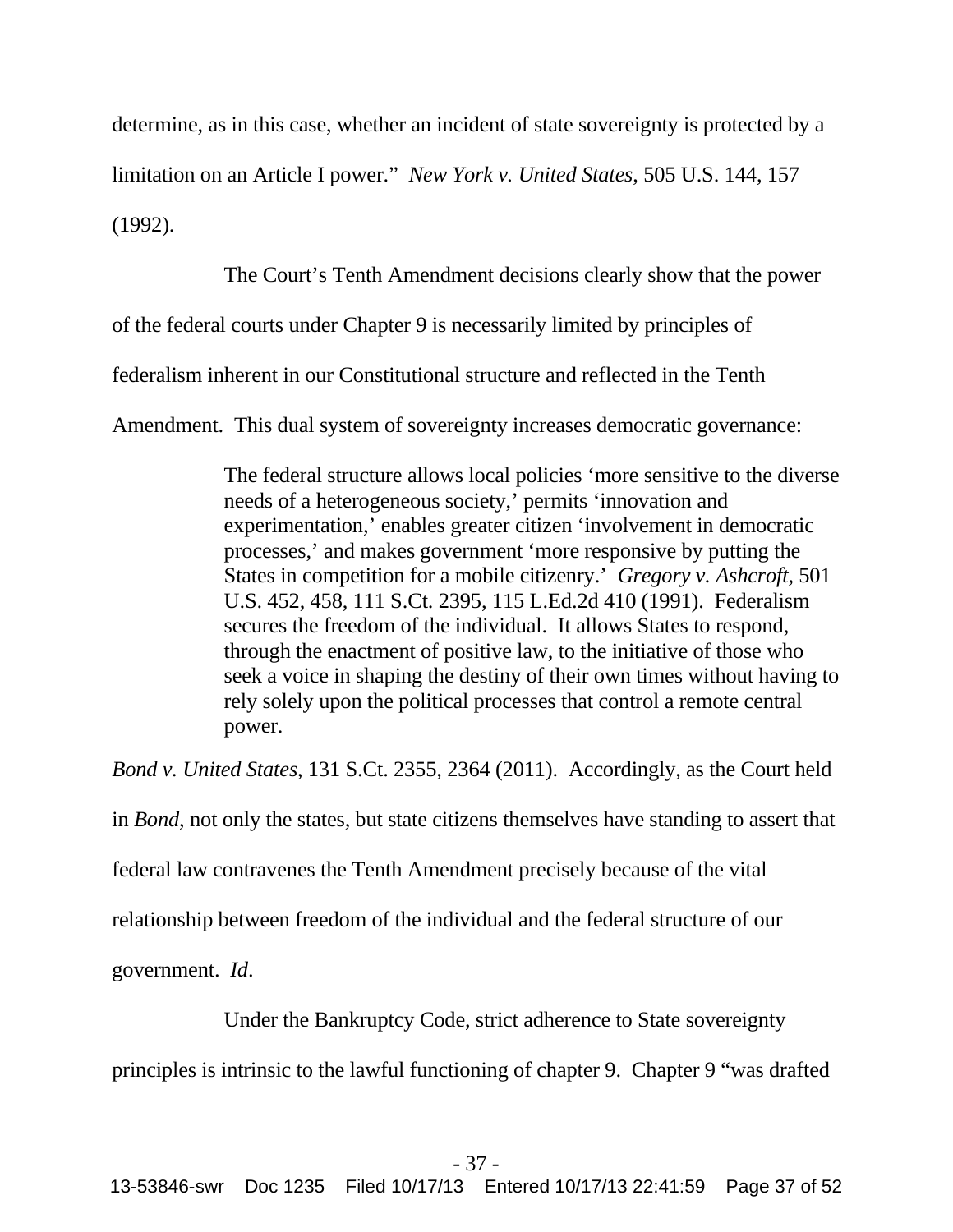to assure that application of federal bankruptcy power would not infringe upon the sovereignty, powers and rights of the states." *In re Richmond Unified Sch. Dist.*, 133 B.R. 221, 226 (Bankr. N.D. Cal. 1991). "Both Congress and the Supreme Court have thus been careful to stress that the federal municipal Bankruptcy Act is not in any way intended to infringe on the sovereign power of a state to control its political subdivisions; for as the Supreme Court held in the *Ashton* and *Bekins* cases, to the extent that the federal Bankruptcy Act does infringe on a state or a municipality's function it is unconstitutional." *Ropico, Inc. v. City of N.Y.*, 425 F.Supp. 970, 983 (S.D.N.Y. 1976).

The municipal bankruptcy provisions of the Bankruptcy Code chart a carefully circumscribed course limiting the power that can be lawfully exercised by the federal bankruptcy court. First, the municipality must be "specifically authorized" to be a debtor under *State* law "or by a governmental officer or organization *empowered by State law* to authorize such entity to be a debtor under" chapter 9. 11 U.S.C. § 109(c)(2) (emphasis added). *See In re City of Bridgeport*, 128 B.R. 688, 692 (Bankr. D. Conn. 1991). In addition, Section 903 of the Bankruptcy Code establishes that chapter 9 "does not impair the power of a State to control, by legislation or otherwise, a municipality of or in such State in the exercise of the political or governmental powers of such municipality including expenditures by such exercise .…" 11 U.S.C. § 903. Section 903 "'is the constitutional mooring'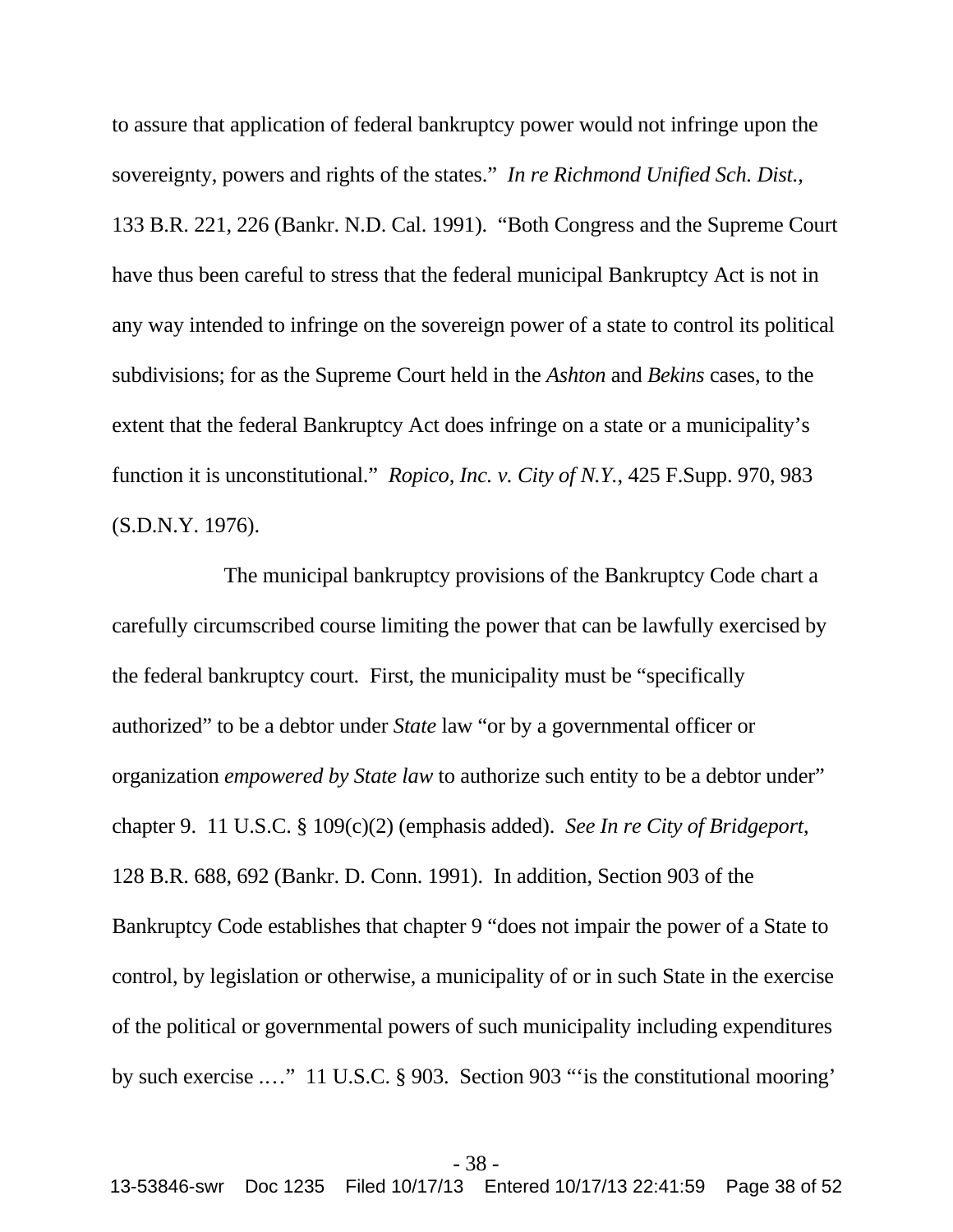for municipal debt adjustment and makes clear that nothing in chapter 9 should be construed to limit a State's power to control its municipalities." *In re N.Y. City Off-Track Betting Corp.*, 434 B.R. 131, 144 (Bankr. S.D.N.Y. 2010); *see also City of Richmond*, 133 B.R. at 226 (describing Section 903 as a "reaffirmation that Chapter 9 does not limit or impair the power of the states to control municipalities").

Similarly, Section 904 prevents the bankruptcy court from interfering with "any of the political or governmental powers of the debtor" or "any of the property or revenues of the debtor" or "the debtor's use and enjoyment of any income-producing property." 11 U.S.C. § 904; *see In re Addison Cmty. Hosp. Auth.*, 175 B.R. at 649 (the "foundation" of Section 904 "is the doctrine that neither Congress nor the courts can change the existing system of government in this country" and that, in recognition of the Constitutional limitations on the power of the federal government, "chapter 9 was created to give courts only enough jurisdiction to provide meaningful assistance to municipalities that require it, not to address the policy matters that such municipalities control.").<sup>16</sup>

State sovereignty interests also operate to require that the bankruptcy court find that the debtor's plan of adjustment be consistent with state law. The

<sup>&</sup>lt;sup>16</sup> "The effect [of Sections 903 and 904] is to preserve the power of political authorities to set their own domestic spending priorities, without restraint from the bankruptcy court." M. McConnell, *When Cities Go Broke: A Conceptual Introduction to Municipal Bankruptcy*, 60 U. Chi. L. Rev. 425, 462-63 (1993).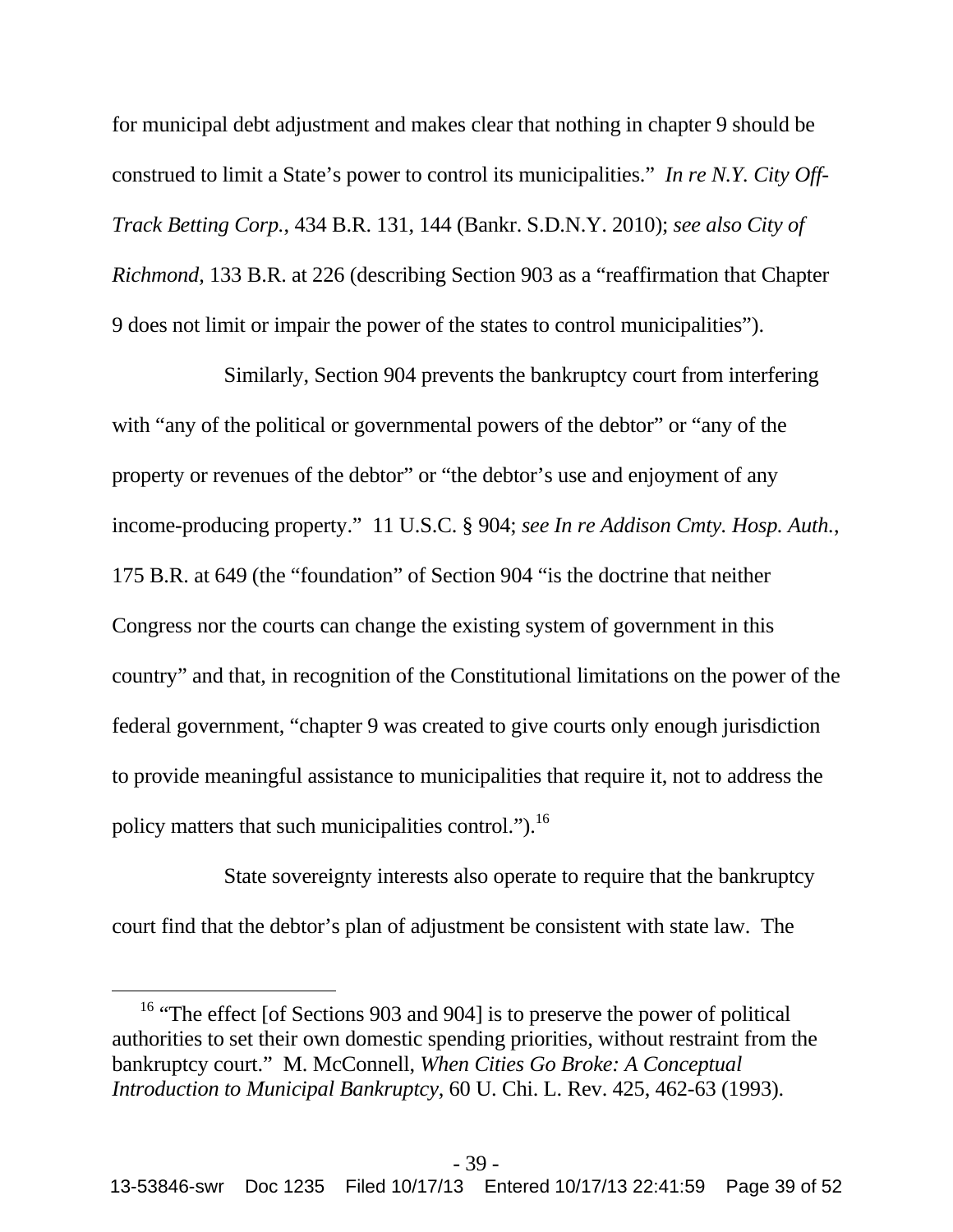bankruptcy court shall only confirm the plan if, among other requirements, "the debtor is not prohibited by law from taking any action necessary to carry out the plan." 11 U.S.C. § 943(b)(4). Indeed, in *In re Sanitary & Improvement District*, # 7, 98 B.R. 970, 975-76 (Bankr. D. Neb. 1989) cited by the City, the court held that a plan of adjustment could not be confirmed because it conflicted with the terms of state law that required that bondholders be paid in full before warrantholders could receive compensation.<sup>17</sup> *See also In re City of Colorado Springs Spring Creek Gen. Improvement Dist.*, 177 B.R. 684, 694 (Bankr. D. Colo. 1995) (ruling that plan of adjustment could not be confirmed unless and until it was approved under the elections provisions of state law: "[w]here a plan proposes action not authorized by state law, or without satisfying state law requirements, the plan cannot be confirmed.").<sup>18</sup> *See also* 11 U.S.C. § 943(b)(6) (stating as additional plan confirmation requirement that "any regulatory approval or electoral approval

 $17$  Thus, contrary to the City's assertions, the reorganization power is necessarily confined by the state's paramount authority over the governance of the municipality itself, and by such state constitutional limits as the state's citizens have placed on the power of the state itself.

<sup>&</sup>lt;sup>18</sup> The court further explained that this is because "[u]nlike any other chapter of the Bankruptcy Code, Chapter 9 places federal law in juxtaposition to the rights of states to create and govern their own subdivisions." *Id*. at 693. "Though Congress intended Chapter 9 to be a forum for reorganization of municipalities, it is clear that Congress did not intend for federal bankruptcy law to supersede or impair the power of the state to create, limit, authorize or control a municipality in the exercise of its political or governmental powers." *Id*.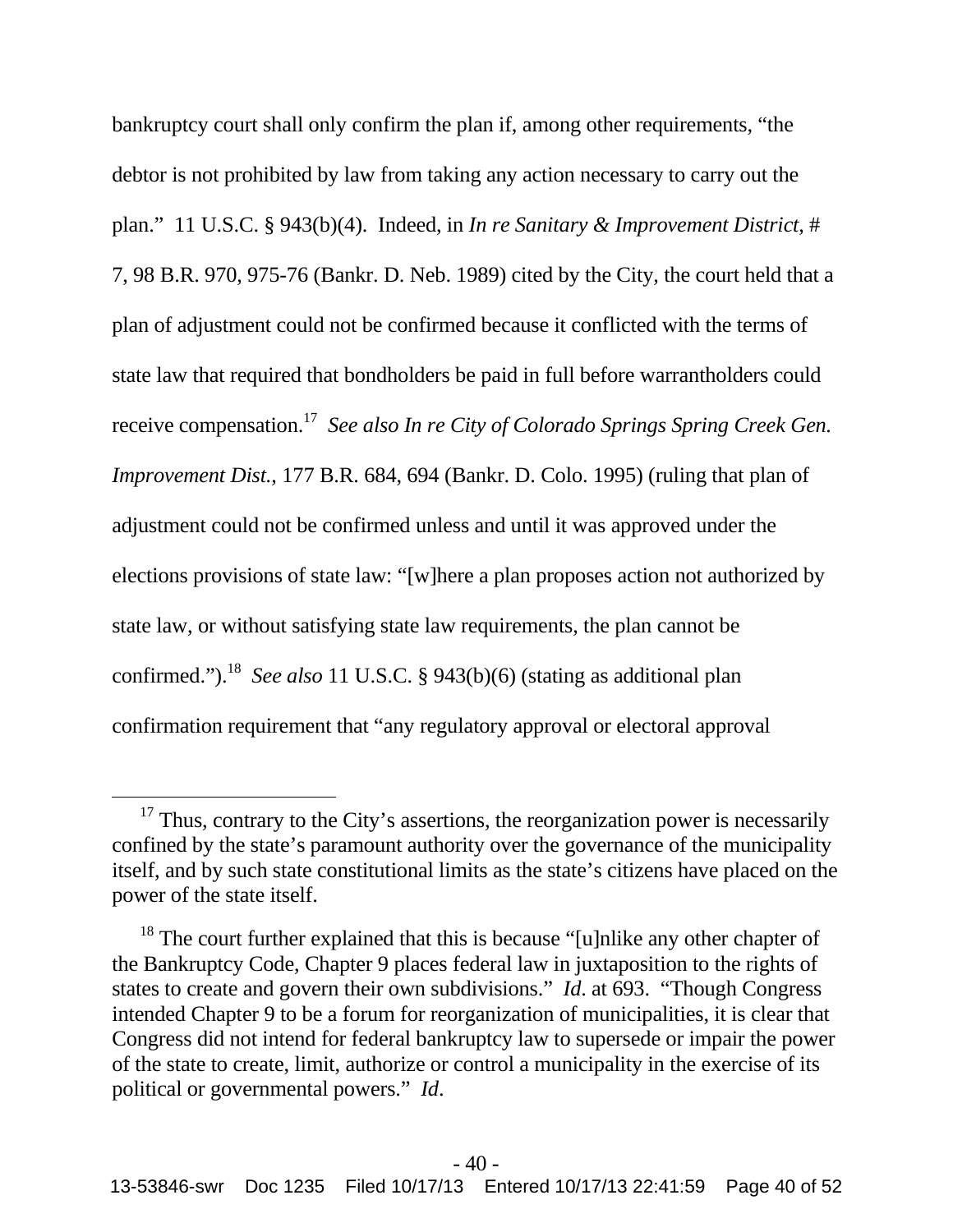necessary under applicable nonbankruptcy law in order to carry out any provision of the plan has been obtained, or such provision is expressly conditioned on such approval"). The Bankruptcy Code recognizes both that the state necessarily controls the actions of its subdivisions and the content of the any plan of adjustment.

In sum, the Tenth Amendment case law belies the City's contention that the Bankruptcy Court is free to set aside the protections of a state's constitution. The state sovereignty principles that form the fabric of chapter 9 are at the core of the bankruptcy court's constitutional exercise of authority over a municipal debtor, whether as a matter of eligibility or otherwise.<sup>19</sup>

Moreover, dual sovereignty principles are not merely the states' province to enforce. The Supreme Court has extended the protections of federalism to individual citizens: "An individual has a direct interest in objecting to laws that upset the constitutional balance between the National Government and the States when enforcement of those laws causes injury that is concrete, particular, and

<sup>&</sup>lt;sup>19</sup> The State of Michigan makes a similarly unavailing argument that because it is not the filing of the petition itself that impairs the pension benefits, the Governor's authorization was valid. However, for chapter 9 to be applied in a manner consistent with the federal Constitution, specifically, the Tenth Amendment, there is no lawful or practical distinction between disregarding state law for purposes of the City's authorization to file the petition and disregarding state law with respect to the plan that it may lawfully pursue while in chapter 9. If the City's filing is not properly authorized, then each day the City remains in chapter 9 is a day it is not authorized to be there.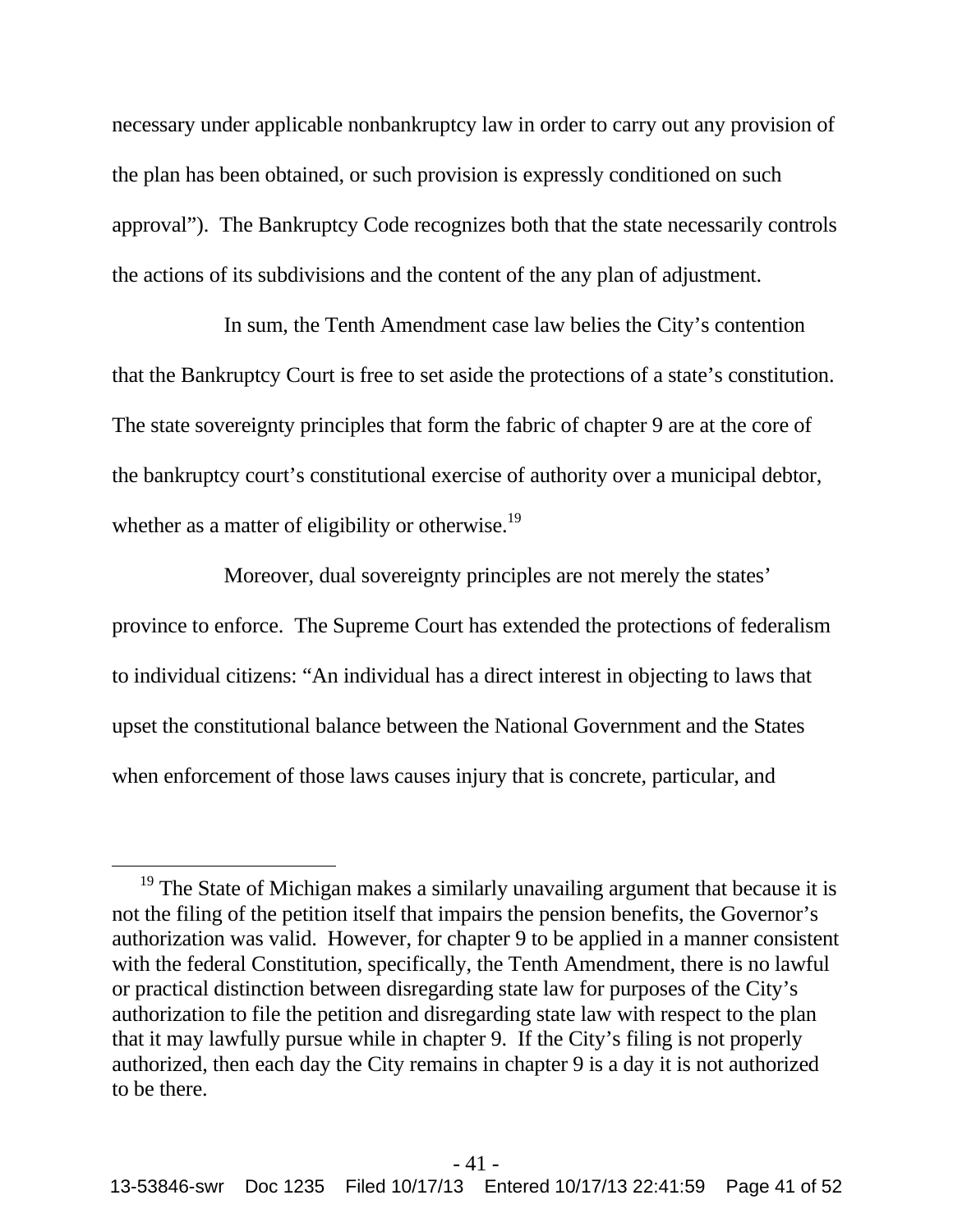redressable. Fidelity to principles of federalism is not for the States alone to vindicate." *Bond v. United States*, 131 S.Ct. at 2364.

### 2. *The City's Reliance on Federal Preemption is Unavailing*

Apart from misreading *Bekins*, the City also relies on a line of preemption cases to justify its position. But the pre-emption case law actually shows that there is no legal basis for setting aside the protections of Article 9, Section 24 of the Michigan Constitution. Chapter 9 does not "preempt" or otherwise displace the positive requirements of Michigan's Constitution or its laws. Indeed, as shown above, because of core federalism concerns, state law defining the governmental powers of a municipality *must be honored* under chapter 9 to preserve the constitutionality of municipal reorganizations. Indeed the "authorization" requirement under Section 109(c)(2) expressly requires that the municipality be "specifically authorized" to be a debtor "by State law" or by a governmental officer "empowered by State law" to authorize the entity to be a debtor. *See In re Harrisburg, PA,* 465 B.R. at 755 (rejecting City Council's contention that Supremacy Clause to bar state law prohibition filing and motive that the state "serves as a municipality as gatekeeper into Chapter 9"). The City's contention is fundamentally undermined by those specific provisions of chapter 9, *e.g.*, Sections 903 and 904, and the applicable plan confirmation requirements which plainly refute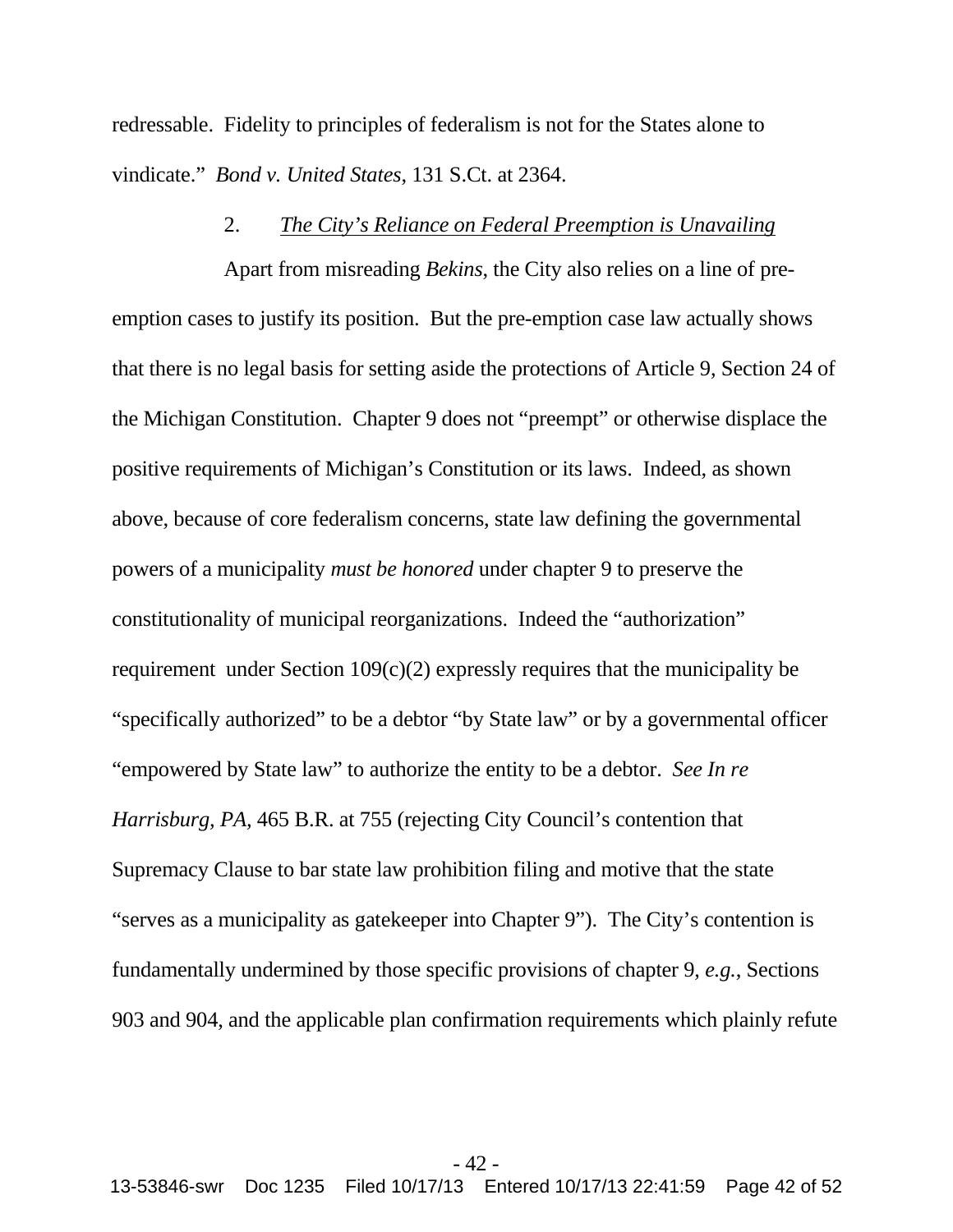the notion that the limits on the bankruptcy court's authority imposed by the

reservation of state sovereignty are somehow *superseded* with a chapter 9 filing.<sup>20</sup>

Aside from Tenth Amendment and other federal constitutional

limitations, "[i]n determining whether a state statute is pre-empted by federal law"

the analysis follows three tracks, where the touchstone "is to ascertain the intent of

Congress." *California Federal Sav. and Loan Ass'n v. Guerra*, 479 U.S. 272, 280

(1987). Under *Guerra:*

First, when acting within constitutional limits, Congress is empowered to pre-empt state law by so stating in express terms. Second, congressional intent to pre-empt state law in a particular area may be inferred where the scheme of federal regulation is sufficiently comprehensive to make reasonable the inference that Congress "left no room" for supplementary state regulation….

As a third alternative, in those areas where Congress has not completely displaced state regulation, federal law may nonetheless preempt state law to the extent it actually conflicts with federal law. Such a conflict occurs either because "compliance with both federal and state regulations is a physical impossibility," or because the state law stands "as an obstacle to the accomplishment and execution of the full purposes and objectives of Congress." Nevertheless, pre-emption is not to be lightly presumed.

*Id*. at 280-82.

<sup>20</sup> *See* Thomas Moers Mayer, *State Sovereignty, State Bankruptcy, and a Reconsideration of Chapter 9*," 85 Am. Bankr. L. J. 363, 384-5 (Fall, 2011) (raising the "serious question" whether an interpretation of chapter 9 that renders section 903 a "dead letter" is "consistent with" the Tenth Amendment and state sovereignty). To the extent that it were do so, chapter 9 would be unconstitutional under the Tenth Amendment, and we ask the Court to so find.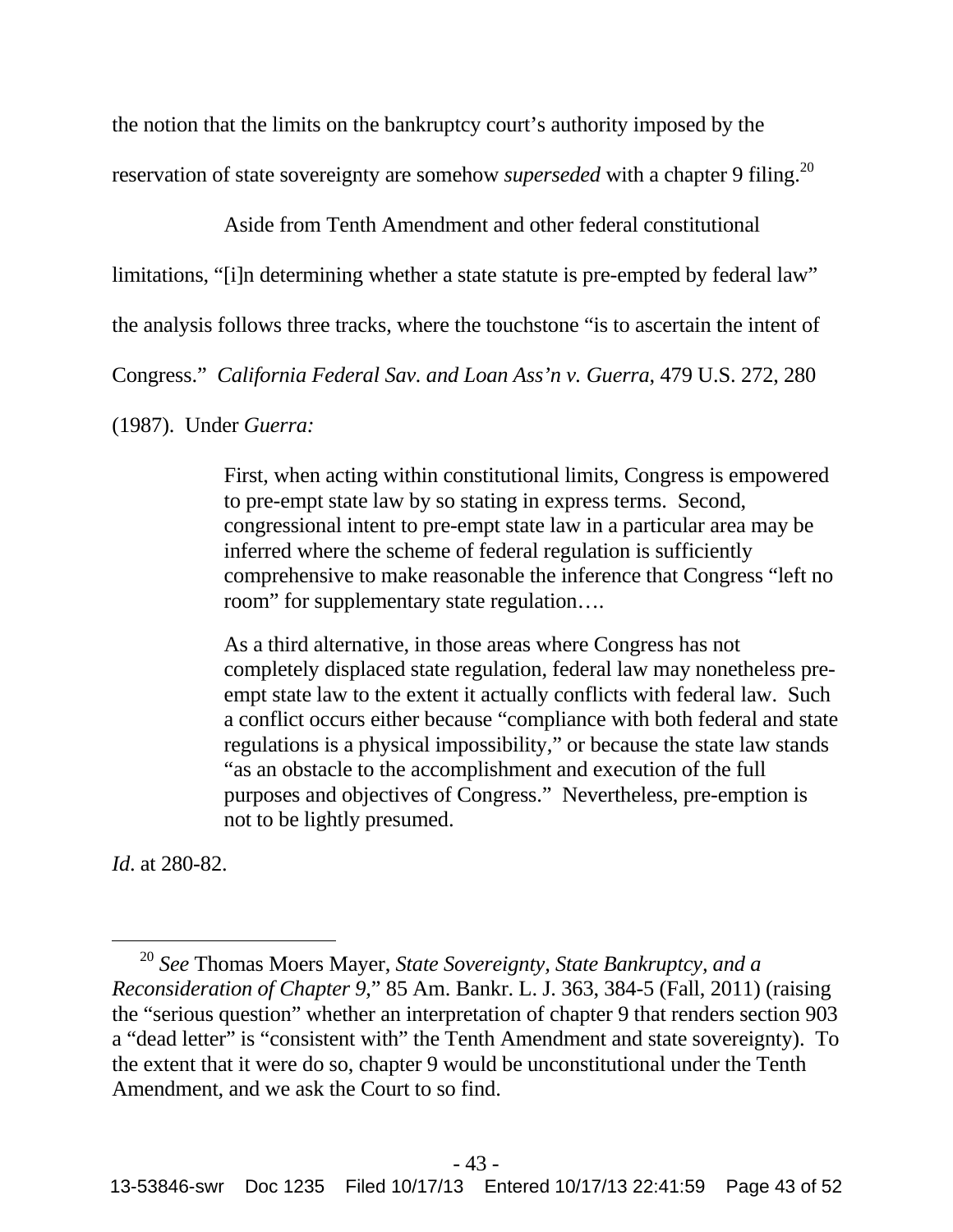Here, as shown above, federal displacement of the power of the State of Michigan and its citizens  $-$  through the State Constitution and otherwise  $-$  to control the authority of Governor Snyder and the discretion of the Emergency Manager should not "be lightly presumed" because it would violate the sovereignty of the state. Nothing in chapter 9 provides for an express federal displacement of the prerogative of the state and its citizens to define the powers of its Governor and the Emergency Manager. *Cf*. *Cataldo v. U.S. Steel Corp.*, 676 F.3d 542, 557 (6th Cir. 2012) (express federal preemption of state law claims which relate to an employee benefit plan under 29 U.S.C. §1144(a)).

Indeed, Sections 903 and 904 are to the contrary because they expressly recognize that the Code does not "impair the power of a State to control, by legislation or otherwise, a municipality of or in such State in the exercise of the political or governmental powers of such municipality[.]" Under Section 943(b)(4), the terms of the plan of adjustment must comport with the terms of state law. Nothing in chapter 9 supports an express preemption of the state law defining the scope and authority of Governor Snyder and EM Orr. $^{21}$ 

<sup>21</sup> The City's reliance on *In re City of Stockton, California,* 478 B.R. 8 (Bankr. E.D. Cal. 2012) and *In re City of Vallejo,* 403 B.R. 72 (Bankr. E.D. Cal. 2009) is misplaced. The Supremacy clause analysis in these cases is turned on its head: fundamentally, chapter 9 reflects *dual* sovereignty and must be applied with due regard for the sovereignty of *the state*. Neither federal supremacy nor the Uniformity Clause operate to negate state sovereignty principles which, as we show above, must be given effect for chapter 9 to operate constitutionally. Indeed, the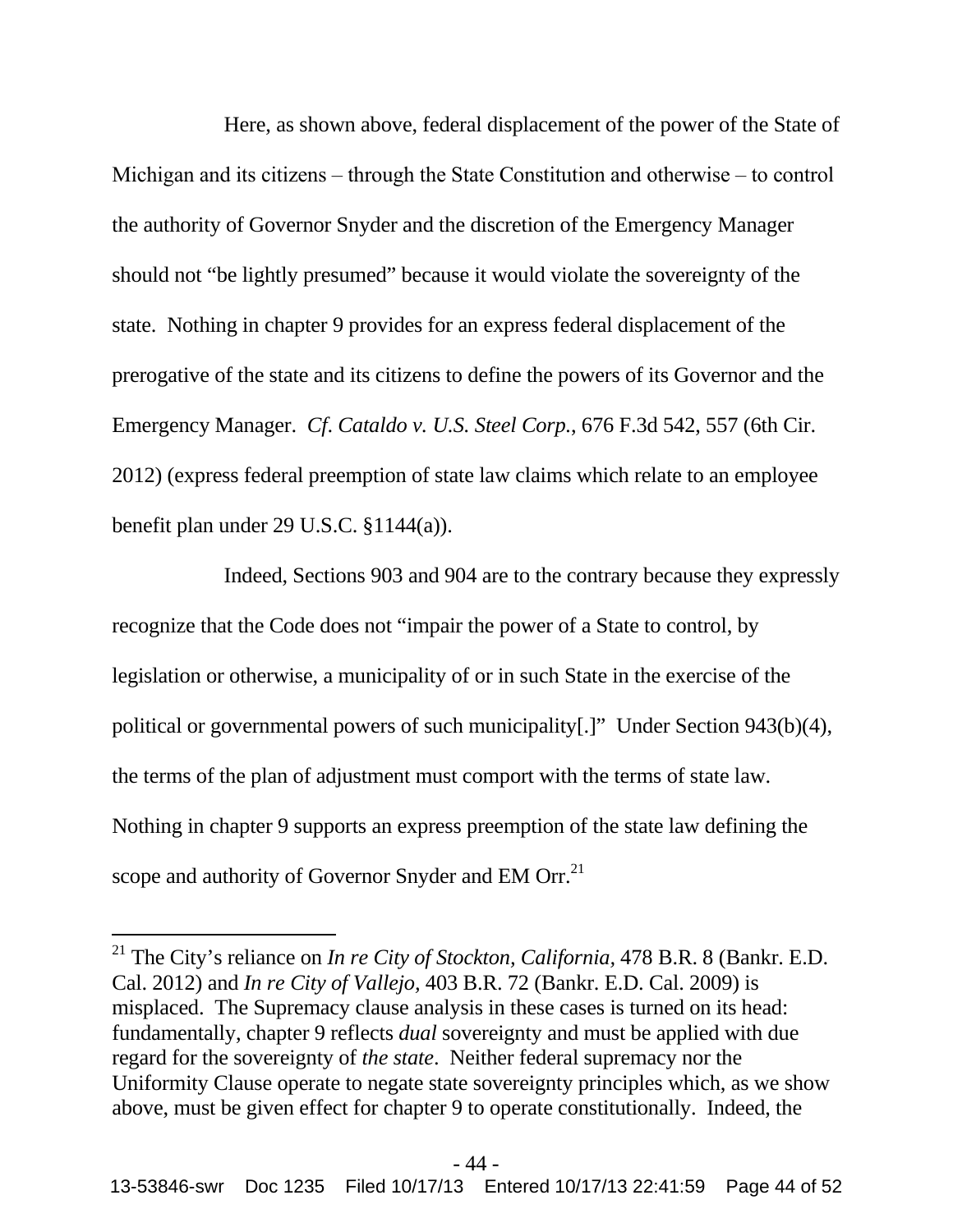For the same reason, there is no basis to conclude from chapter 9 that Congress left no room for the operation of the constitutions of the several states, and of their legislation. This, too, is recognized in Sections 903 and 904 expressly recognize the continued vitality of state law. Indeed, in *Faitoute Iron & Steel Company v. City of Asbury Park*, 316 U.S. 502, 508 (1942), the Supreme Court held that Congress has not completely dominated the field of municipal reorganization as to preclude the operation of a state municipal insolvency statute. See also *Midlantic Nat'l Bank v. New Jersey Dep't of Envtl. Protection*, 474 U.S. 494, 505 (1986) (noting that "Congress did not intend for the Bankruptcy Code to pre-empt all state laws"); *Cf*. *Molosky v. Washington Mutual, Inc.*, 664 F.2d 109, 113-14 (6th Cir. 2011) (federal Home Owners' Loan Act preempts claim under Michigan statute because Congress intended the federal act to occupy the entire field of lending regulation for federal savings associations and leave no room for state regulatory control); *Modin v. New York Cent. Co.*, 650 F.2d 829, 835 (6th Cir. 1981) (Interstate Commerce Commission creates a comprehensive scheme of federal regulation of railroads that preempts state law).

Uniformity requirement does *not* mean that bankruptcy must look alike in every state, and the courts have so held. *E.g., Schultz v. United States*, 529 F.3d 343, 351 (6th Cir. 2008) (rejecting uniformity challenge based on means-test tied to median income in debtor's state). *In re Kulp*, 949 F.2d 1106, 1103 n.3 (10th Cir. 1991) (no uniformity violation where "11 U.S.C. § 522 expressly delegates to states the power to create bankruptcy exemptions.").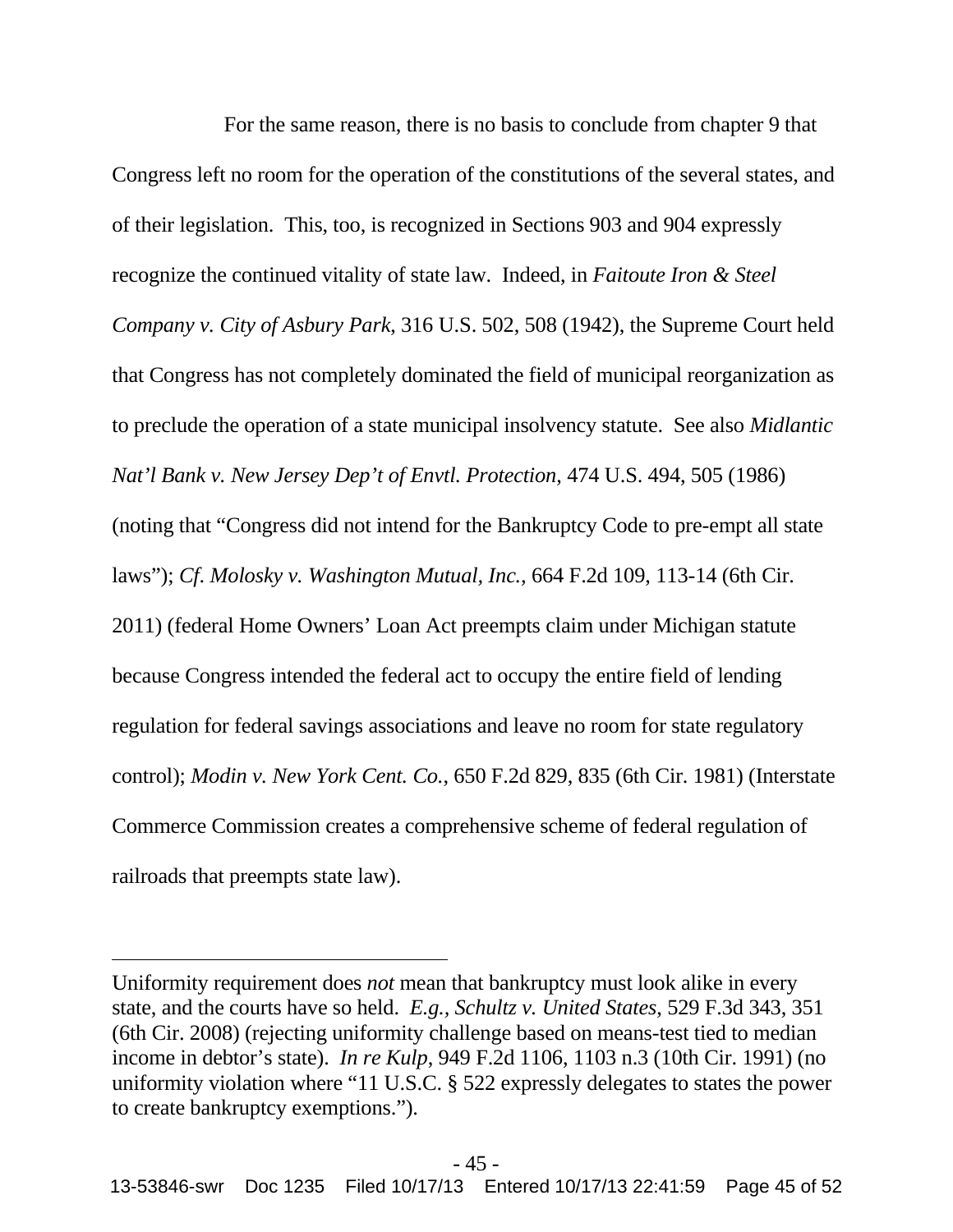Adherence to the impairment prohibition in Article 9, Section 24 of the Michigan Constitution is not "physically impossible," nor would it stand as an obstacle to a successful chapter 9 plan (where, in fact, state law compliance is *required* for confirmation). The objectives of chapter 9 must be read consistently with basic constitutional principles that recognize the autonomy of the state and its citizens to control the political affairs of its subdivision as reflected in Sections 903 and 904. Here, the Michigan Constitution requires that the choice of its citizens in enacting Article 9, Section 24 of the Michigan Constitution must be honored, admitting of no exception. $^{22}$ 

D. The Bankruptcy Petition Must be Dismissed Because "the Petition Was Not Filed in Good Faith and the City Cannot Demonstrate That It Has Complied With Section 109(c)(5)

The Court must dismiss a chapter 9 petition "if the debtor did not file the petition in good faith" or otherwise meet the requirements of Title 11. 11 U.S.C. § 921(c). The Bankruptcy Code specifically requires the municipality to demonstrate (as relevant here) that it "has negotiated in good faith with creditors and has failed to obtain the agreement of creditors holding at least a majority in amount of the claims of each class that such entity intends to impair under a plan," or that it

 $22$  Article 9, Section 24 of the Michigan Constitution is plainly an exercise by its citizens of their Tenth Amendment-based right "to control a municipality of or in such state in the exercise of the political or governmental powers of such municipality" under Section 903.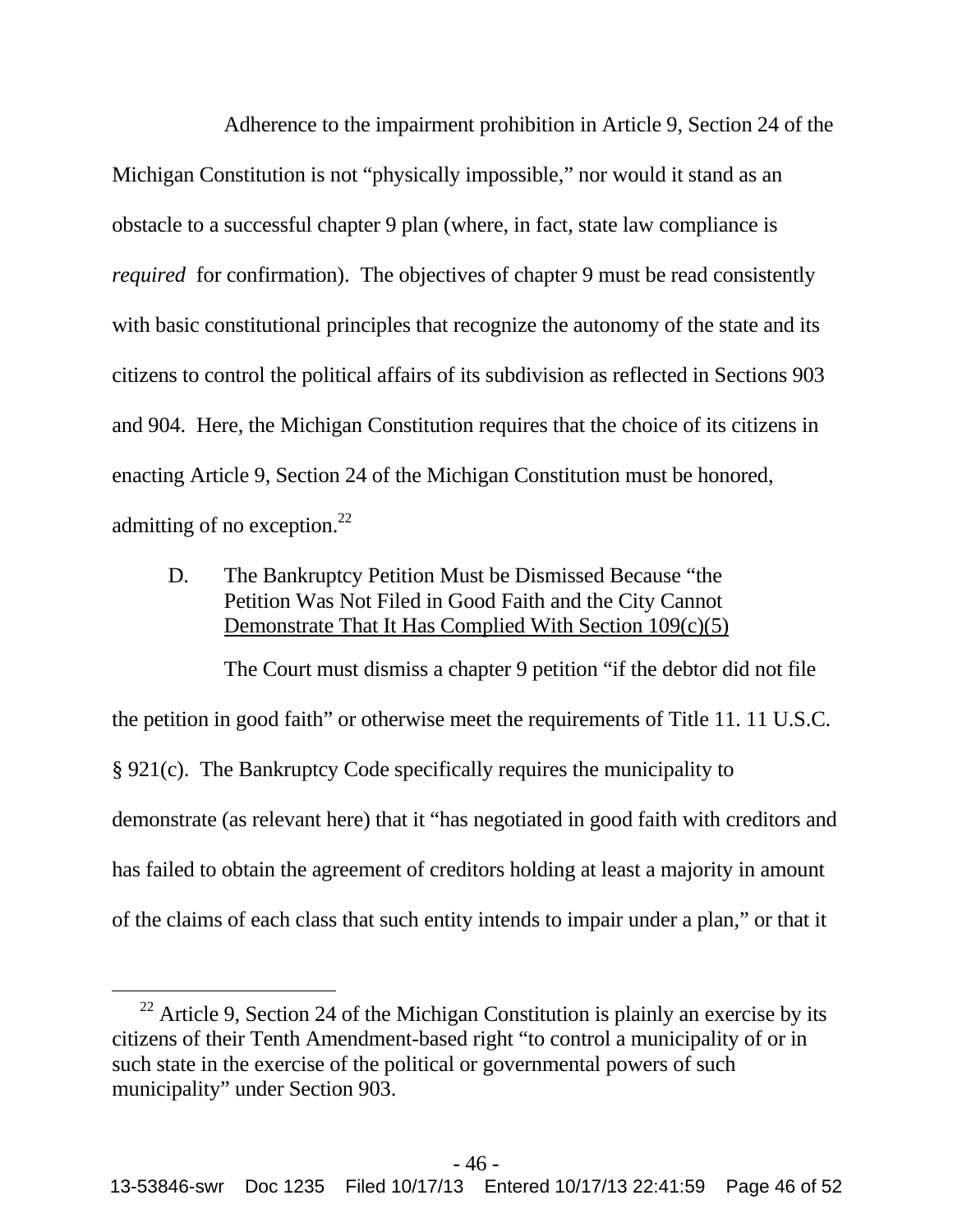is "unable to negotiate with creditors because such negotiation is impracticable[.]" 11 U.S.C. § 109(c)(5).

Enforcing the "good faith" requirement serves "[i]mportant constitutional issues that arise when a municipality enters the bankruptcy arena" by requiring that, "before rushing to" bankruptcy court, the municipality first sought to negotiate in good faith concerning the treatment the creditors may be expected to receive under a plan. *In re Cottonwood Water and Sanitation Dist.,* 138 B.R. 973, 979 (Bankr. D. Colo. 1992). Thus, a debtor who adopts a "take it or leave it" approach to prepetition negotiations fails to satisfy the good faith element. *In re Ellicott School Bldg. Auth.*, 150 B.R. 261, 266 (Bankr. D. Colo. 1992). There, the court noted that the debtor "h[e]ld three public meetings at which it 'explained' its proposed plan of restructuring to the bondholders" but creditors "were advised that the 'economic provisions' of that proposed plan were not negotiable." *Id.* at 266. *See also id.* (court reasoned that "[i]t is difficult to imagine that any true negotiations [can] take place in an environment where the substantive terms of a proposal were not open to discussion" and dismissed the petition in part because the good faith requirement was not satisfied.). *Id.* In other words, there must be genuine substantive negotiations over the terms of a repayment plan, and Section  $109(c)(5)(B)$  will not be satisfied where a debtor fails to negotiate prepetition over "a comprehensive workout plan dealing with all of their liabilities and all of their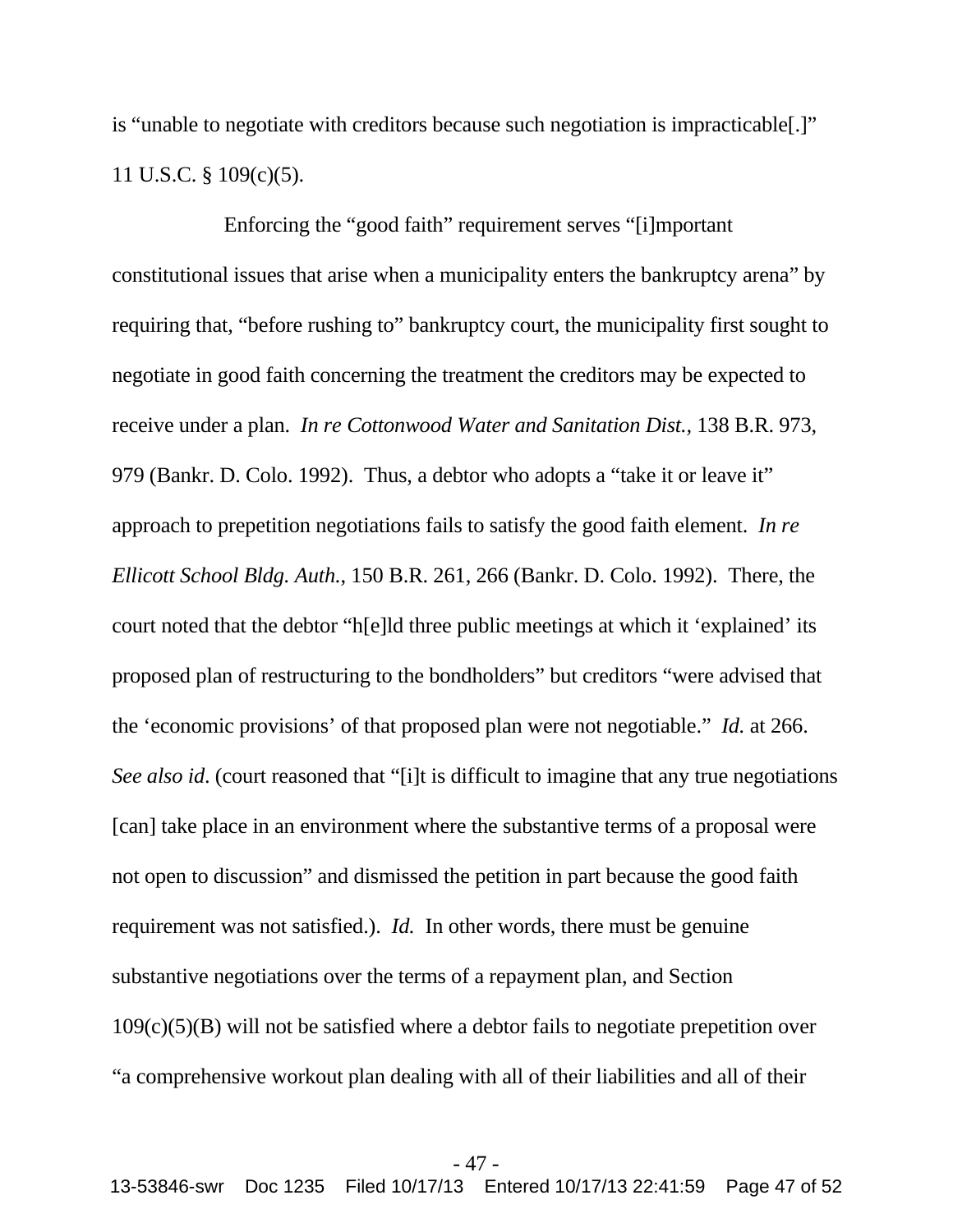assets in terms comparable to a plan of adjustment that could be effectuated under Chapter 9 of the Bankruptcy Code." *See also In re Pierce County Housing Auth.*, 414 B.R. 702 (Bankr. W.D. Wash. 2009) (requirement not met where "there is no evidence that the Debtor ever negotiated prepetition with any of its creditors over the possible terms of a plan of adjustment").

The City's efforts to negotiate with stakeholders over their pension proposal fall far short of the "good faith" requirement under Section 109(c)(5) and manifestly show that the filing was not in good faith under Section 921(c). First, as noted above, the City clearly crafted the pension proposal with chapter 9 in mind and with no effort whatsoever to acknowledge the legitimacy of Article 9, Section 24 of the Michigan Constitution. By completely disregarding the State Constitution's prohibition on impairing vested benefits, the City signaled that it was prepared to achieve the funding cuts through bankruptcy, thus short-circuiting any meaningful effort to negotiate with stakeholders over alternatives. As noted above, the funding figures were soft in any event, and more indicative of an effort to walk away from its pension obligations than negotiate to maintain them. Moreover, the City tendered a proposal that the affected stakeholders could not possibly accept consistent with applicable State law.

The evidence will show that Orr, aided by the Governor, embarked on a direct path to chapter 9 to implement a proposal designed to shed its pension and

### - 48 -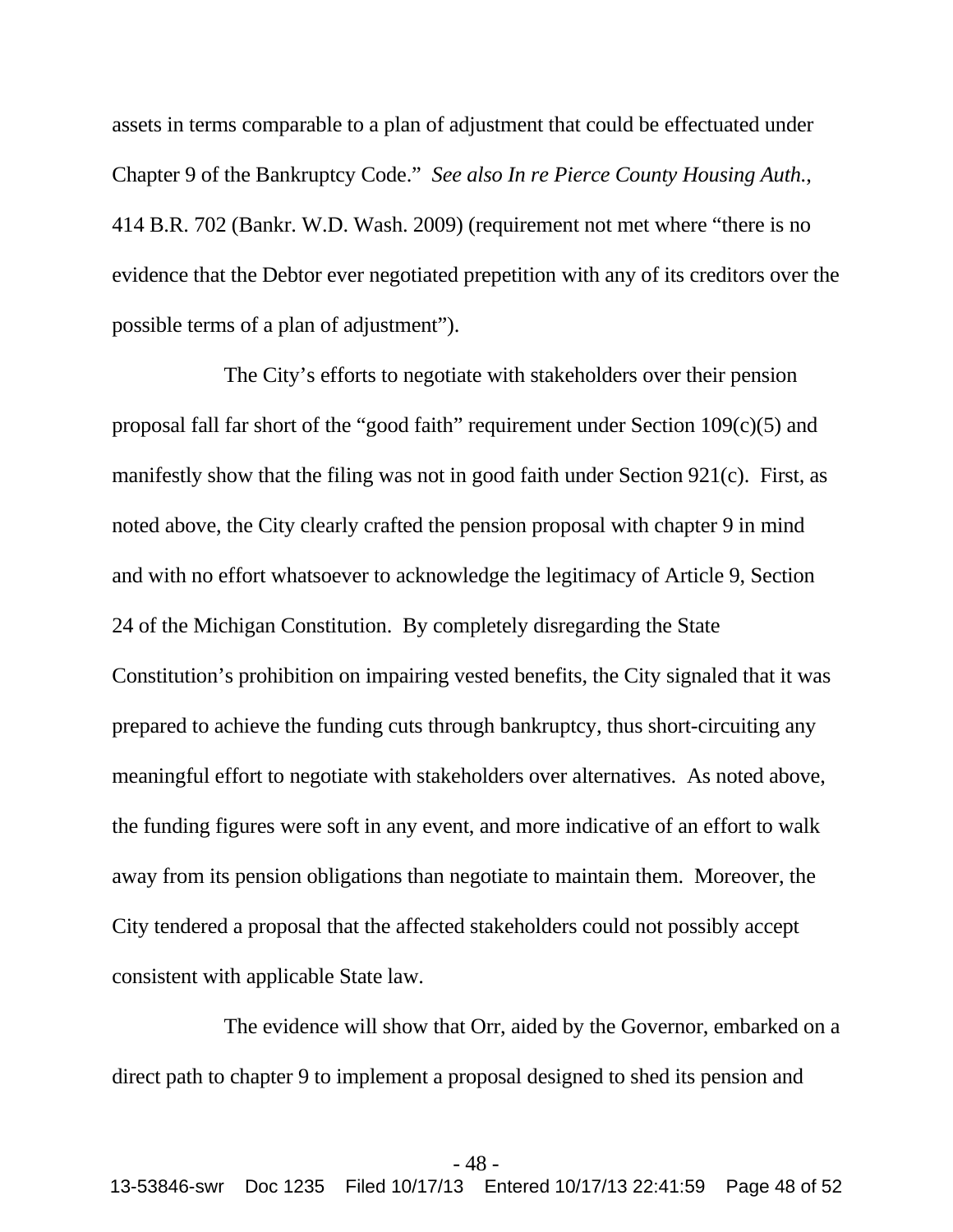retiree health obligations as general unsecured claims and promote an ambitious program of improvements for the City.<sup>23</sup> As shown above this gamble plays havoc with core principles of federalism and the right of the citizenry to enact State Constitutional provisions – a right protected by the Tenth Amendment.

In addition, because of the City's rush to file, its Proposal was deeply flawed. For example, the City had barely identified certain assets that might be available either for creditors or for its program of improvements. *See* Orr Decl. Ex. A, pp. 83-89. The pension funding estimate, likewise, requires additional work that is to this day not yet complete because the City's actuaries lack necessary data. As such, the Emergency Manager's Proposal and short march toward chapter 9 indicate that the City's efforts were not intended to engage in a good faith process with their stakeholders but to "mark time" until the chapter 9 filing some 34 days later. Instead, the use of bankruptcy specifically to achieve its transformation proposal was always the intended goal of the process. The Proposal was not designed as a plan for discussion among stakeholders but a milepost in the road to chapter 9. The City's filing cannot be said to have fulfilled a good faith requirement to negotiate with stakeholders over its plan of adjustment where the bankruptcy filing is, in

 $23$  A different choice by the City regarding its expenditures – to honor the pension obligations and protect the benefits covered by Article 9, Section 24 ‒ would be well within the City's prerogative as a chapter 9 debtor under Sections 903 and 904. The City is not forced to treat these obligations in the manner it has proposed; it has *chosen* to renege on the funding obligations and use the money for other purposes.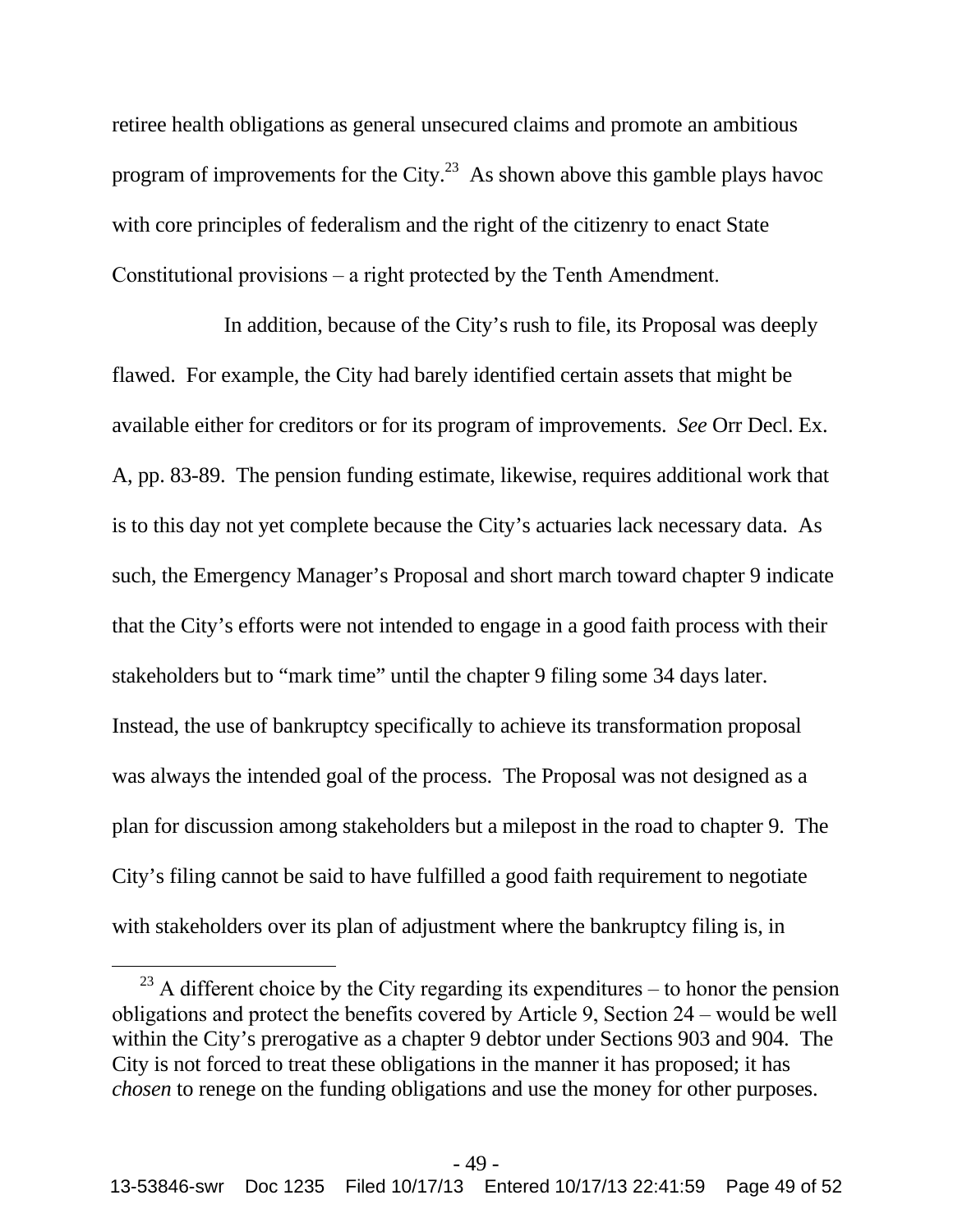effect, the intended result and vehicle for achieving its pension funding proposal. The process set up by the State with the appointment of the Emergency Manager and the City's focus on getting to chapter 9 to achieve a plan to cut its pension funding obligation and force cuts to accrued pensions cannot be deemed to be a filing in good faith. <sup>24</sup>

The City relies upon the impracticability of negotiations available as an alternative grounds under Section 109(c)(5)(C). *See* Consolidated Reply, pp. 45-53. But the issues cited by the City, *i.e.*, who to identify as "representatives" of various retiree groups, competing bargaining authority, or the extent to which legal authority would be considered binding, are by-products of the proposals that involved forced cuts in accrued pensions protected from impairment under the Michigan State Constitution. The City cannot, on the one hand, tender a proposal designed to yield an unlawful result and then attempt to shield itself behind "impracticability" to claim eligibility under Section 109. The City has been able to negotiate concessionary agreements in collective bargaining with multiple unions. The purported "impracticability" did not so much stem from the unwieldy size and scope of the

<sup>24</sup> *See* Ellman and Merrett, *Pensions and Chapter 9* at 370 (noting that "there are many unanswered questions about what can and cannot be achieved in a chapter 9 case" and "the reality that this area of the law [whether chapter 9 is an available means to address protected pensions] is largely untested in the courts and very little is certain."); *see also id.* at 391 (noting that through the use of bankruptcy tools, such as the automatic stay "chapter 9 debtors have exerted substantial pressure on retirees to negotiate over a reduction in benefits.").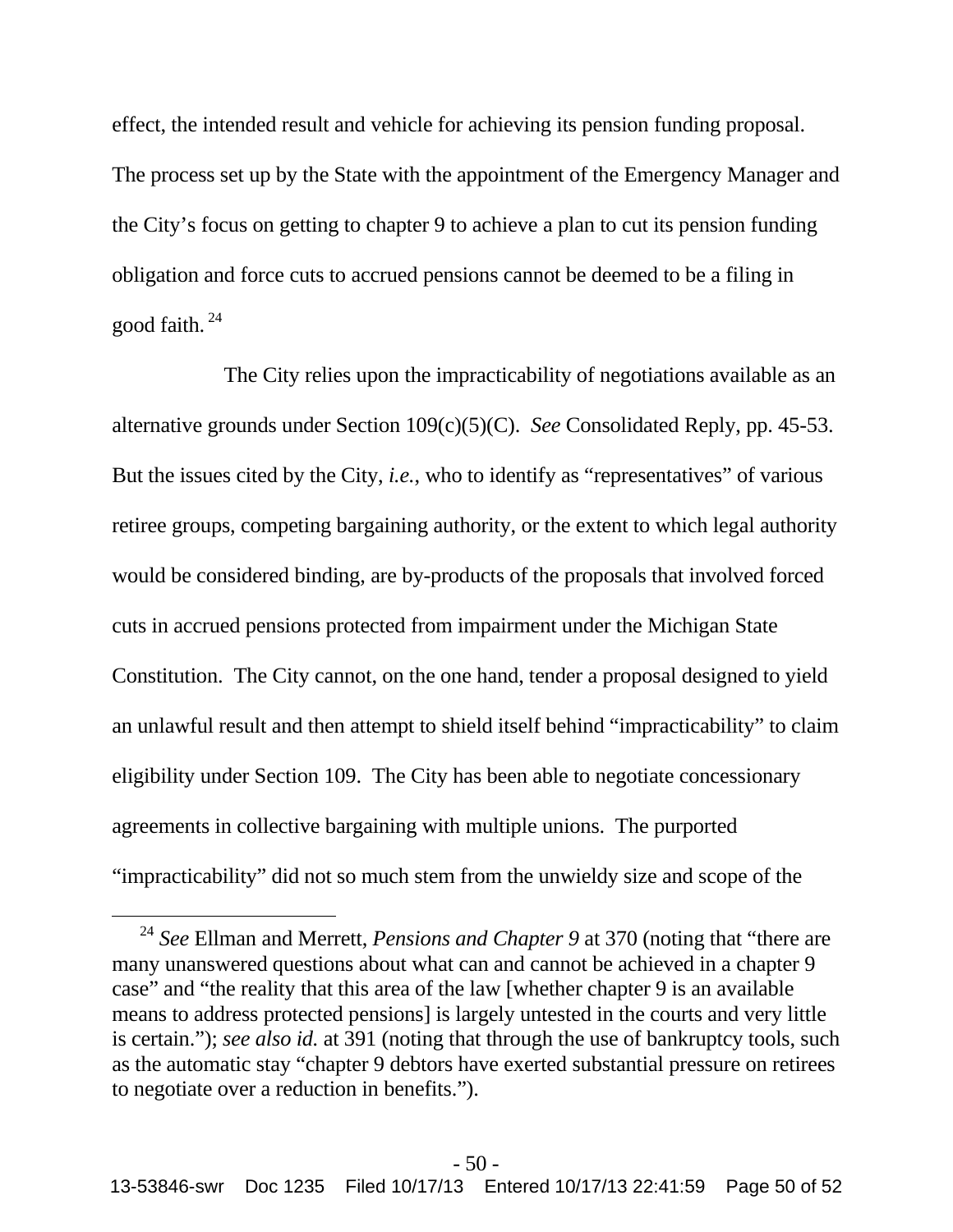stakeholder population, as from the impossibility of lawfully engaging in negotiations over the pension proposal.

Accordingly, the City cannot show that its filing was made in good faith, or that is has complied with the requirements of Section  $109(c)(5)$ . Where the debtor is unable to demonstrate that all elements have been satisfied, "[t]he petition must be dismissed." *In re Harrisburg*, 465 B.R. at 752.

## **CONCLUSION**

For the foregoing reasons, <sup>25</sup> the City of Detroit, Michigan's Chapter 9

Petition should be dismissed.

Dated: New York, New York October 17, 2013

Respectfully submitted,

International Union, UAW

By: /s/ Babette A. Ceccotti Cohen, Weiss and Simon LLP Babette A. Ceccotti Keith E. Secular Thomas N. Ciantra Peter D. DeChiara Joshua J. Ellison 330 West 42nd Street New York, New York 10036-6979 T: 212-563-4100

<sup>&</sup>lt;sup>25</sup> UAW and the *Flowers* plaintiffs reserve their right to further supplement their presentation at trial in light of continuing discovery and potential challenges UAW and the *Flowers* plaintiffs may pursue with respect to material withheld on the grounds of attorney-client and other privileges.